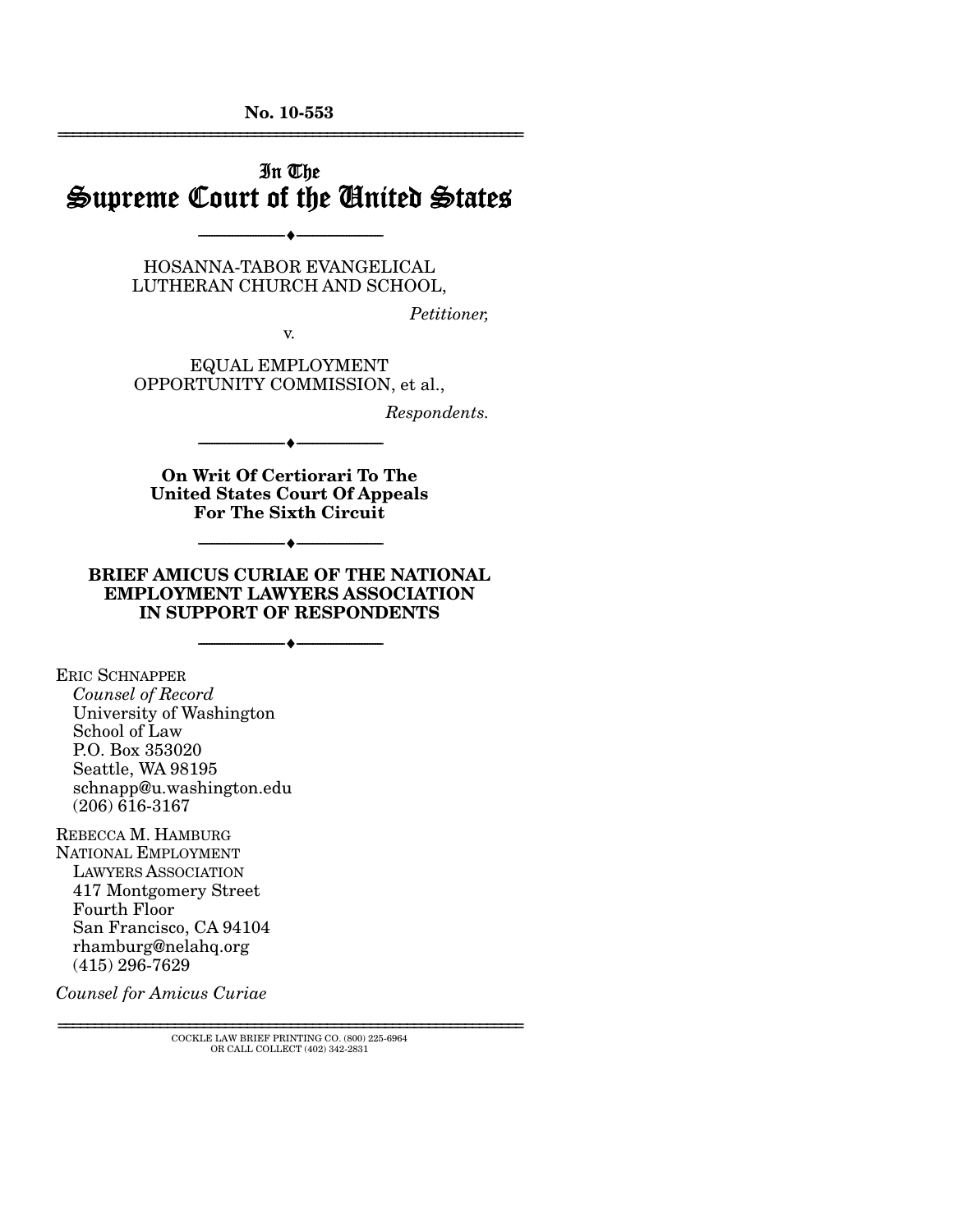Is the anti-retaliation provision of the Americans with Disabilities Act, 42 U.S.C. § 12203, unconstitutional as applied to the claim of respondents?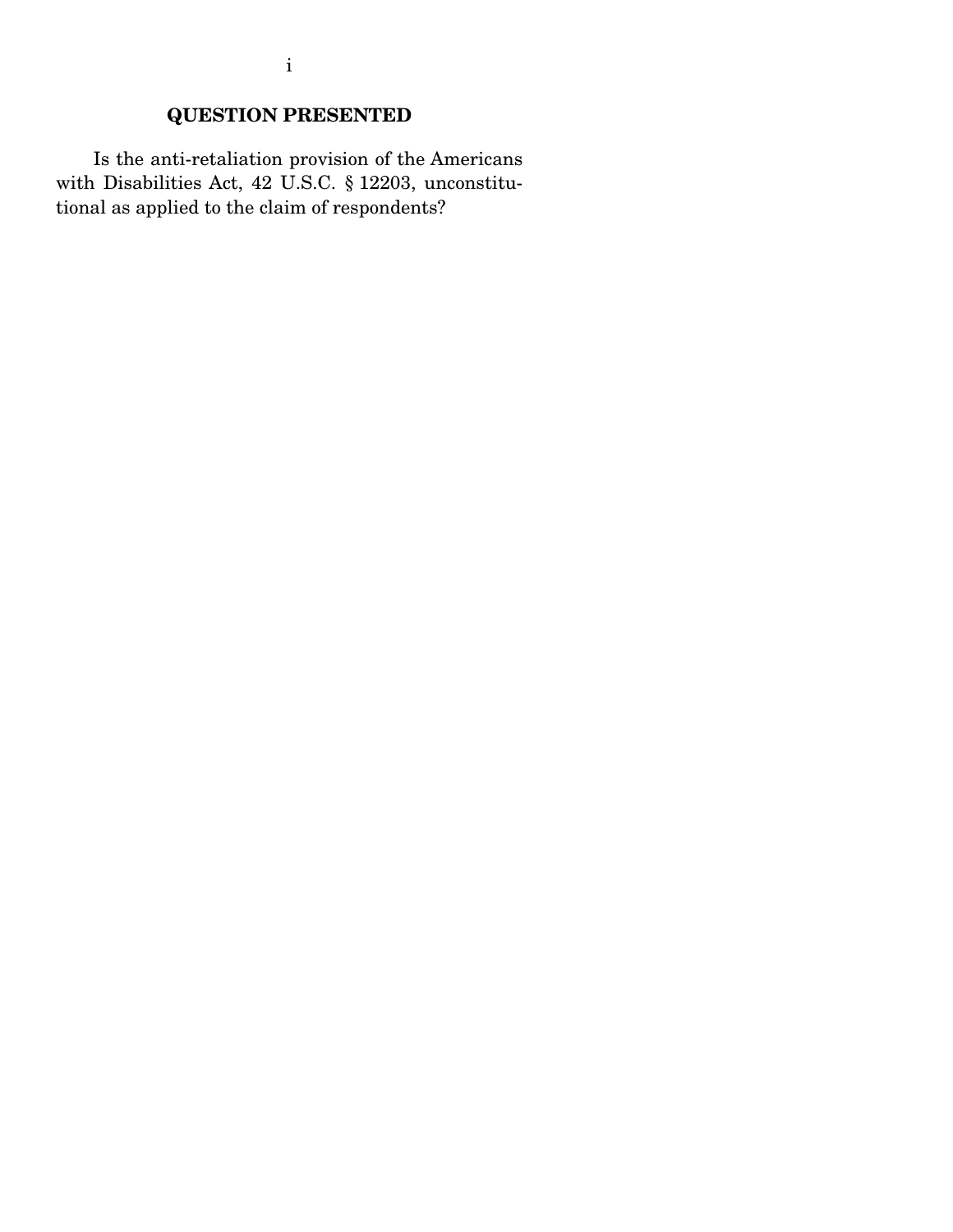# TABLE OF CONTENTS

# Page

|     |                                                                                                                                                                                                                                                | 1  |
|-----|------------------------------------------------------------------------------------------------------------------------------------------------------------------------------------------------------------------------------------------------|----|
|     |                                                                                                                                                                                                                                                | 1  |
|     |                                                                                                                                                                                                                                                | 3  |
| I.  | For Two Centuries American Courts Have<br>Relied On Neutral Principles to Resolve<br>Employment-Related Disputes Regarding                                                                                                                     | 3  |
|     | A. American Courts Have Long Resolved<br><b>Employment-Related Disputes Regard-</b>                                                                                                                                                            | 3  |
|     | Lower Courts Have Historically Re-<br>В.<br>solved Employment-Related Claims Re-<br>garding Ministers If They Could Do So<br>Based On Neutral Principles                                                                                       | 11 |
| II. | The First Amendment Right To Engage In<br><b>Expressive Activity Does Not Warrant The</b><br>Categorical Exclusion of entire Categories<br>of Employees From The Protections of                                                                | 17 |
|     | The Protection of Expressive Activity<br>A.<br>Recognized In Boy Scouts of America v.<br>Dale Is Limited To Cases In Which A<br>Defendant Demonstrates That Em-<br>ployment of A Particular Individual<br>Would In Fact Interfere With Its Ex- | 17 |
|     | The Free Expression Rights of Reli-<br>Β.<br>gious Organizations Are No Greater<br>Than The Free Expression Rights of                                                                                                                          | 19 |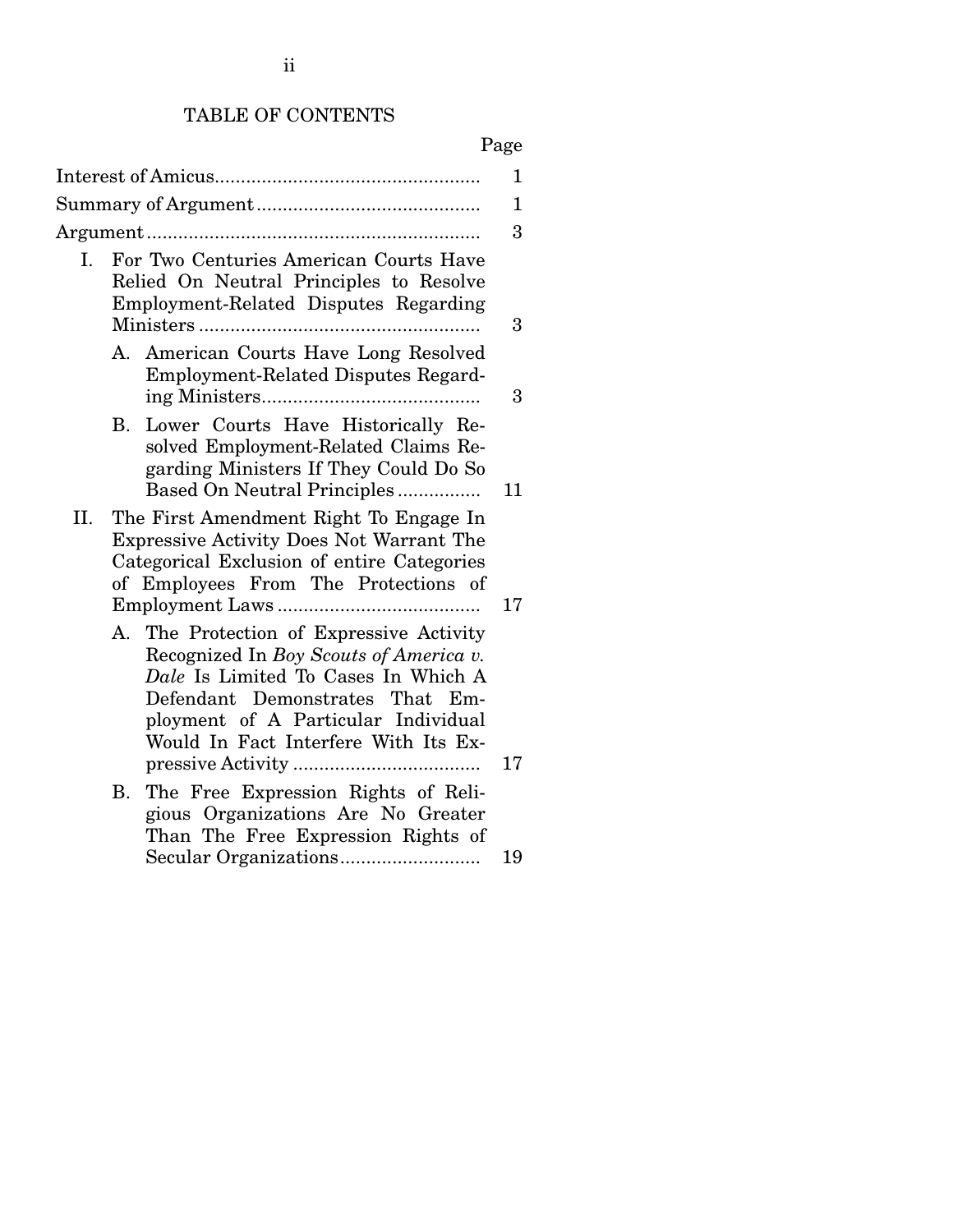# TABLE OF CONTENTS – Continued

# Page

| III. |    | Adoption of A Categorical "Ministerial Ex-<br>ception" Doctrine Would Lead To A Large<br>Number of Difficult Constitutional Ques- | 22 |
|------|----|-----------------------------------------------------------------------------------------------------------------------------------|----|
|      | А. | Is The Standard Defining "Important<br>Religious Functions" Objective Or Sub-                                                     | 23 |
|      |    | (1) Petitioner's Objective Standard                                                                                               | 23 |
|      |    | (2) Petitioner's Subjective Standard                                                                                              | 25 |
|      | В. | Are "Religious Functions" Limited To                                                                                              | 29 |
|      | C. | Are There Additional Relevant Factors<br>Other Than The Employee's Job Func-                                                      | 30 |
|      | D. | What Quantum of Ministerial Functions<br>Renders An Employee A "Minister" for<br>The Purposes of The "Ministerial Ex-             | 31 |
|      | Е. | Are Individuals With An "Ecclesiasti-<br>cal Office" Ministers Per Se, and If So<br>What Is An "Ecclesiastical Office"?           | 33 |
|      | F. | Which Types of Employment-Related<br>Claims Are and Are Not Barred by The                                                         | 34 |
|      | G. | Other Unanswered Constitutional Ques-                                                                                             | 37 |
|      |    |                                                                                                                                   | 43 |

iii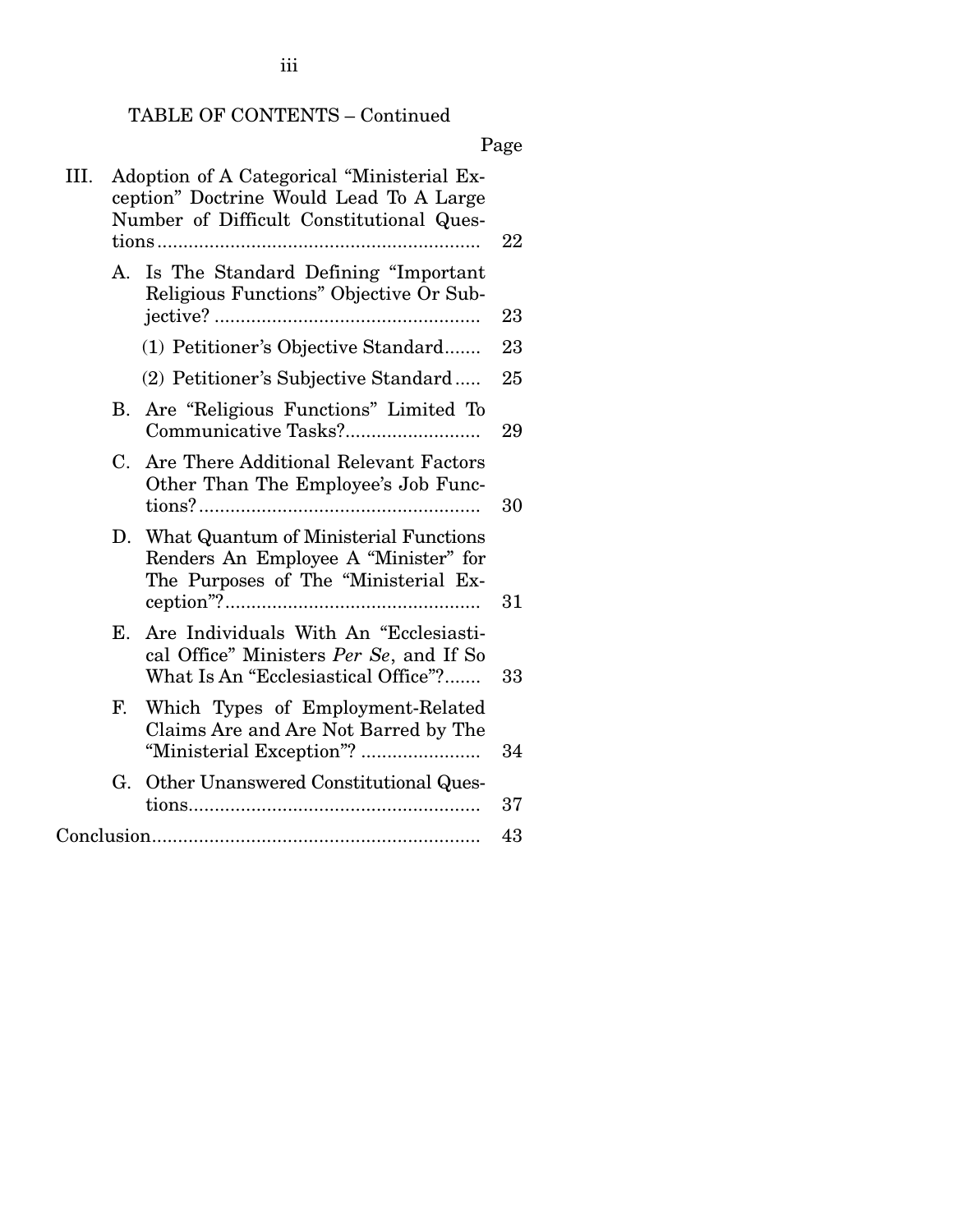# TABLE OF AUTHORITIES

Page

# CASES:

| Alcazar v. Corporation of Catholic Archbishop<br>of Seattle, 627 F.3d 1288 (9th Cir.2010)37   |
|-----------------------------------------------------------------------------------------------|
| Alicea-Hernandez v. Catholic Bishop, 320 F.3d                                                 |
| Avery v. Inhabitants of Tyringham, 3 Mass. 160                                                |
| Bartlett v. Hipkins, 76 Md. 5, 23 A. 1089 (1892)  4, 6                                        |
| Bell v. Presbyterian Church (U.S.A.), 126 F.3d                                                |
| Bentley v. Shanks, 48 Tenn.App. 512, 348                                                      |
| Bird v. St. Mark's Church of Waterloo, 62 Iowa                                                |
| Bollard v. California Province of the Society of<br>Jesus, 196 F.3d 940 (9th Cir.1999) 37, 38 |
| Boy Scouts of America, Inc. v. Dale, 530 U.S.                                                 |
| <i>Brosius v. Reuter, 1 H. &amp; J. 551, 1805 WL 479</i>                                      |
| Burr v. Inhabitants of First Parish in Sand-                                                  |
| Chatard v. O'Donovan, 80 Ind. 20 (1881)10                                                     |
| Clapper v. Chesapeake Conference of Seventh-<br>Day Adventists, 1998 WL 904528 (4th Cir.)38   |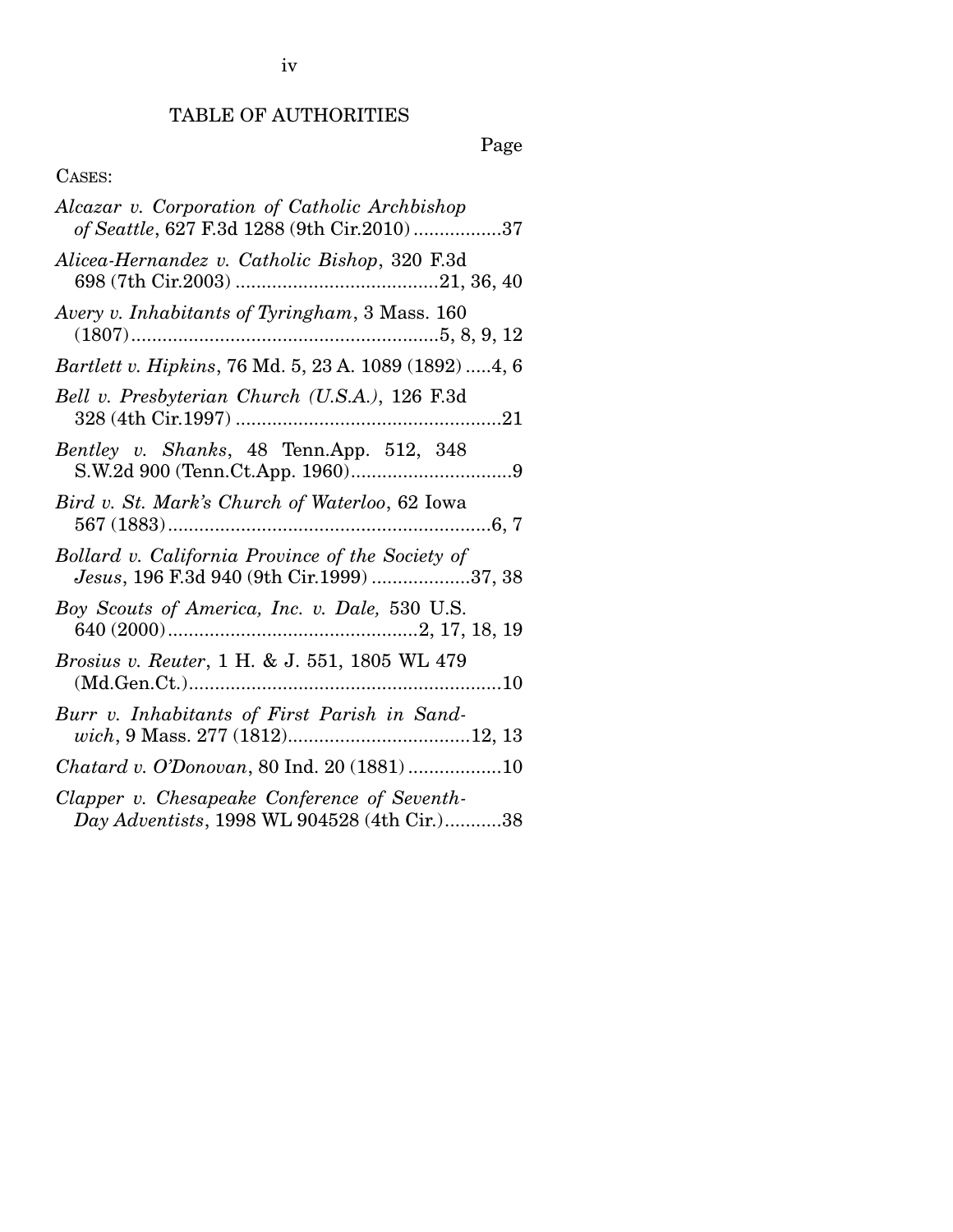| Page                                                                                        |
|---------------------------------------------------------------------------------------------|
| Cochran v. Inhabitants of Camden, 15 Mass.                                                  |
| Combe v. Brazier, 2 Des. 431, 2 S.C. 431, 1806                                              |
| Combs v. Central Texas Annual Conference of<br>United Methodist Church, 173 F.3d 343 (5th   |
| Congregation of Children of Israel v. Peres, 42                                             |
| DeMarco v. Holy Cross High School, 4 F.3d 166                                               |
| Doe v. Roman Catholic Diocese of St. Louis, 311                                             |
| Dow v. Town of Hinesburgh, 2 Aik. 18, 1826 WL                                               |
| Downes v. Bowdoin Square Baptist Soc., 21                                                   |
| Drevlow v. Lutheran Church, Missouri Synod,                                                 |
| Evangelical Lutheran St. Paul's Congregation<br>v. Hass, 177 Wis. 23, 187 N.W. 677 (1922)10 |
| <i>Evans v. Criss</i> , 39 Misc.2d 314, 240 N.Y.S.2d                                        |
| Feizel v. Trustees of First German Society of<br>Methodist Episcopal Church of Wyandotte    |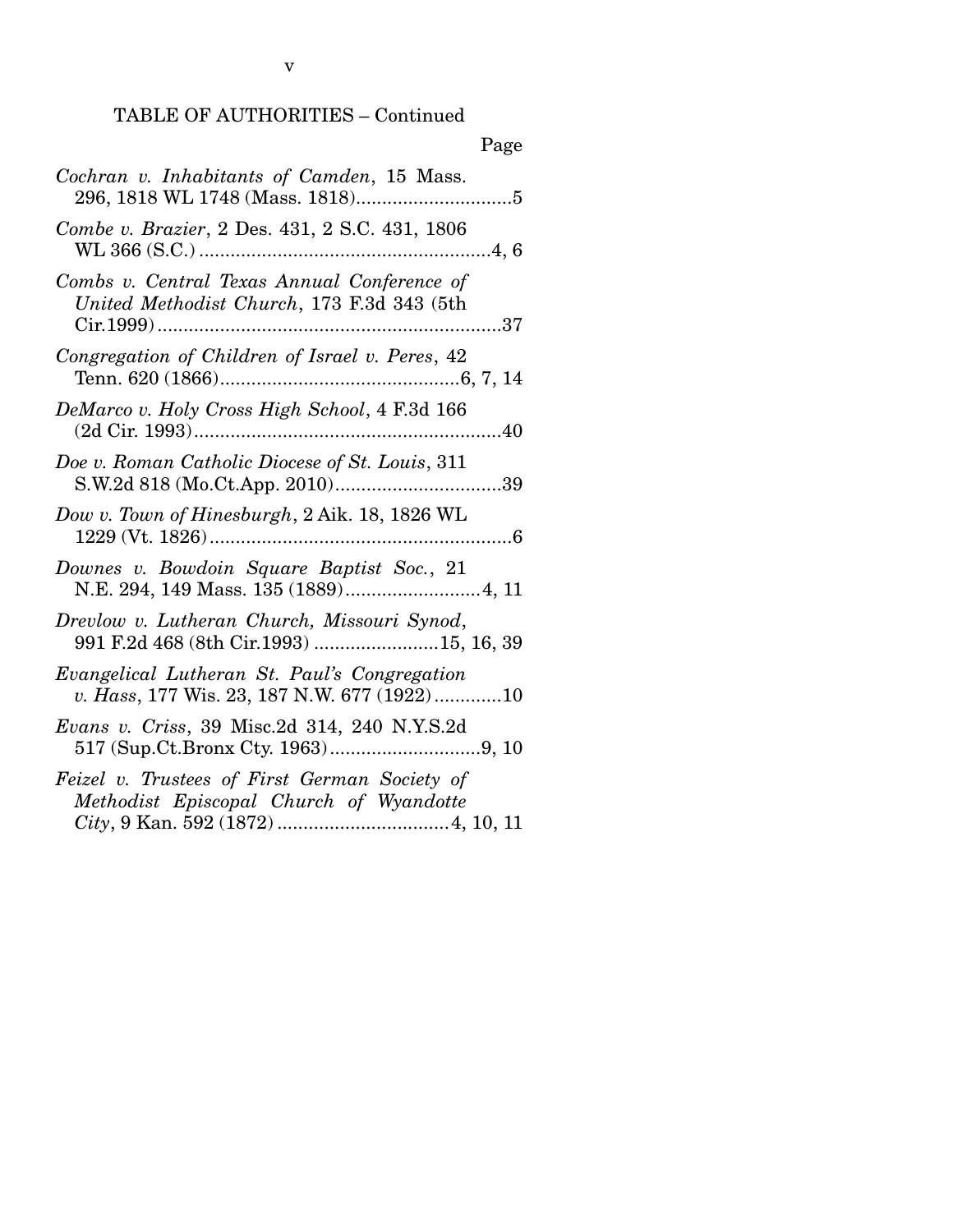|                                                                                                                                          | Page |
|------------------------------------------------------------------------------------------------------------------------------------------|------|
| Gipe v. Superior Court, 124 Cal.App. 3d 617,<br>177 Cal.Rptr. 590 (Ct.App.4th Dist. 1981)40                                              |      |
| Grosse v. Beideman, 239 Md. 283, 211 A.2d 298                                                                                            |      |
| Hatchett v. Mt. Pleasant Baptist Church, 46                                                                                              |      |
| Hollins v. Methodist Healthcare, Inc., 474 F.3d                                                                                          |      |
| Hutchison v. Thomas, 789 F.2d 392 (6th                                                                                                   |      |
| Jenkins v. Trinity Evangelical Lutheran<br>Church, 356 Ill.App.3d 504, 835 N.E.2d 1206,<br>292 Ill. Dec. 195 (App.Ct.3d Dist. 2005)6, 15 |      |
| Jones v. Trustees of Congregation of Mount                                                                                               |      |
| Kupperman v. Congregation Nusach Sfard, 39<br>Misc.2d 107, 240 N.Y.S.2d 315 (Sup.Ct.Bronx                                                |      |
| Landers v. Frank Street Methodist Episcopal                                                                                              |      |
| Longmeyer v. Payne, 205 S.W.2d 263 (Ct.App.                                                                                              |      |
|                                                                                                                                          |      |
| <i>Malicki v. Doe, 814 So.2d 347 (Fla. 2002)39</i>                                                                                       |      |
| Mayhew v. Vanway, 371 S.W.2d 90 (Tex.                                                                                                    |      |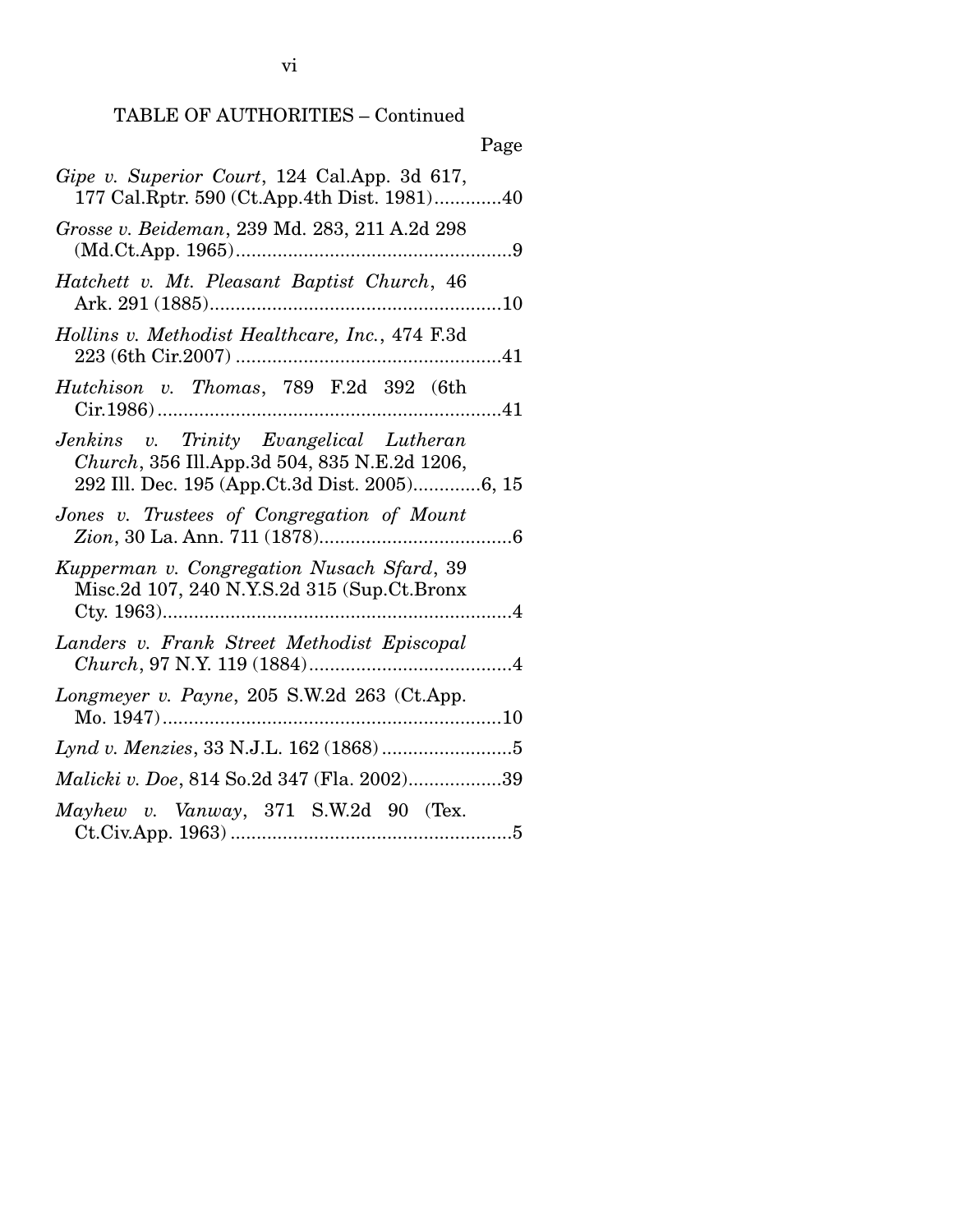| Page                                                                                                                          |
|-------------------------------------------------------------------------------------------------------------------------------|
| Miller v. Trustees of Baptist Church of<br>Allowaystown, 16 N.J.L. 251 (1837)<br>. 6                                          |
| Mundie v. Christ United Church of Christ, 987                                                                                 |
| Ohio Civil Rights Comm'n v. Dayton Christian<br>Schools, Inc., 477 U.S. 619 (1986) 40                                         |
| Pape v. Ingram, 69 N.M. 32, 363 P.2d 1209                                                                                     |
| Peckham v. Inhabitants of North Parish in<br>Haverhill, 16 Pick. 274, 33 Mass. 274 (1834) 5                                   |
| Pendleton v. Waterloo Baptist Church, 2 N.Y.S.                                                                                |
| Petruska v. Gannon University, 462 F.3d 294                                                                                   |
| Prickett v. Wells, 117 Mo. 502, 24 S.W. 52 (1893) 10                                                                          |
| Prince v. Massachusetts, 321 U.S. 158 (1944) 36                                                                               |
| Providence Baptist Church of San Francisco v.<br>Superior Court, 40 Cal.2d 55, 251 P.2d 10                                    |
| Rayburn v. General Conference of Seventh-Day<br>Adventists, 772 F.2d 1164 (4th Cir.1985) 38                                   |
| Rector, Churchwardens and Vestrymen of<br>Church of Holy Trinity v. Melish, 3 N.Y.2d<br>476, 146 N.E.2d 685, 168 N.Y.S.2d 952 |
| Riddle v. Stevens, 2 Serg. & Rawle 537 (Pa.                                                                                   |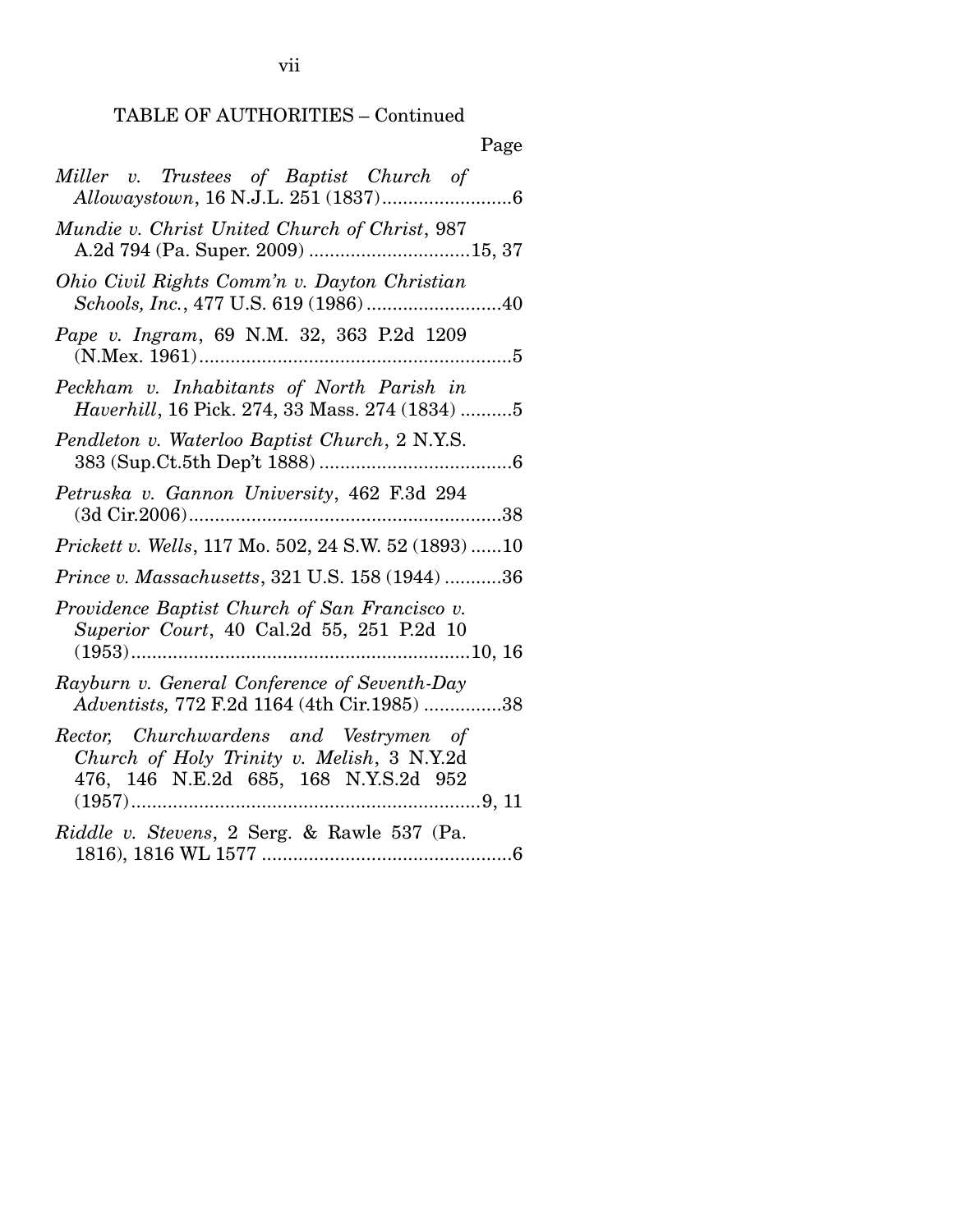viii

| Page                                                                                           |
|------------------------------------------------------------------------------------------------|
| Robertson v. Bullions, 9 Barb. 64 (S.Ct.N.Y.Cty.                                               |
| Runkel v. Winemuller, 4 H. & McH. 429, 1799                                                    |
| Rush v. Yancy, 233 Ark. 883, 349 S.W.2d 337                                                    |
| Shaliehsabou v. Hebrew Home of Greater<br>Washington, Inc., 363 F.3d 299 (4th Cir.2004)39      |
| Sheldon v. Congregational Parish in Easton, 24                                                 |
| Smith v. First Principle Church, 2011 WL                                                       |
| St. Matthew Church of Christ Disciples of<br>Christ, Inc. v. Creech, 196 Misc.2d 843, 768      |
| Tendler v. Bais Knesses of New Hempstead, 52<br>A.D.3d 500, 860 N.Y.S.2d 551 (App.Div.2d       |
| Thibodeau v. American Baptist Churches of<br>Connecticut, 120 Conn.App. 666, 994 A.2d 212      |
| Thompson v. Catholic Congregational Society<br>in Rehoboth, 5 Pick. 469, 22 Mass. 469 (1827) 5 |
| Trinity Baptist Church v. Howard, 869 N.E.2d                                                   |
| Van Vlieden v. Welles, 6 Johns. 85 (N.Y.Sup.Ct.                                                |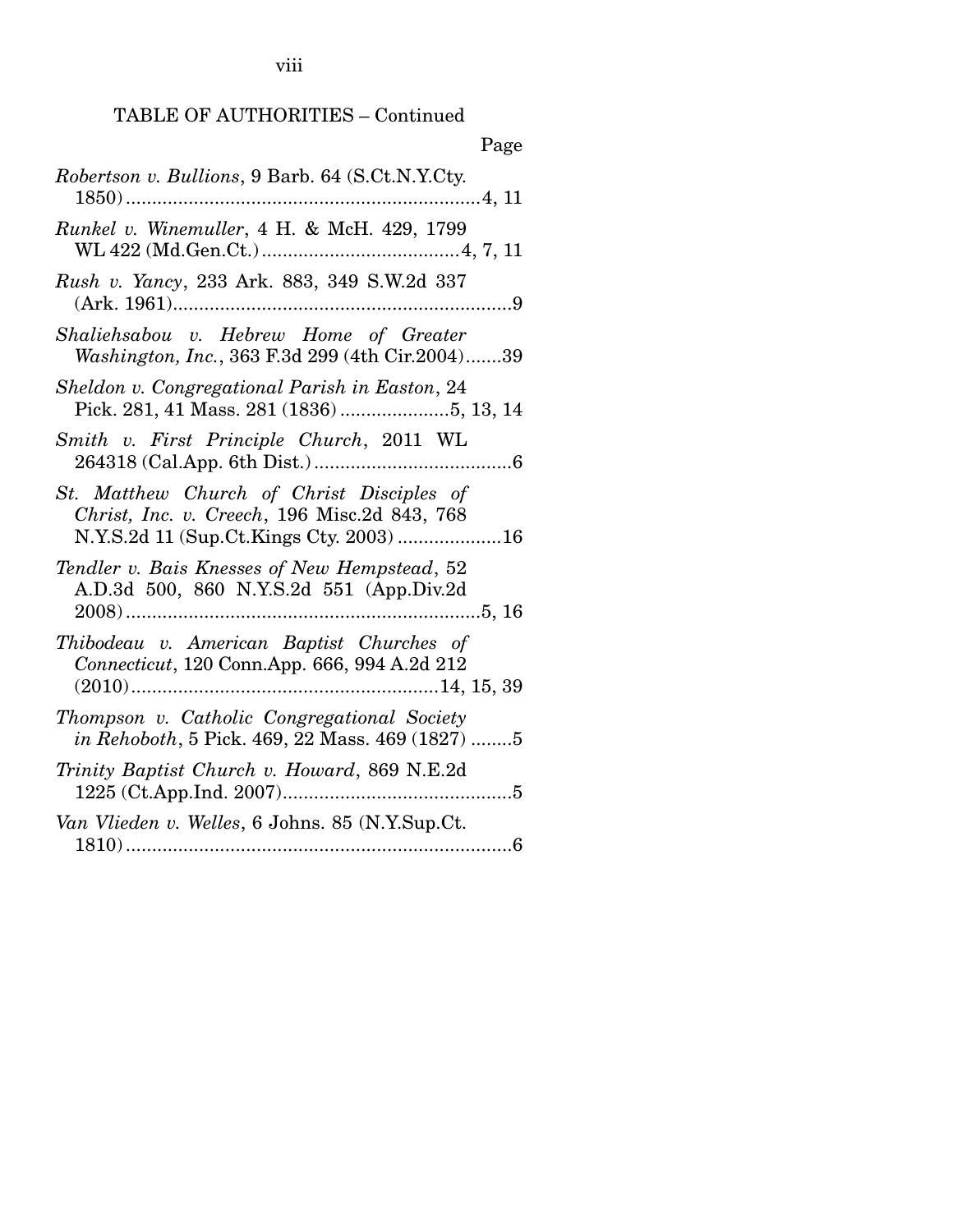|                                                                                     | Page |
|-------------------------------------------------------------------------------------|------|
| Vestry of St. Luke's Church v. Mathews, 4 Des.                                      |      |
| West v. First Presbyterian Church of St. Paul,                                      |      |
| Whitecar v. Michenor, 37 N.J.Eq. 6, 1883 WL                                         |      |
| Whitmore v. Fourth Congregational Society of                                        |      |
| Williams v. Town of North Hero, 46 Vt. 301                                          |      |
| Williams v. Wilder, 397 S.W.2d 696 (Kansas                                          |      |
| Worrell v. First Presbyterian Church of Mill-<br>stone, 23 N.J.Eq. 96, 1872 WL 6871 |      |
| Yates v. El Bethel Primitive Baptist Church,                                        |      |

CONSTITUTIONAL PROVISIONS:

First Amendment, Constitution of the United States ............................................................... *passim*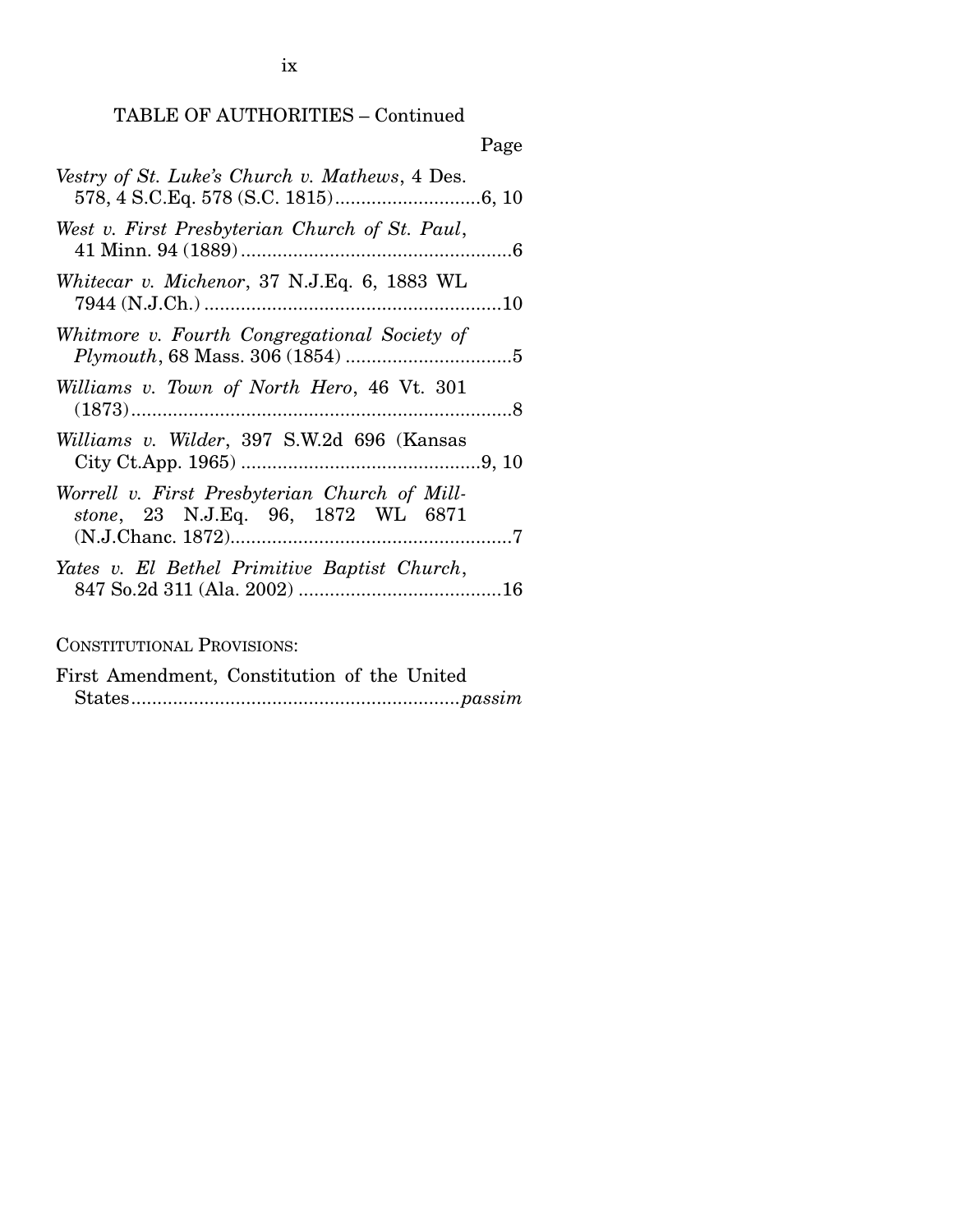Page

# OTHER AUTHORITIES:

| 1 Corinthians 6:1-11, [Commission on Theology<br>and Church Relations, 1 Corinthians 6:1-11:]<br>An Exegetical Study [(1991)], http://www.<br>lcms.org/Document.fdoc?src=lcm&id=41527, 28                                                                                                              |
|--------------------------------------------------------------------------------------------------------------------------------------------------------------------------------------------------------------------------------------------------------------------------------------------------------|
| Amicus Curiae Brief of the National Jewish<br>Commission on Law and Public Affairs,                                                                                                                                                                                                                    |
| Apostolic Letter Ordinatio Sacerdotalis of John<br>Paul II to the Bishops of the Catholic Church<br>on Reserving Priestly Ordination to Men Alone<br>(1994), available at http://www.vatican.va/holy_<br>father/john_paul_ii/apost_letters/documents/<br>hf_jp-ii_apl_22051994_ordinatio-sacerdotalis_ |
| Brief Amici Curiae of Professor Eugene Volokh,                                                                                                                                                                                                                                                         |
| Brief Amici Curiae State of Michigan and                                                                                                                                                                                                                                                               |
| Brief Amicus Curiae of Trinity Baptist Church<br>of Jacksonville, Inc. in Support of Petitioner26                                                                                                                                                                                                      |
| Brief for International Mission Board of the<br>Southern Baptist Convention, et al40                                                                                                                                                                                                                   |
| Brief for Petitioners, Boy Scouts of America v.                                                                                                                                                                                                                                                        |
| Brief of Amici Curiae American Bible Society,                                                                                                                                                                                                                                                          |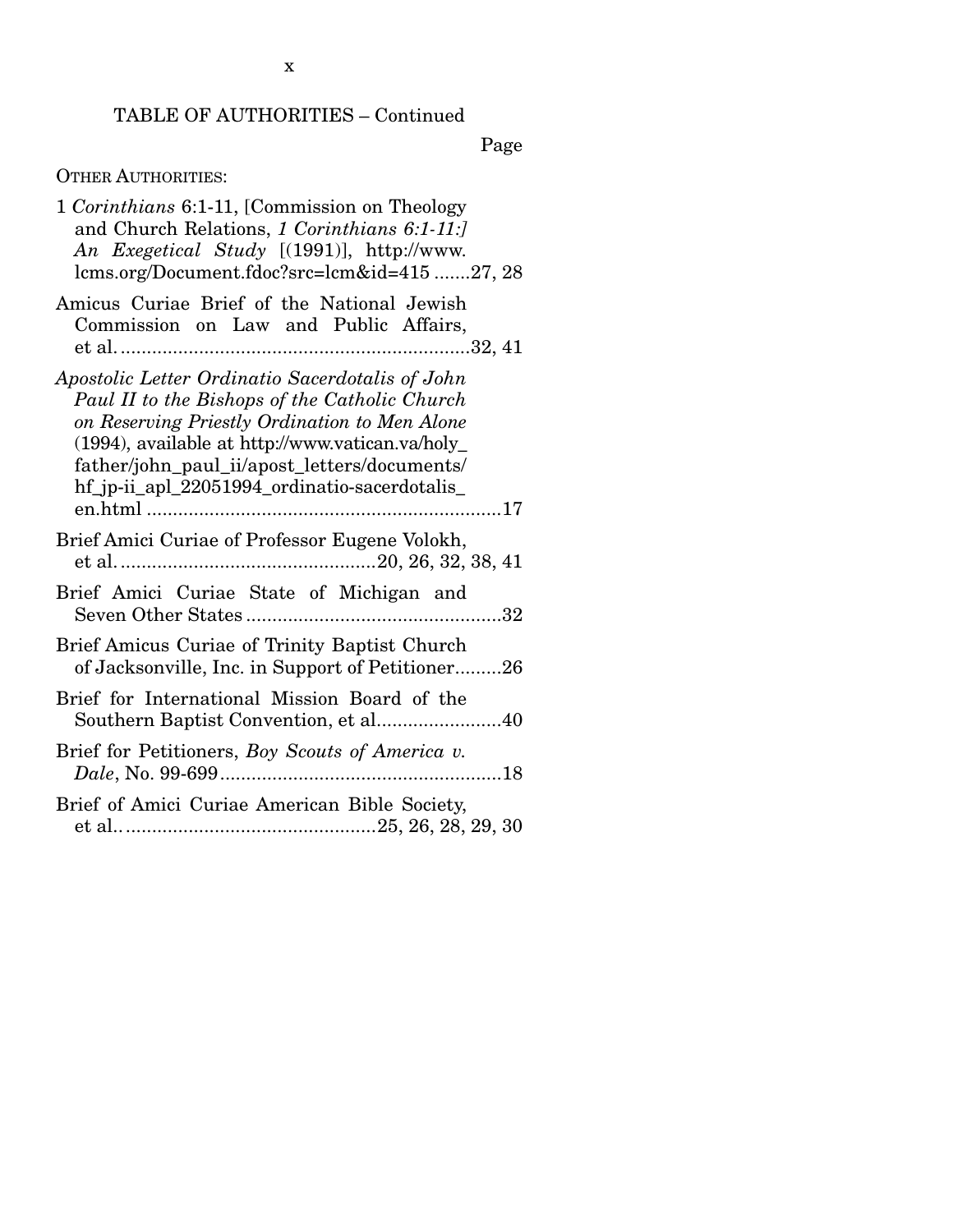xi

| Page                                                                                             |
|--------------------------------------------------------------------------------------------------|
| Brief of Amici Curiae Muslim-American Public                                                     |
| Brief of Amici Curiae Religious Organiza-<br>tions and Institutions in Support of Peti-          |
| Brief of Amicus Curiae International Center for<br>Law and Religion Studies at Brigham Young     |
| Brief of Justice and Freedom Fund as Amicus                                                      |
| Brief of the American Jewish Committee, et<br>al., as Amicus Curiae in Support of Peti-          |
| Brief of the Council for Christian Colleges and<br>Universities as Amicus Curiae Supporting      |
| Brief of the Rutherford Institute Amicus Curi-<br>ae in Support of Petitioner 25, 26, 32, 39, 41 |
| Brief of the United States Conference of Catho-                                                  |
| Catechism of the Catholic Church, part 1577,<br>available at http://www.usccb.org/catechism/     |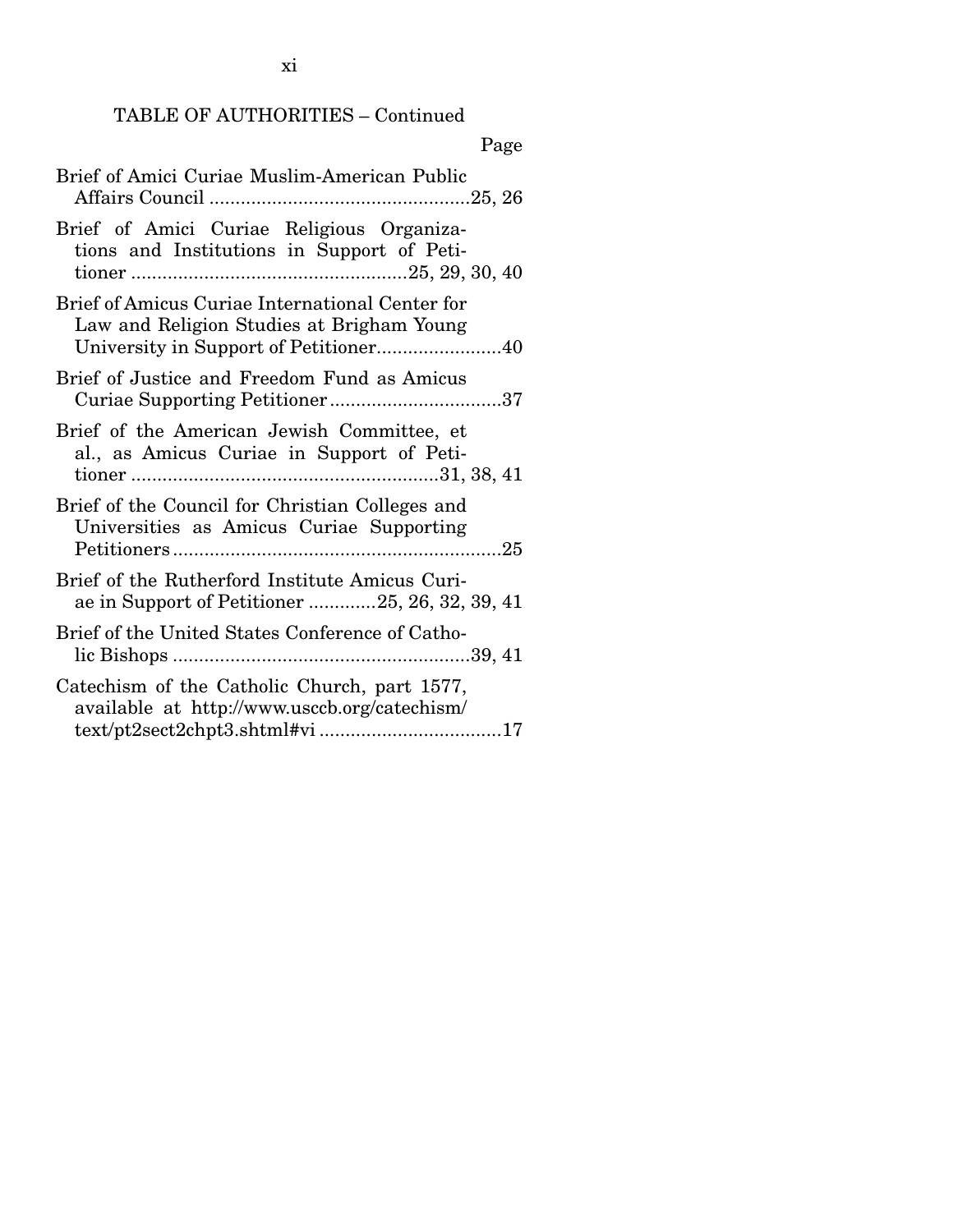xii

# TABLE OF AUTHORITIES – Continued

Page

| Congregation for the Doctrine of the Faith,                                              |
|------------------------------------------------------------------------------------------|
| Declaration Inter Insigniores on the Question                                            |
| of the Admission of Women to the Ministerial                                             |
| <i>Priesthood</i> (1976), available at http://www.                                       |
| vatican.va/roman_curia/congregations/cfaith/                                             |
| documents/rc_con_cfaith_doc_19761015_inter-                                              |
|                                                                                          |
| "History and Philosophy," Georgetown Day<br>School, http://www.gds/podium/default.aspx?t |
| $= 123451$<br>20                                                                         |
| "School Philosophy," Sidwell Friends School,<br>http://www.sidwell.edu/about_sfs/school- |
|                                                                                          |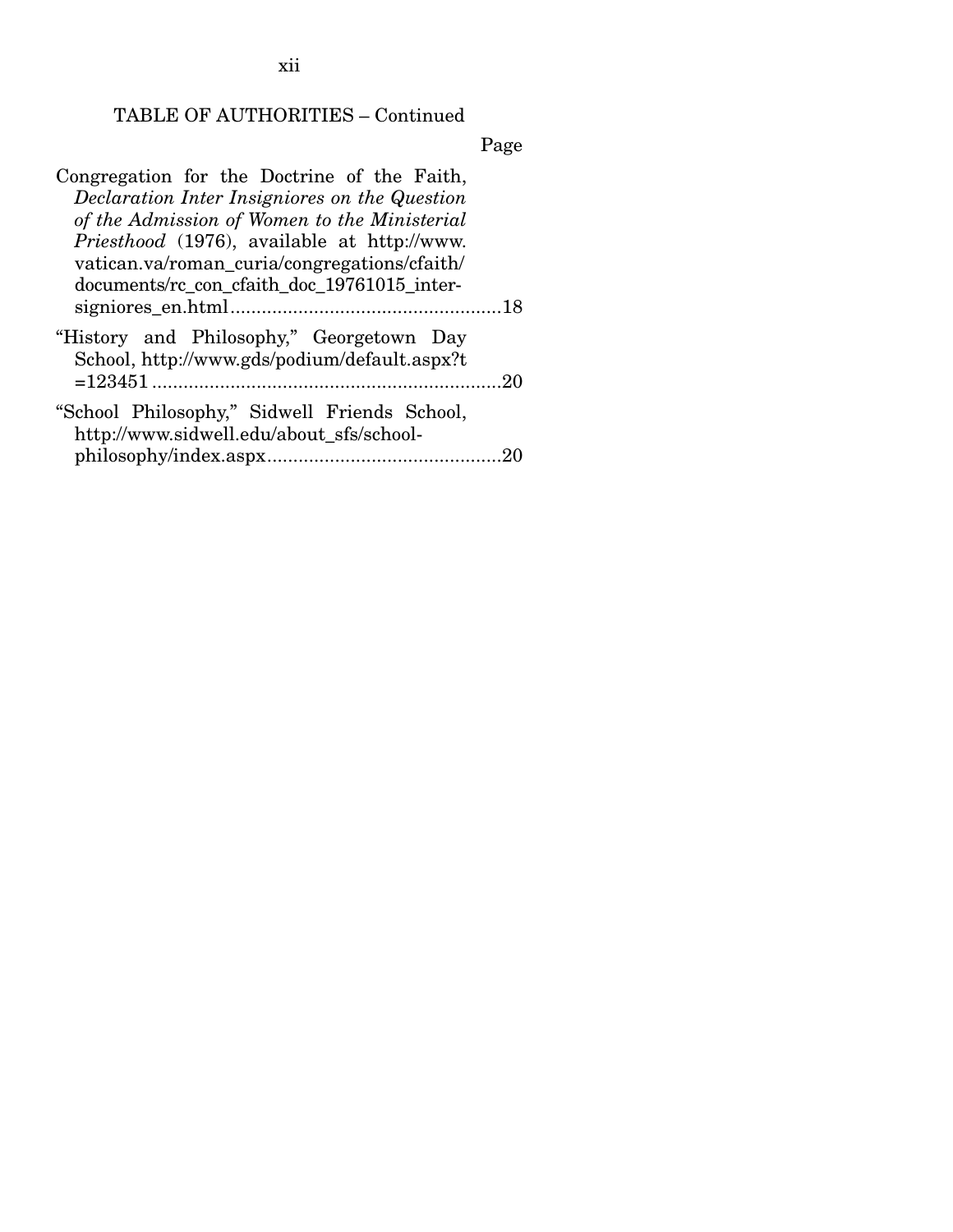#### **INTEREST OF AMICUS**

 The National Employment Lawyers Association (NELA) is the largest professional membership organization in the country comprised of lawyers who represent workers in labor, employment and civil rights disputes. Founded in 1985, NELA advances employee rights and serves lawyers who advocate for equality and justice in the American workplace. NELA and its 68 state and local affiliates have a membership of over 3,000 attorneys who are committed to working on behalf of those who have been illegally treated in the workplace. NELA's members litigate daily in every circuit, affording NELA a unique perspective on how the principles announced by the courts in employment cases actually play out on the ground. NELA strives to protect the rights of its members' clients, and regularly supports precedent-setting litigation affecting the rights of individuals in the workplace.<sup>1</sup>

#### **SUMMARY OF ARGUMENT**

--------------------------------- ♦ ---------------------------------

 I. For two centuries American courts have heard and resolved employment-related claims of ministers. Religious organizations themselves have

<sup>&</sup>lt;sup>1</sup> All parties have consented to the filing of this brief. No counsel for a party authored the brief in whole or in part and no person other than the amicus or its counsel made a monetary contribution to this brief.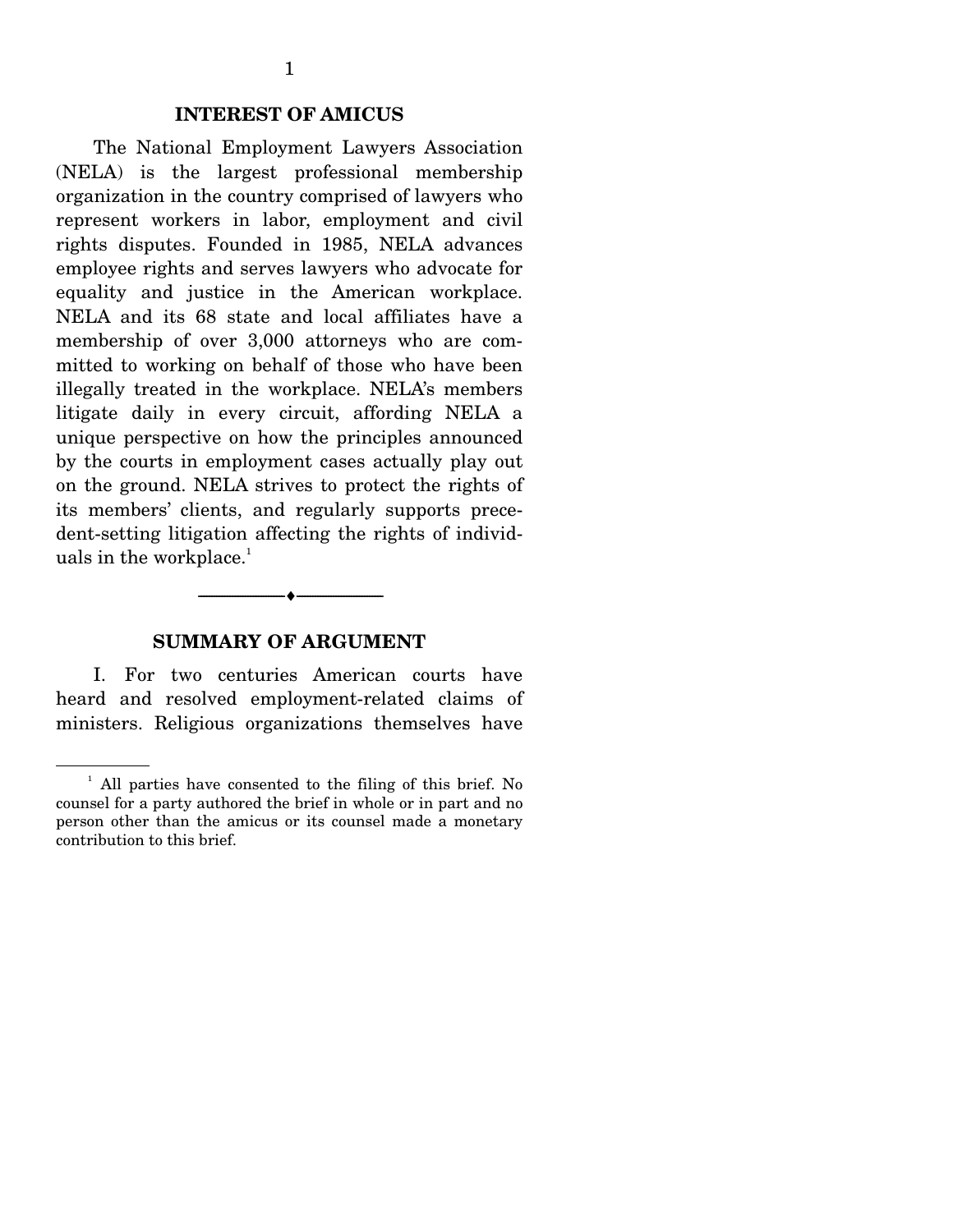filed suit asking courts to determine who was entitled to serve as the minister of a congregation. Lawsuits of this sort have been sufficiently common that both Justice Holmes and Justice Brewer wrote opinions in such cases while serving on state courts.

 Since the early nineteenth century lower courts have recognized that some, but not all, of these cases turned on the resolution of theological disputes, and have declined to decide such cases. That case-specific neutral-principles approach remains the appropriate method of addressing employment disputes regarding employees of religious organizations.

 II. The First Amendment right of free expression applies in equal measure to religious and nonreligious organizations. While a religious organization has a particular interest in those who serve as its leaders and teachers, that is equally true of nonreligious organizations that engage in expressive activity. Just as the First Amendment did not create a categorical "Scout Leader exception" in *Boy Scouts of America v. Dale*, so too the First Amendment does not create a categorical "ministerial exception."

 III. Adoption of the proposed "ministerial exception" would force the lower courts to face a plethora of vexing constitutional questions.

 Petitioner contends that an employee falls within the "ministerial exception" if he or she engages in "important ministerial functions." It is unclear whether this would be an objective or subjective test; petitioner appears to advance both views.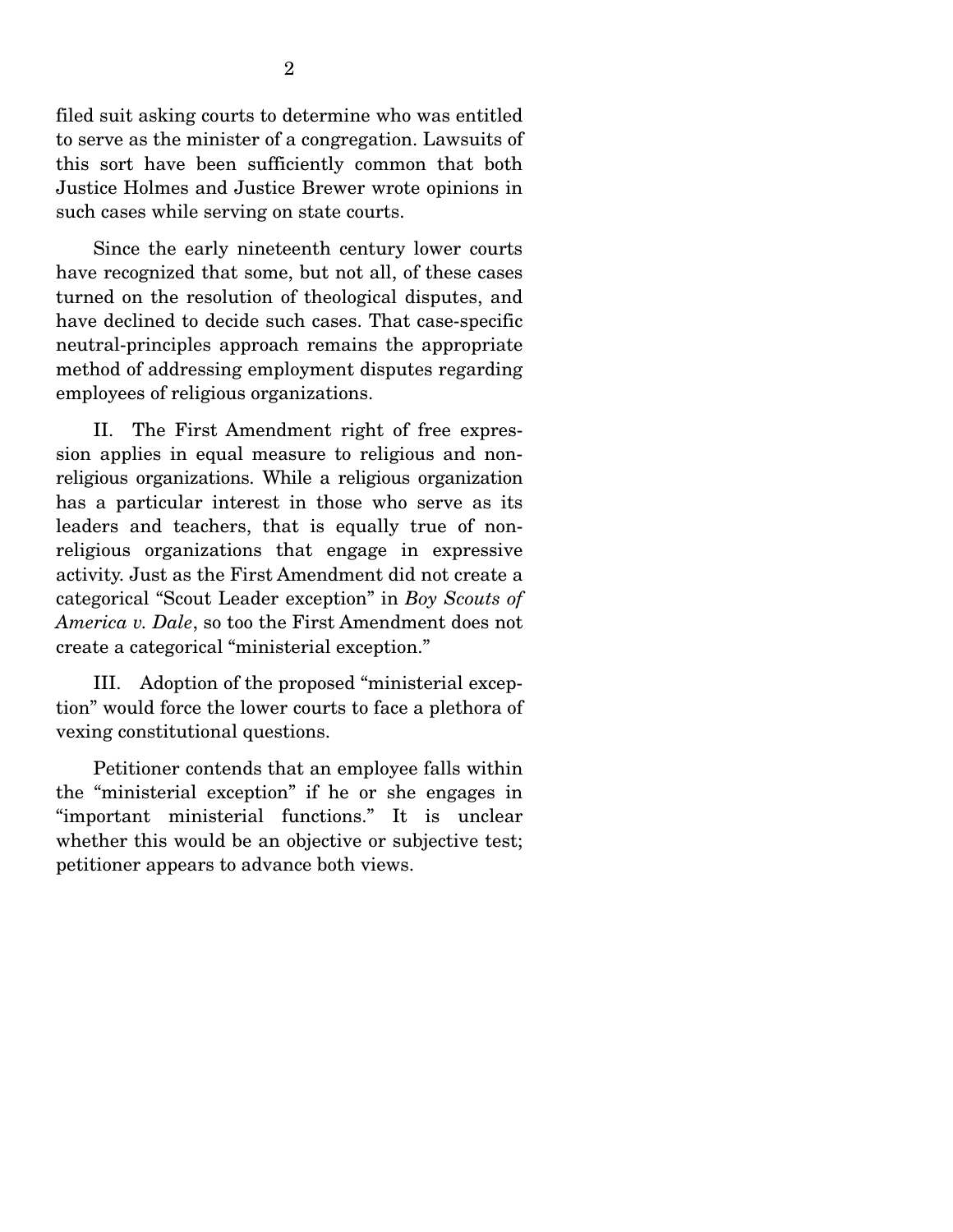Similarly, it is unclear which types of legal claims would and would not be barred by the proposed "ministerial exception." Petitioner has advanced four different proposed standards.

**ARGUMENT** 

--------------------------------- ♦ ---------------------------------

**I. FOR TWO CENTURIES AMERICAN COURTS HAVE RELIED ON NEUTRAL PRINCIPLES TO RESOLVE EMPLOY-MENT-RELATED DISPUTES REGARDING MINISTERS** 

## **A. American Courts Have Long Resolved Employment-Related Disputes Regarding Ministers**

 From the earliest days of the Republic, secular courts have heard and resolved employment-related disputes regarding ministers.<sup>2</sup> Many of these lawsuits were brought by dismissed ministers, but a substantial number were actions by religious organizations themselves. Virtually every state in the growing union had a constitutional guarantee of freedom of religion, and there was – as petitioners and numerous amici emphasize – a long history of resistance to government appointment of clerical officials. Yet the propriety of this litigation was widely accepted so

<sup>&</sup>lt;sup>2</sup> For simplicity we use the term "minister" to refer to those of any denomination who lead religious services.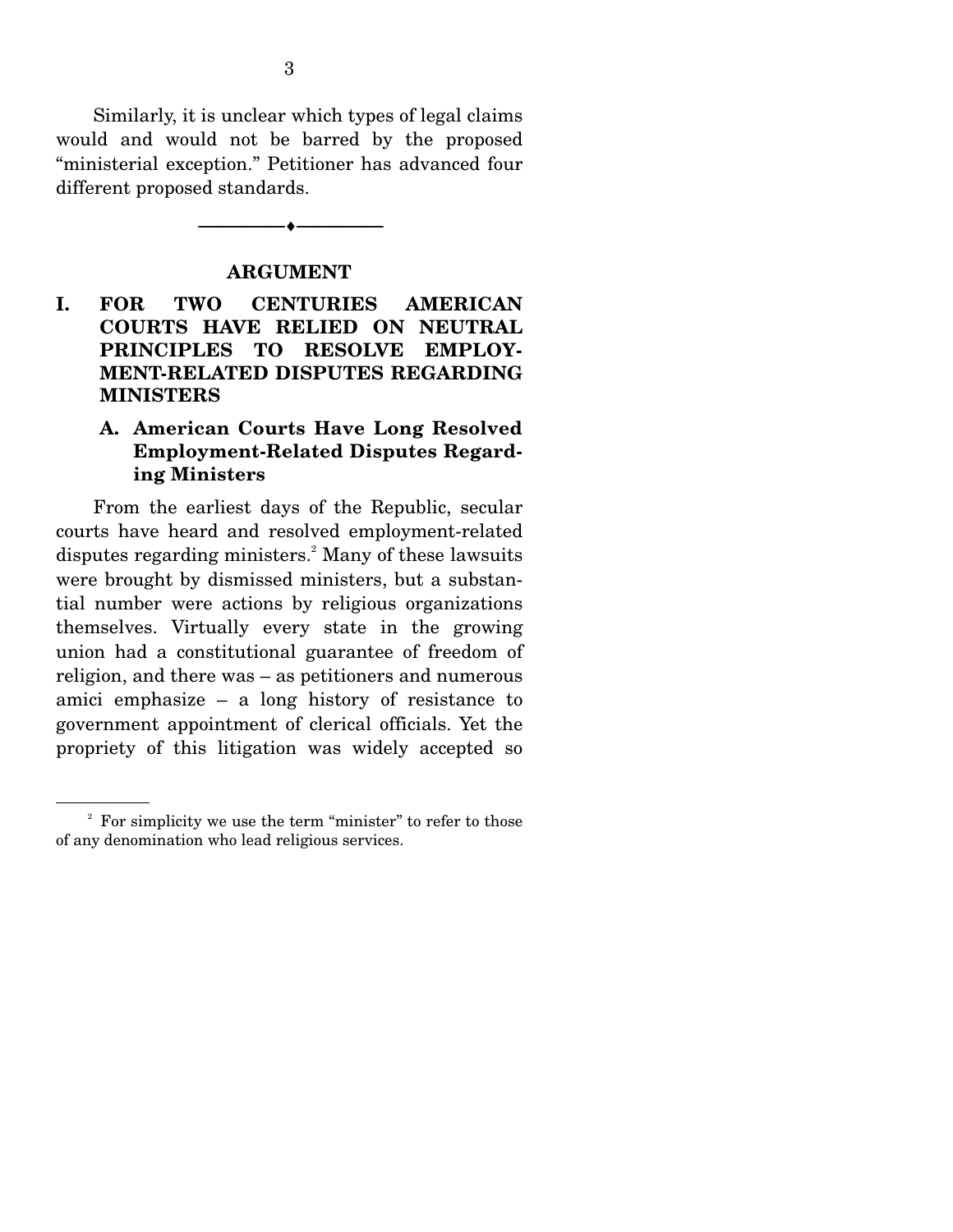long as a court could resolve the litigation without deciding a matter of theological doctrine.

 Until the late twentieth century, most of the litigation brought by ministers themselves was based on contract claims.<sup>3</sup> Other actions were grounded on deeds of trust executed when land was donated for the building of a church<sup>4</sup> or on state statutes governing decisionmaking by congregational religious organizations (e.g., requiring notice to the congregation before a meeting to hire or dismiss a minister). Religious organizations as well as plaintiffs successfully invoked state laws in these disputes.<sup>5</sup>

 The earliest post-Revolution case appears to have been *Runkel v. Winemuller*, 4 H. & McH. 429, 1799 WL 422 (Md.Gen.Ct.), commenced when Justice Chase was the Chief Judge of the Maryland General Court. Runkel asserted that he had been improperly dismissed as minister of the High Dutch Reformed Christian Church in Frederickstown, Maryland, and successfully sued for an order "to recover the pulpit ...

<sup>5</sup> *Landers v. Frank Street Methodist Episcopal Church*, 97 N.Y. 119 (1884); *Downes v. Bowdoin Square Baptist Soc.*, 21 N.E. 294, 296, 149 Mass. 135, 139 (1889); *Bartlett v. Hipkins*, 76 Md. 5, 23 A. 1089 (1892); *Kupperman v. Congregation Nusach Sfard*, 39 Misc.2d 107, 240 N.Y.S.2d 315 (Sup.Ct.Bronx Cty. 1963).

 $3$  See pp. 5-6, *infra*.

<sup>4</sup> *Combe v. Brazier*, 2 Des. 431, 2 S.C. 431, 1806 WL 366 (S.C.); *Robertson v. Bullions*, 9 Barb. 64 (S.Ct. N.Y.Cty. 1850); *Feizel v. Trustees of First German Society of Methodist Episcopal Church of Wyandotte City*, 9 Kan. 592 (1872).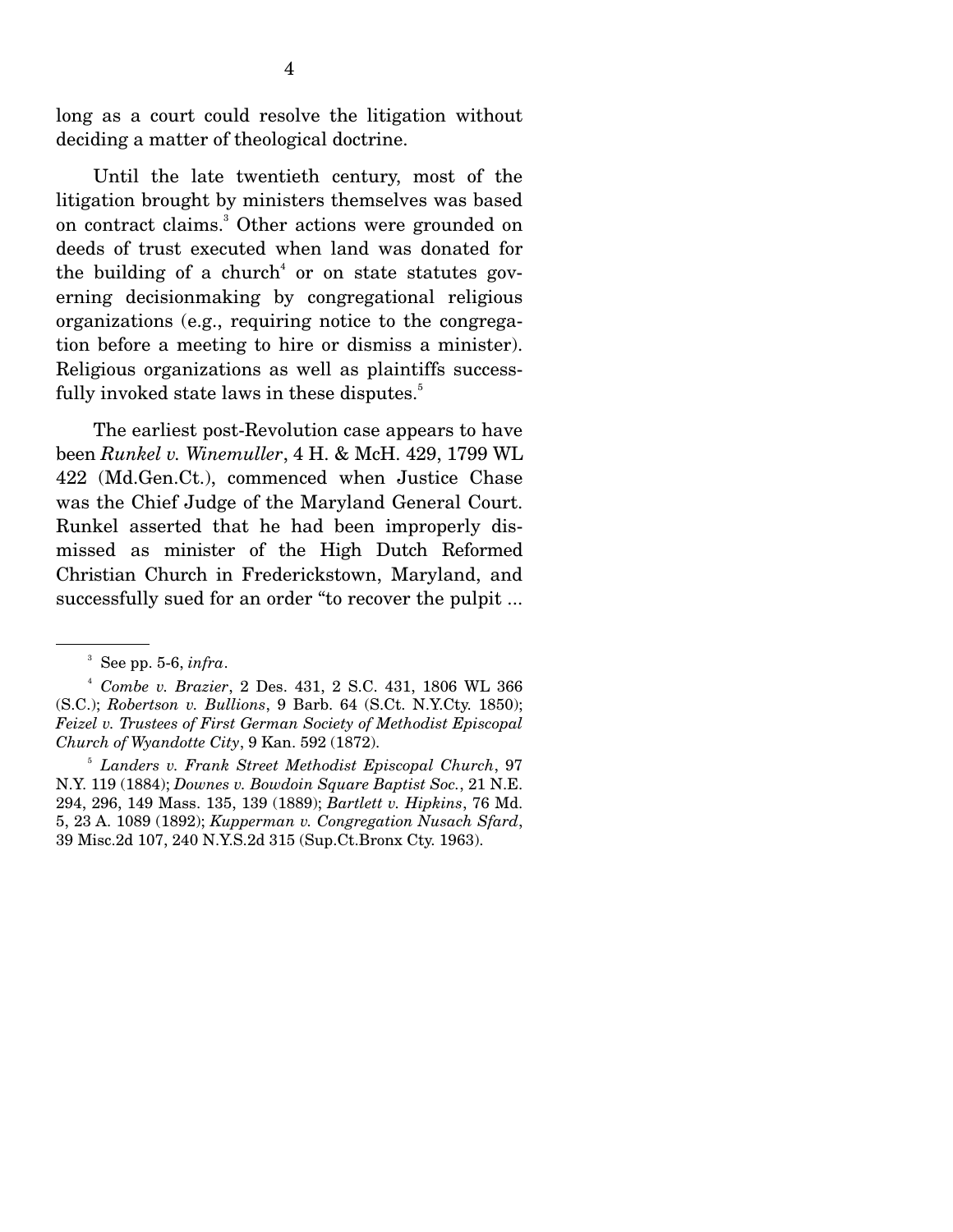and the emoluments" of the position. 1799 WL 422 at \*1.

 A Massachusetts decision of 1807 noted that the Supreme Judicial Court of Massachusetts had repeatedly heard employment-related claims by ministers "[b]efore and since the revolution." *Avery v. Inhabitants of Tyringham*, 3 Mass. 160, 179 (1807)(Parsons, C.J.); see *id*. at 172 (noting that four earlier opinions of that court had held that appointments of ministers were for life unless otherwise stated)(Parker, J.); *Sheldon v. Congregational Parish in Easton*, 24 Pick. 281, 286-87, 41 Mass. 281, 286-87 (1836)(noting "the numerous cases which this Court unfortunately have from time to time been called upon to decide" about when a minister forfeits his contractual rights). Successful contract-based actions by dismissed ministers have continued to this day.<sup>6</sup> Religious organizations invoked traditional contract

<sup>6</sup> *Tendler v. Bais Knesses of New Hempstead*, 52 A.D.3d 500, 860 N.Y.S.2d 551 (App.Div.2d 2008); *Trinity Baptist Church v. Howard*, 869 N.E.2d 1225 (Ct.App.Ind. 2007); *Mayhew v. Vanway*, 371 S.W.2d 90 (Tex. Ct.Civ.App. 1963); *Pape v. Ingram*, 69 N.M. 32, 363 P.2d 1209 (N.Mex. 1961); *Lynd v. Menzies*, 33 N.J.L. 162 (1868); *Whitmore v. Fourth Congregational Society of Plymouth*, 68 Mass. 306 (1854); *Sheldon v. Congregational Parish in Easton*, 24 Pick. 281, 41 Mass. 281 (1836); *Peckham v. Inhabitants of North Parish in Haverhill*, 16 Pick. 274, 33 Mass. 274 (1834); *Thompson v. Catholic Congregational Society in Rehoboth*, 5 Pick. 469, 22 Mass. 469 (1827); *Cochran v. Inhabitants of Camden*, 15 Mass. 296, 1818 WL 1748 (Mass. 1818); *Avery v. Inhabitants of Tyringham*, 3 Mass. 160 (1807).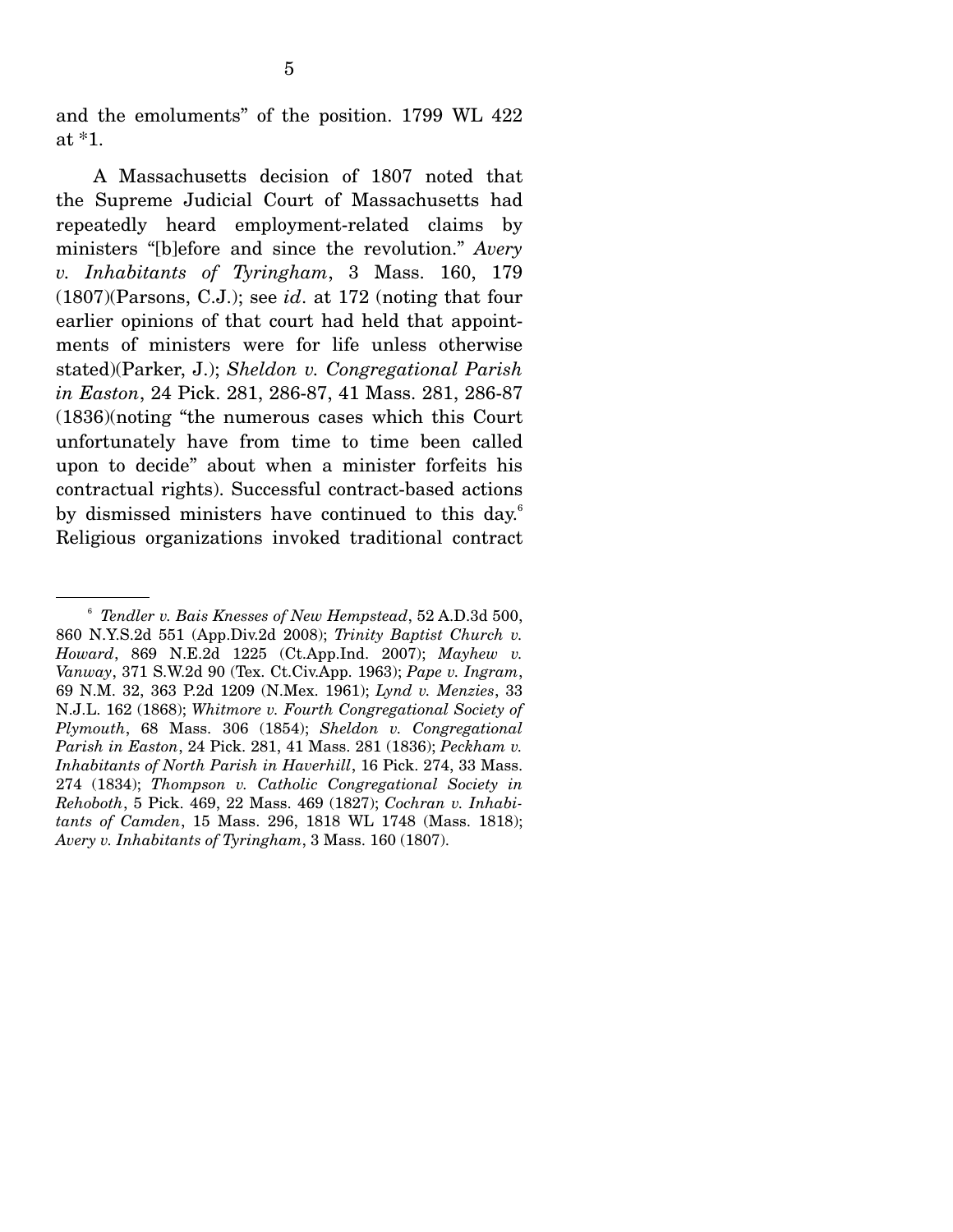principles, or state statutes, in defeating contract claims.7

 There have also been repeated lawsuits by ministers claiming that they had not been paid for work they had actually done.<sup>8</sup> These wage claims were sometimes intertwined with disputes about the propriety of a dismissal, e.g. where a minister had continued to conduct services after a disputed dismissal, or where a minister asserted both compensation and unlawful termination claims. When a minister asserting a wrongful dismissal claim asked for the salary that had been withheld following that termination, he would typically argue that he was entitled to compensation because the defendant itself had prevented him from meeting his contractual obligation to continue serving the congregation.

<sup>8</sup> *Jenkins v. Trinity Evangelical Lutheran Church*, 356 Ill.App.3d 504, 510, 835 N.E.2d 1206, 1212, 292 Ill. Dec. 195, 201 (App.Ct.3d Dist. 2005)(citing cases); *Pendleton v. Waterloo Baptist Church*, 2 N.Y.S. 383 (Sup.Ct.5th Dep't 1888); *Bird v. St. Mark's Church of Waterloo*, 62 Iowa 567 (1883); *Jones v. Trustees of Congregation of Mount Zion*, 30 La. Ann. 711 (1878); *Miller v. Trustees of Baptist Church of Allowaystown*, 16 N.J.L. 251 (1837); *Riddle v. Stevens*, 2 Serg. & Rawle 537 (Pa. 1816), 1816 WL 1577; see *Vestry of St. Luke's Church v. Mathews*, 4 Des. 578, 4 S.C.Eq. 578 (S.C. 1815); *Combe v. Brazier*, 2 Des. 431, 2 S.C. 431, 1806 WL 366 (S.C.).

<sup>7</sup> *Bartlett v. Hipkins*, 76 Md. 5, 23 A. 1089 (1892); *West v. First Presbyterian Church of St. Paul*, 41 Minn. 94 (1889); *Congregation of Children of Israel v. Peres*, 42 Tenn. 620 (1866); *Dow v. Town of Hinesburgh*, 2 Aik. 18, 1826 WL 1229 (Vt. 1826); *Van Vlieden v. Welles*, 6 Johns. 85 (N.Y.Sup.Ct. 1810); see *Smith v. First Principle Church*, 2011 WL 264318 (Cal.App. 6th Dist.).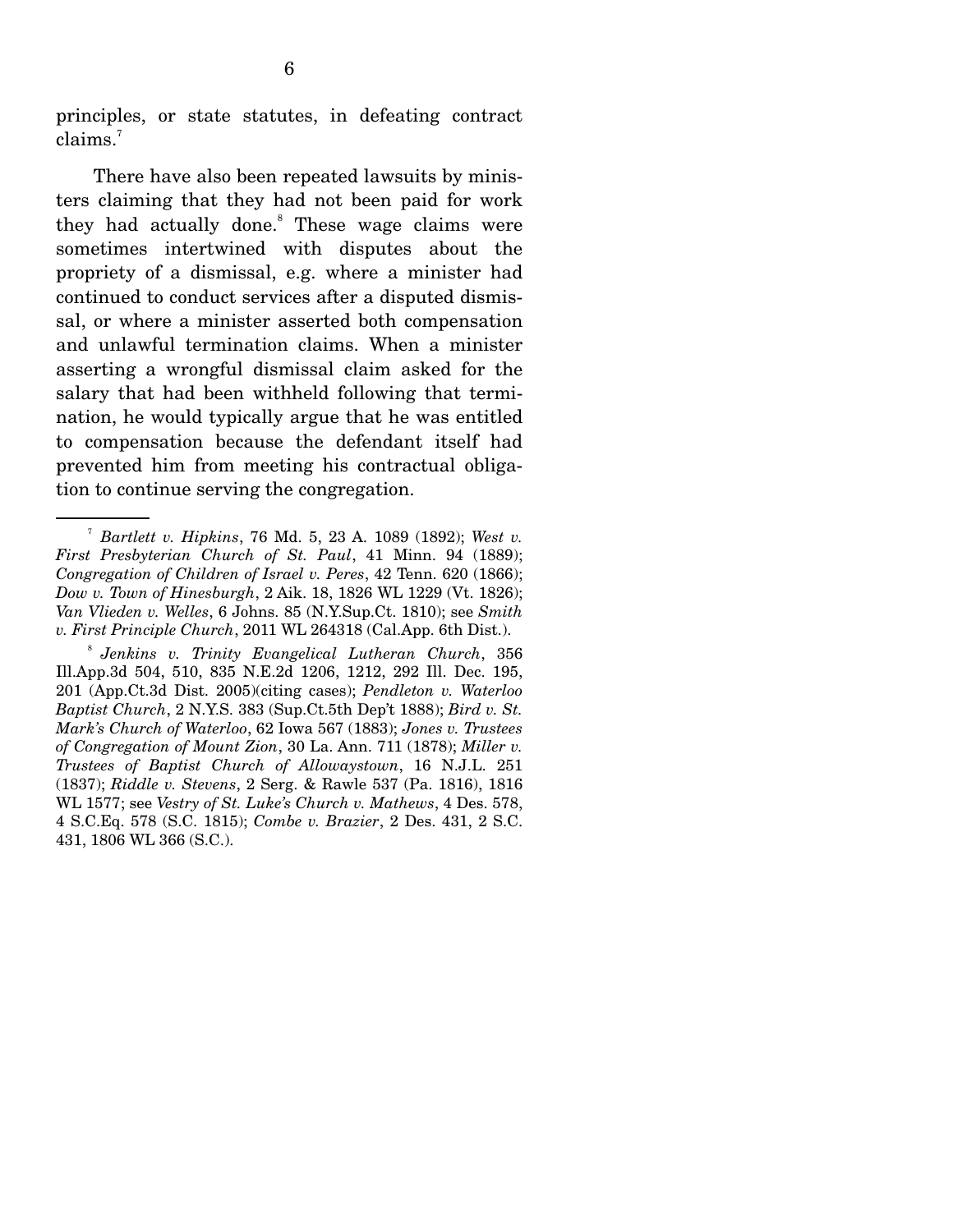Courts gave several reasons for enforcing contract claims by ministers. They explained, first, that ministers had the same right as anyone else to judicial enforcement of their legal rights.

[F]rom the nature of the contract, ... [the plaintiff] had a right to insist upon being retained as a minister of this church, until [the end of the period contracted for], unless he lost that right by some fault of his own; and ... there can be no legal distinction between a contract with a minister and his congregation, and any other civil contract for personal service.

*Congregation of Children of Israel v. Peres*, 42 Tenn. 620, 622 (1866).<sup>9</sup>

The right to the salary stipulated at the time the plaintiff accepted the position of rector, is a valuable property right secured to the plaintiff by contract.... The civil courts will not revise decisions of churches or religious associations upon ecclesiastical matters, but they will interfere with such associations when rights of property or civil rights are involved.

*Bird v. St. Mark's Church of Waterloo*, 62 Iowa 567, 17 N.W. 747, 750 (1883).

<sup>9</sup> *Runkel v. Winemuller*, 4 H. & McH. 429, 1799 WL 422 at \*14 (Md.Gen.Ct.); see *Worrell v. First Presbyterian Church of Millstone*, 23 N.J.Eq. 96, 1872 WL 6871 at \*1 (N.J.Chanc. 1872).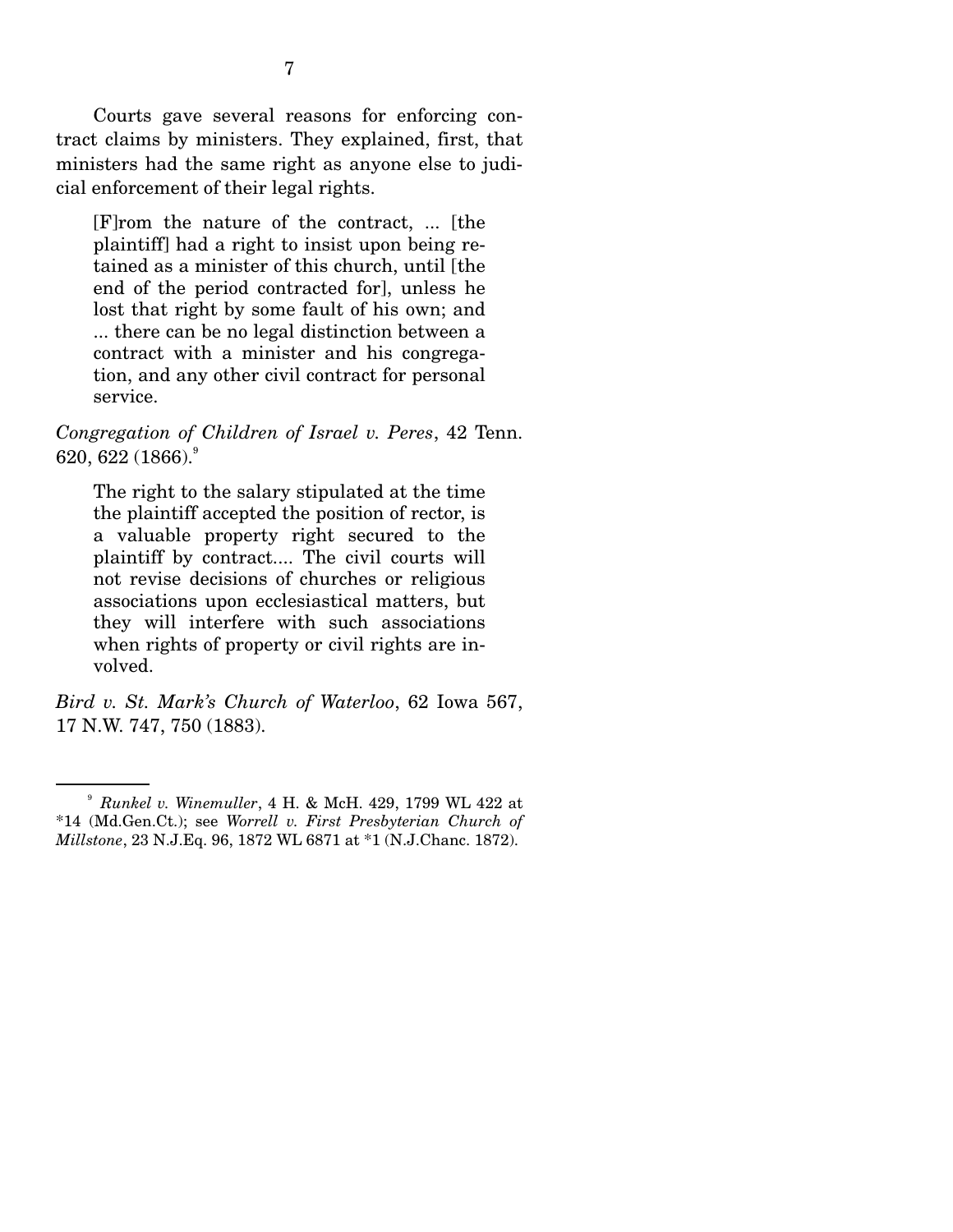Second, the courts insisted that religious organizations were subject to the same secular obligations as others. "[R]eligious societies are left at liberty to make such contract, ... as shall be agreed between them and their minister; but the contract once made, it is subject to all such rules of law as govern other engagements." *Avery v. Inhabitants of Tyringham*, 3 Mass. 160, 169 (Parker,J.)(1807).

The salary of the minister ariseth wholly from the contract which the people make with him. These contracts are altogether voluntary; but ... are considered as being of equal force and obligation as any other contracts....

*Williams v. Town of North Hero*, 46 Vt. 301, 317 (1873).

 Third, courts noted that religious organizations themselves could sue ministers, and reasoned that it would be inequitable if ministers themselves could not bring such suits. In *Avery v. Inhabitants of Tyringham*, Chief Judge Parsons explained that an improperly dismissed minister should be permitted to seek redress in court because the parish itself, if a minister broke his contract without justification, could obtain damages from the former minister. 3 Mass. at 180.

 Fourth, courts expressed concern that ministers would be deterred from meeting their responsibilities if they were subject to improper dismissal without recourse in the courts.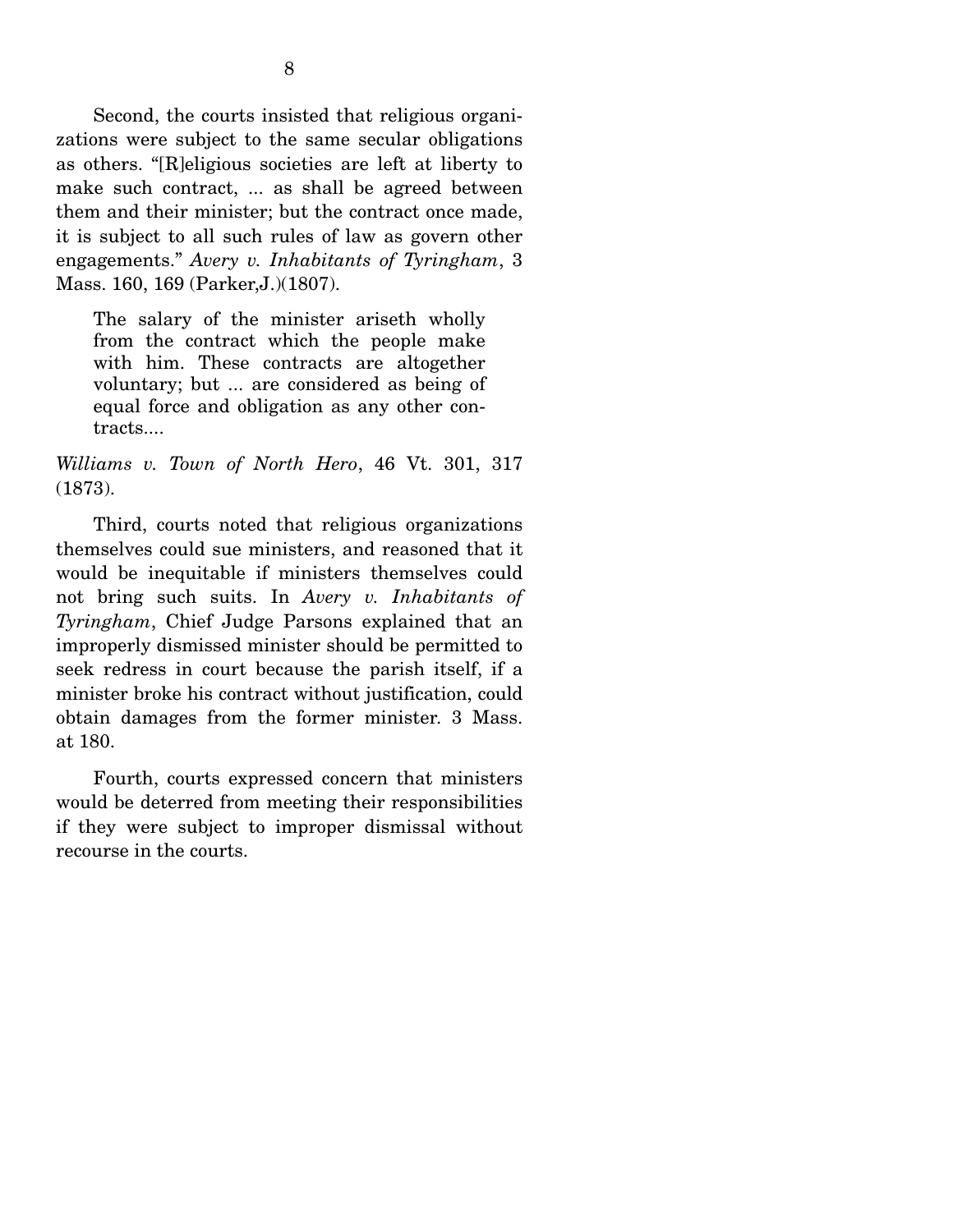If these contracts are merely at the will and pleasure of the parties ... on the part of the minister, must not a consciousness of dependence on the mere pleasure of the people affect that firmness of mind which is essential to an impartial and effectual reproof of vice and immorality?

*Avery v. Inhabitants of Tyringham*, 3 Mass. at 176 (Sedgwick, J.); see *id.* at 177 (Parsons, C.J.). Courts saw no conflict between contract claims and the right of religious organizations, guaranteed by several state constitutions, to select their own ministers. *Avery v. Inhabitants of Tyringham*, 3 Mass. at 169-70 (Parker, J.); *id.* at 172-74 (Sedgwick, J.); see *id.* at 179-80 (rejecting argument that Massachusetts constitution gave parish a right to dismiss minister)(Parsons, C.J.).

 There were also numerous cases in which religious organizations sought redress from secular courts in employment disputes regarding ministers. A substantial portion of these involved a disputed dismissal, the religious organization seeking a court order to enjoin a previously appointed minister from continuing to hold services or engage in other functions.10 These lawsuits necessarily turned at least in

<sup>10</sup> *Williams v. Wilder*, 397 S.W.2d 696 (Kansas City Ct.App. 1965); *Grosse v. Beideman*, 239 Md. 283, 211 A.2d 298 (Md.Ct.App. 1965); *Evans v. Criss*, 39 Misc.2d 314, 240 N.Y.S.2d 517 (Sup.Ct.Bronx Cty. 1963); *Rush v. Yancy*, 233 Ark. 883, 349 S.W.2d 337 (Ark. 1961); *Bentley v. Shanks*, 48 Tenn.App. 512, 348 S.W.2d 900 (Tenn.Ct.App. 1960); *Rector, Churchwardens and Vestrymen of Church of Holy Trinity v. Melish*, 3 N.Y.2d 476, 146 (Continued on following page)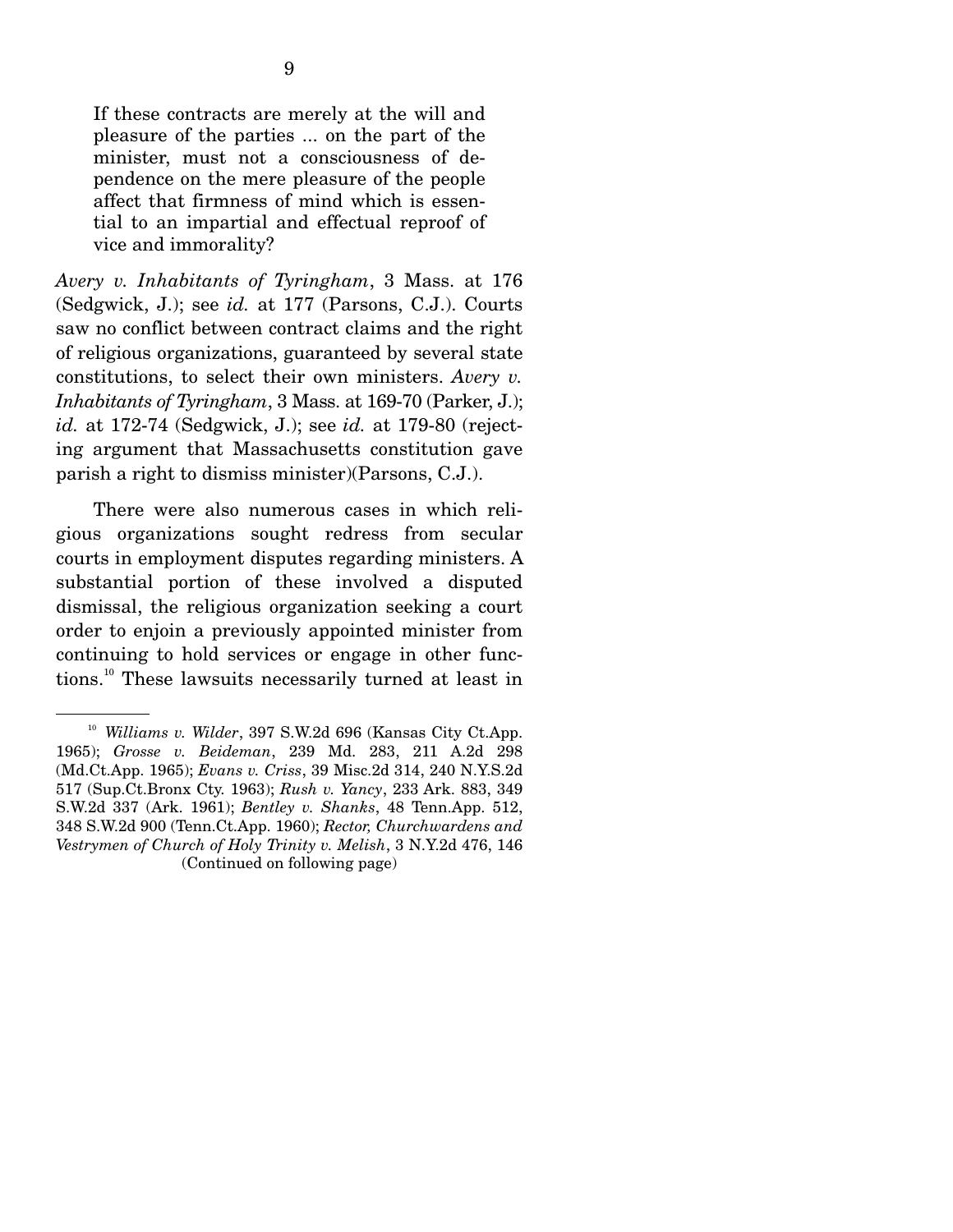part on the legality of the defendant's termination, and a decision in favor of the minister-defendant overturned the purported dismissal and confirmed his right to remain in the pulpit.<sup>11</sup> In defending the propriety of these lawsuits, it was the religious organizations themselves which invoked the principle that secular courts could resolve disputes about ministerial appointments and dismissals. *Williams v. Wilder*, 397 S.W.2d 696, 703 (Kansas City Ct.App. 1965). In other instances individuals appointed as ministers by higher ranking authorities<sup>12</sup> sought injunctions to compel officials at a particular church to accept their appointment; these disputes at times resolved issues concerning which officials, under which circumstances and procedures, were empowered to

N.E.2d 685, 168 N.Y.S.2d 952 (1957); *Providence Baptist Church of San Francisco v. Superior Court*, 40 Cal.2d 55, 251 P.2d 10 (1953); *Longmeyer v. Payne*, 205 S.W.2d 263 (Ct.App. Mo. 1947); *Evangelical Lutheran St. Paul's Congregation v. Hass*, 177 Wis. 23, 187 N.W. 677 (1922); *Prickett v. Wells*, 117 Mo. 502, 24 S.W. 52 (1893); *Hatchett v. Mt. Pleasant Baptist Church*, 46 Ark. 291 (1885); see *Chatard v. O'Donovan*, 80 Ind. 20 (1881); *Vestry of St. Luke's Church v. Mathews*, 4 Des. 578, 4 S.C.Eq. 578 (S.C. 1815).

<sup>11</sup> *Evans v. Criss*, 39 Misc.2d 314, 240 N.Y.S.2d 517 (Sup.Ct.Bronx Cty. 1963) (action by church officials to enjoin defendant from acting as minister). The court entered judgment "in favor of defendant determining that he is still the minister of Sharon Baptist Church, Inc. and entitled to act and hold himself out as such." 39 Misc.2d at 320.

<sup>12</sup> *Whitecar v. Michenor*, 37 N.J.Eq. 6, 1883 WL 7944 (N.J.Ch.); *Feizel v. Trustees of First German Society of Methodist Episcopal Church of Wyandotte City*, 9 Kan. 592 (1872); *Brosius v. Reuter*, 1 H. & J. 551, 1805 WL 479 (Md.Gen.Ct.).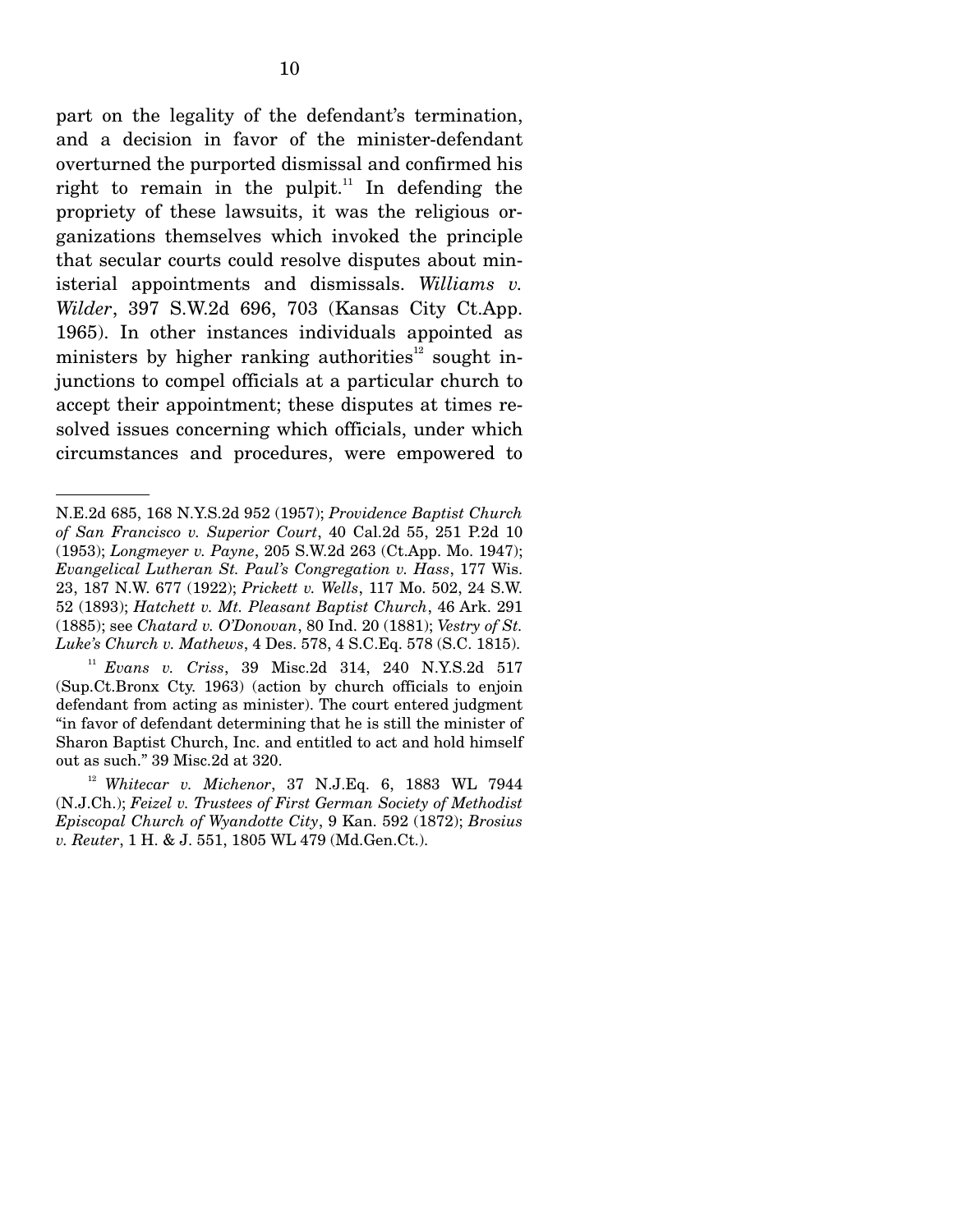appoint (or dismiss) a minister. Some lawsuits by religious organizations involved both types of  $clains.<sup>13</sup>$ 

 Because of the frequency with which these various types of actions were heard by the lower courts, several Members of this Court participated in them while serving on a state court. In *Downes v. Bowdoin Square Baptist Soc.*, 21 N.E. 294, 296, 149 Mass. 135, 139 (1889), the decision for the Supreme Judicial Court of Massachusetts was written by Justice Oliver Wendell Holmes. In *Feizel v. Trustees of First German Soc. of Methodist Episcopal Church of Wyandotte City*, 9 Kan. 592 (1872), the decision for the Kansas Supreme Court was written by Justice David Brewer. Justice Chase was the Chief Judge of the Maryland General Court during the early phase of *Runkel v. Winemuller*, 4 H. & McH. 429, 1799 WL 422 (Md.Gen.Ct.).

## **B. Lower Courts Have Historically Resolved Employment-Related Claims Regarding Ministers If They Could Do So Based on Neutral Principles**

 For two centuries the lower courts have recognized that in some instances an employment claim

<sup>13</sup> *Rector, Churchwardens and Vestrymen of Church of Holy Trinity v. Melish*, 3 N.Y.2d 476, 146 N.E.2d 685, 168 N.Y.S.2d 952 (1957); *Robertson v. Bullions*, 9 Barb. 64 (S.Ct.N.Y.Cty. 1850).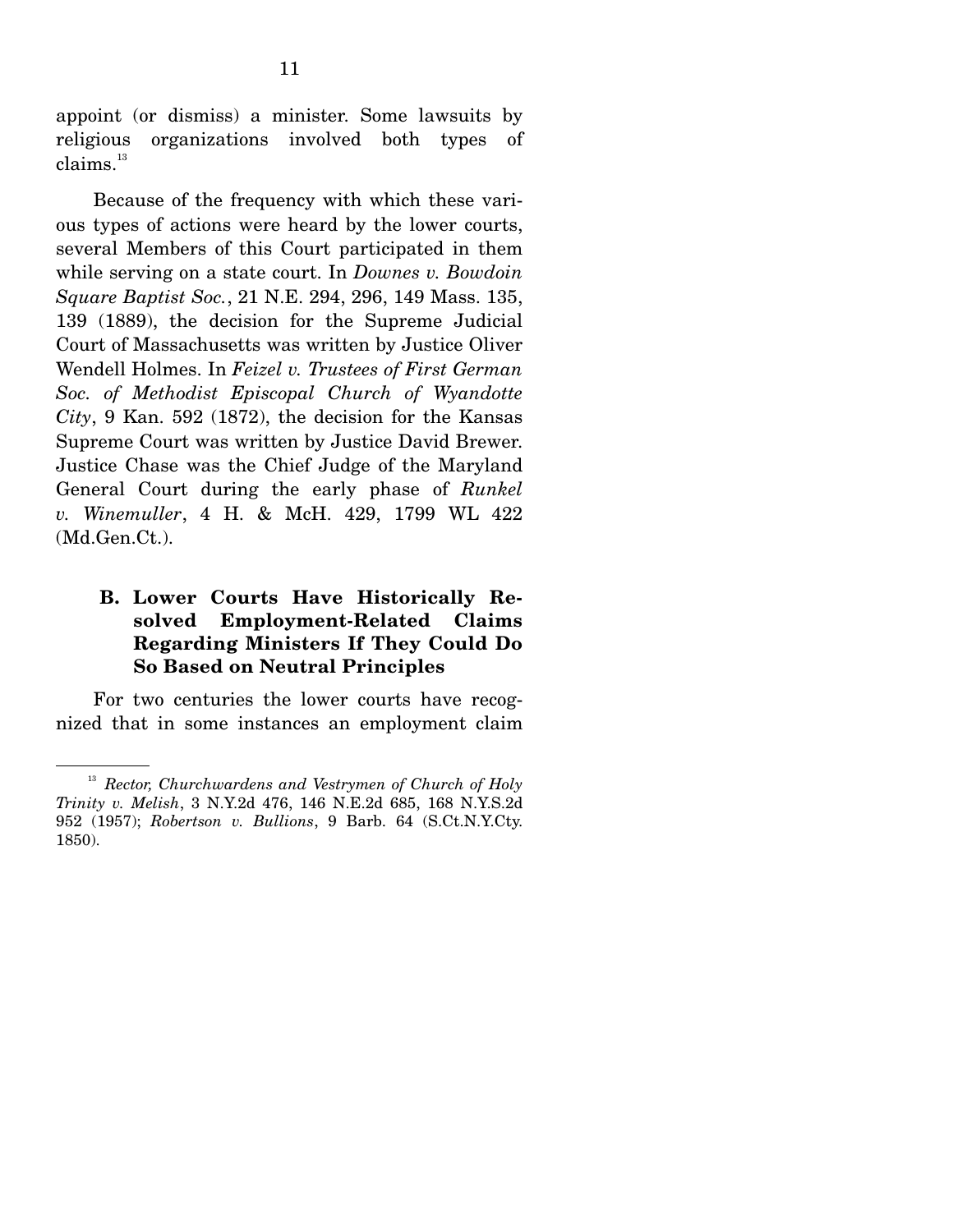regarding a minister could turn on a theological dispute that secular courts were not competent to resolve. The lower courts have addressed that potential problem on a case-by-case basis.

 In *Avery v. Inhabitants of Tyringham*, the defendants objected that "there is no jurisdiction competent to declare when the [minister's] office is forfeited, or when the contract may be dissolved." To the contrary, Chief Justice Parsons insisted, secular courts could resolve such a case. If a minister were dismissed because he assertedly neglected his duties, and he

sue[d] for his salary, the charges made ... , as creating a forfeiture, are questions of fact properly to be submitted to the jury. If they find the allegations true, the minister shall not be considered as holding his office after the vote of dismission. If the allegations are false, justice requires that he shall recover his salary. These allegations the jury are competent to inquire into, and on such inquiry ultimately to decide.

*Id.* at 181-82. On the other hand, the Chief Justice noted, if there were "objections to a minister founded on questions of doctrine," that would be resolved by "an ecclesiastical council mutually chosen." *Id.* at 182.

 In *Burr v. Inhabitants of First Parish in Sandwich*, 9 Mass. 277 (1812), the Massachusetts Supreme Judicial Court concluded that the dispute that had given rise to the dismissal of the plaintiff minister was one that the courts could not resolve. In *Burr* the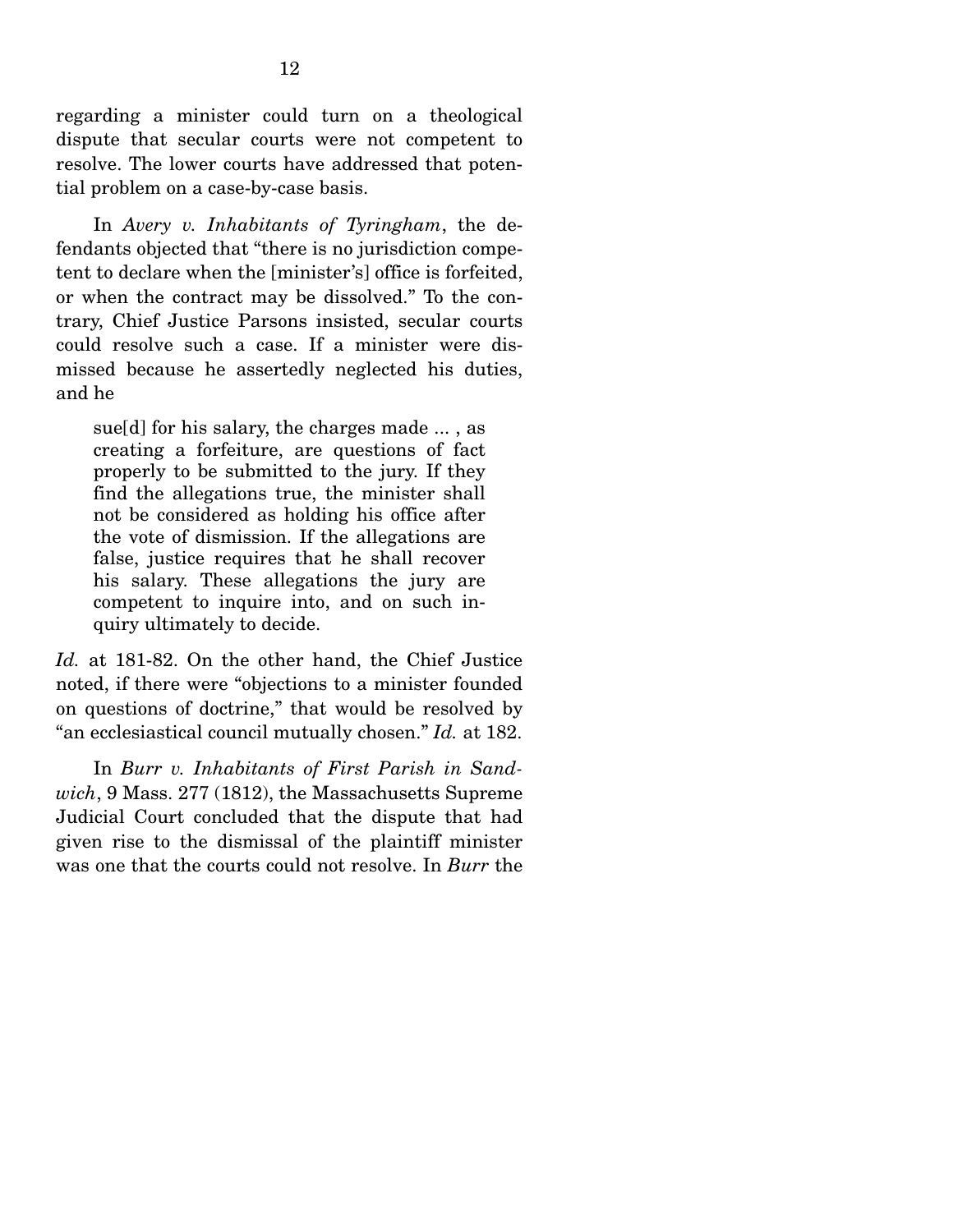parish had voted to fire the minister on the grounds that he no longer adhered to the religious views of the congregation, and "now preaches, and endeavors to support, doctrines totally different [from those he held when first hired], which the parish do not approve of or believe to be doctrines of the gospel." 9 Mass. at 289. At trial the judge "avoided any inquiry into the truth of the former [beliefs], or the present religious faith of the plaintiff," 9 Mass. at 290; the appellate court explained that "we should be at a loss to find legal principles on which to decide them." *Id.* "[A] court of law has no means of deciding on" "a difference [on the part of the parish] with their minister merely relating to points of doctrine." 9 Mass. at 298. "[D]isputes in theology" cannot "come into courts of law for decision, [because] the law has not furnished the jury with weapons of polemic divinity." *Id.*

*Sheldon v. Congregational Parish in Easton*, 24 Pick. 281, 41 Mass. 281 (1836), codified the previous caselaw regarding the types of cases a court would and would not resolve. The court held that a minister would forfeit his right to employment under a contract under three circumstances: "[a]n essential change of doctrine," "[a] willful neglect of duty," or "[i]mmoral or criminal conduct." *Id.* at 287. A secular court could resolve the second and third types of issues, but not the first.

A clergyman, before he assumes the high duties of pastor, is bound fully and frankly to disclose his theological tenets, and impliedly undertakes to continue of the same faith and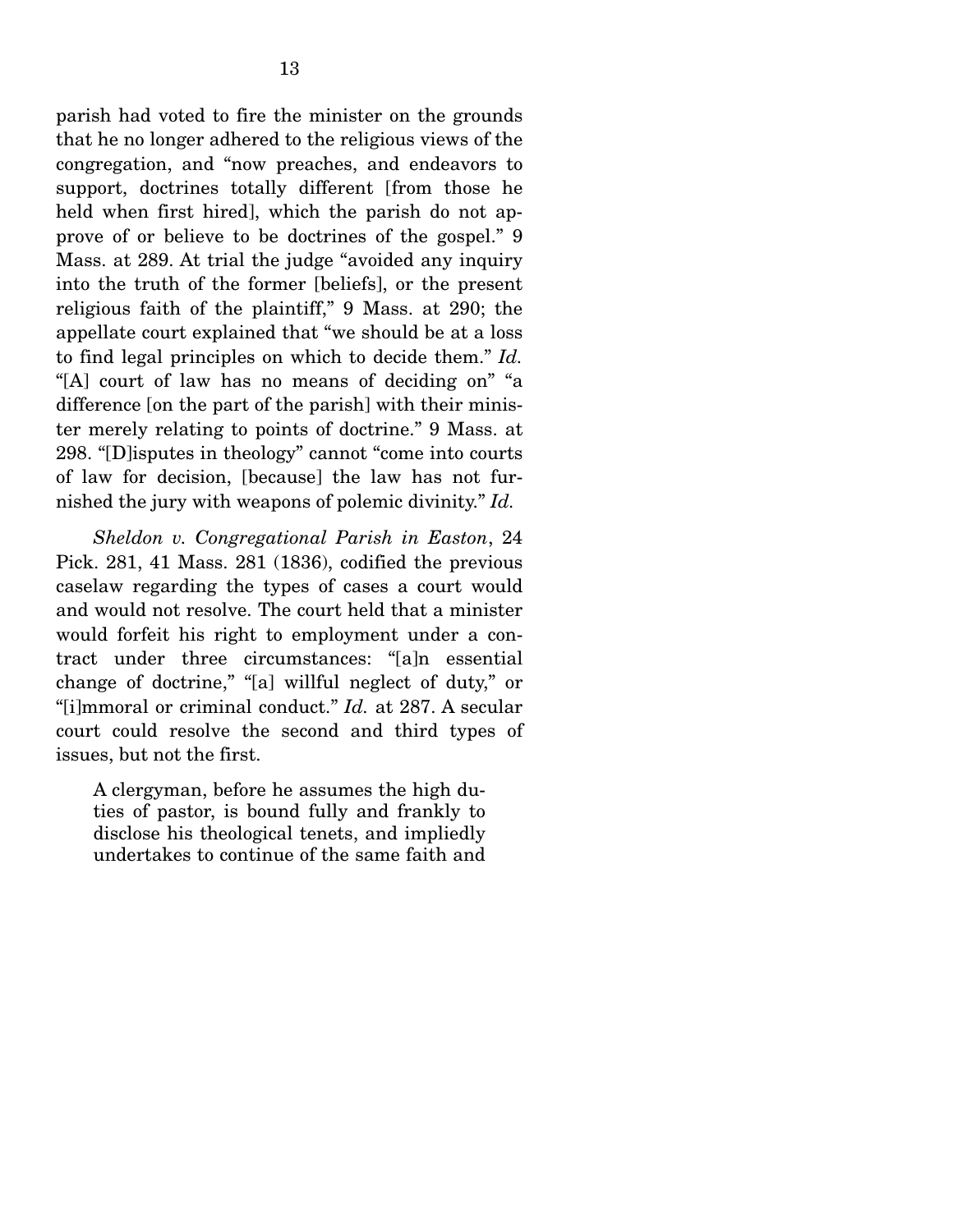to preach the same doctrines. If he changes these, he ceases to perform one of the conditions of his settlement, and entitles the parish to dissolution of the contract.... But this subject is more peculiarly fit for the investigation of an ecclesiastical council....

Id.<sup>14</sup> Where the underlying dispute was one which a secular court was competent to resolve, the factual conclusions of the defendant religious organization itself were not controlling. *Congregation of Children of Israel v. Peres*, 42 Tenn. 620, 628-29 (1866).

 This nineteenth century distinction has been followed in a number of more recent decisions, relying on the now-familiar constitutional principle that secular courts can resolve disputes related to religious organizations if it is possible to do so based on neutral principles. For example, in *Thibodeau v. American Baptist Churches of Connecticut*, 120 Conn.App. 666, 994 A.2d 212 (2010), the court held that

employment disputes between clergy and religious institutions can be litigated in civil courts only if neutral principles of law can be allied without entanglement with religious considerations.... Courts, however, may not inquire into matters whose enforcement would

 $14$  An ecclesiastical council was a group of ecclesiastical officials, generally agreed to and jointly selected by a disputing minister and religious organization, to assess the nature of their differences. Although the council's decision was not binding, its views would often constitute justification for a party with which it sided.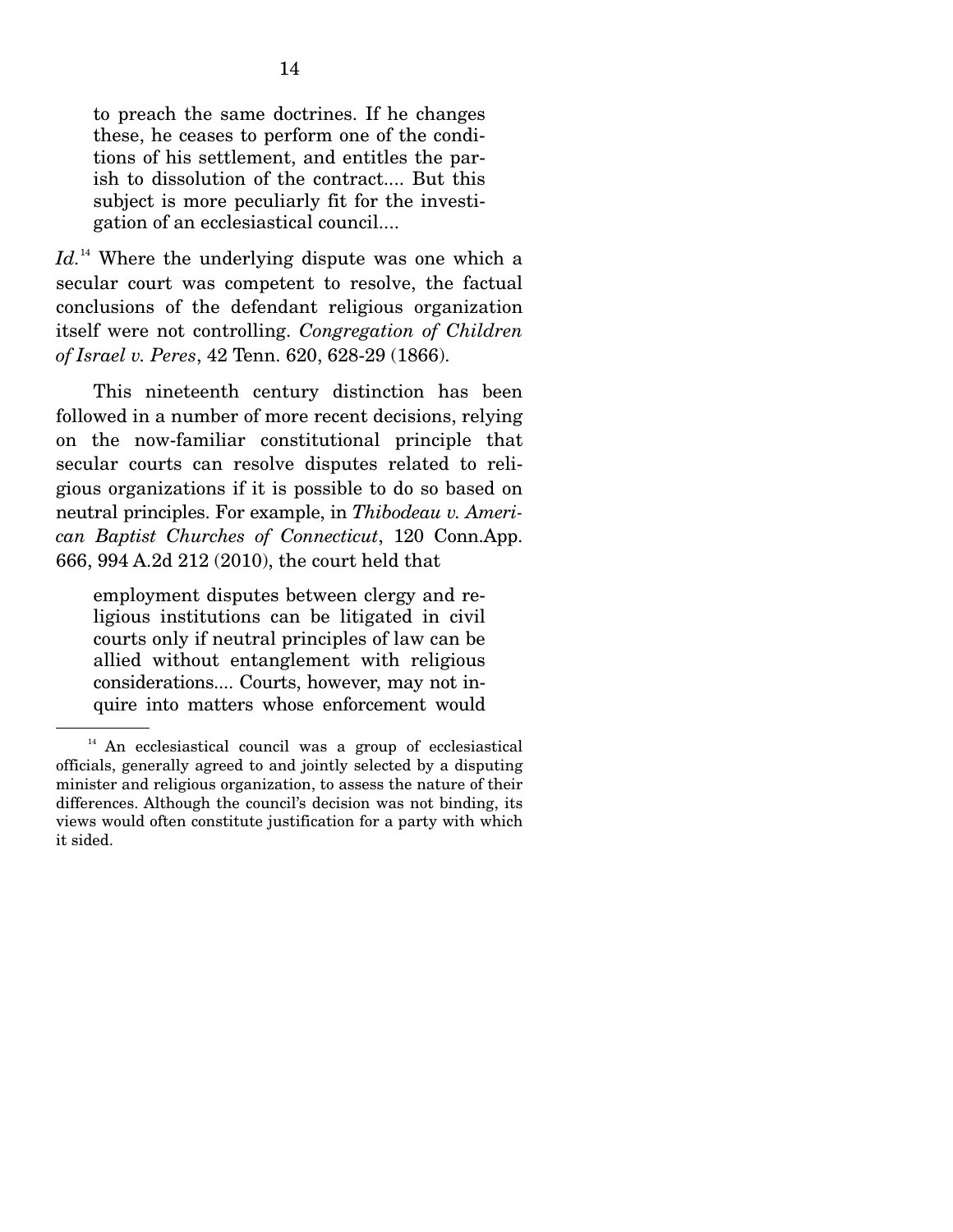require "a searching and therefore impermissible inquiry" into church doctrine. *Serbian Eastern Orthodox Diocese v. Milivojevich*, ... 426 U.S. at 723.

\* \* \*

The plaintiff ... contends ... that the defendant "blacklisted" him based on, inter alia, his theological perceptions. Resolution of this claim would involve an impermissible inquiry into the defendant's ... judgement regarding the qualification of clergy....

120 Conn.App. at 677, 992 A.2d at 221. *Drevlow v. Lutheran Church, Missouri Synod*, 991 F.2d 468 (8th Cir.1993) explained that

[p]ersonnel decisions are protected from civil court interference where review by civil courts would require the courts to interpret and apply religious doctrine or ecclesiastical laws.... The First Amendment does not shield employment decisions made by religious organizations from civil court review, however, where the employment decisions do not implicate religious beliefs, procedures or law.... The Synod has not offered any religious explanation for its actions which might entangle the court in a religious controversy in violation of the First Amendment.

991 F.2d at 471-72.15

<sup>15</sup> See *Mundie v. Christ United Church of Christ*, 987 A.2d 794, 799, 802 (Pa. Super. 2009); *Jenkins v. Trinity Evangelical*  (Continued on following page)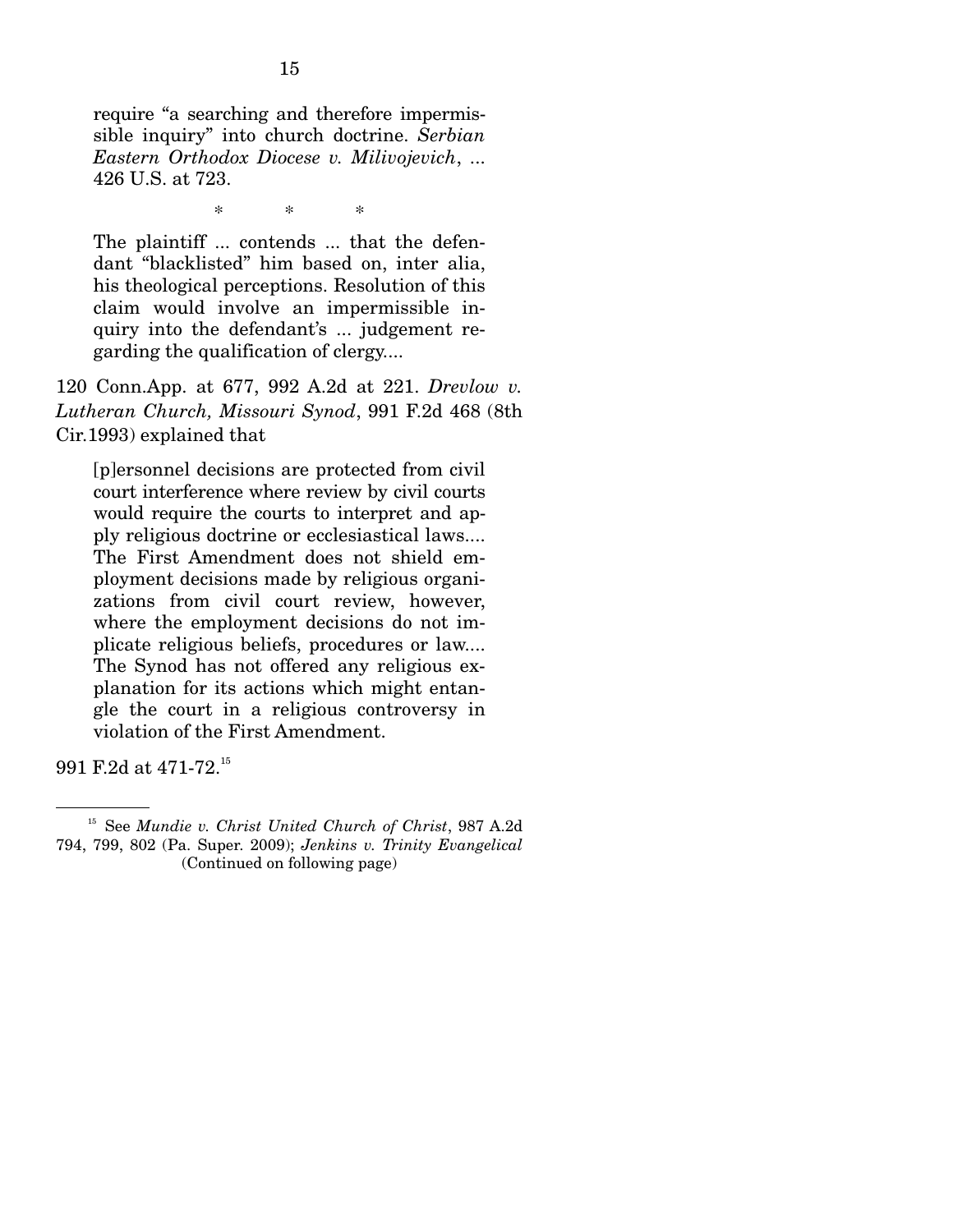Applying this neutral principles approach, the lower courts have on a case-specific basis declined to decide actions which required determination of some theological issue. There have, however, been relatively few cases in which the defendant in fact justified its action in a manner that would have required the court to resolve some doctrinal issue. In administering the distinction, appellate courts have directed trial courts to carefully monitor the developing issues and discovery in a case, and authorized trial courts to end the litigation if it became apparent that the case would require determination of some theological issue which secular courts could not resolve. *Drevlow v. Lutheran Church, Missouri Synod*, 991 F.2d at 472. This case-specific neutral-principles approach to avoiding entanglement in theological questions remains the appropriate method of dealing with employment-related claims by employees of religious organizations.

*Lutheran Church*, 356 Ill.App.3d 504, 509-10, 835 N.E.2d 1206, 1211-12, 292 Ill.Dec. 195, 200-01 (App.Ct.3d Dist. 2005); *Providence Baptist Church of San Francisco v. Superior Court*, 40 Cal.2d 55, 60, 251 P.2d 10, 13 (1953); *Tendler v. Bais Knesses of New Hempstead*, 52 A.D.3d 500, 860 N.Y.S.2d 551 (App.Div.2d 2008); *St. Matthew Church of Christ Disciples of Christ, Inc. v. Creech*, 196 Misc.2d 843, 848, 768 N.Y.S.2d 11, 115 (Sup.Ct.Kings Cty. 2003); *Yates v. El Bethel Primitive Baptist Church*, 847 So.2d 311, 346 (Ala. 2002).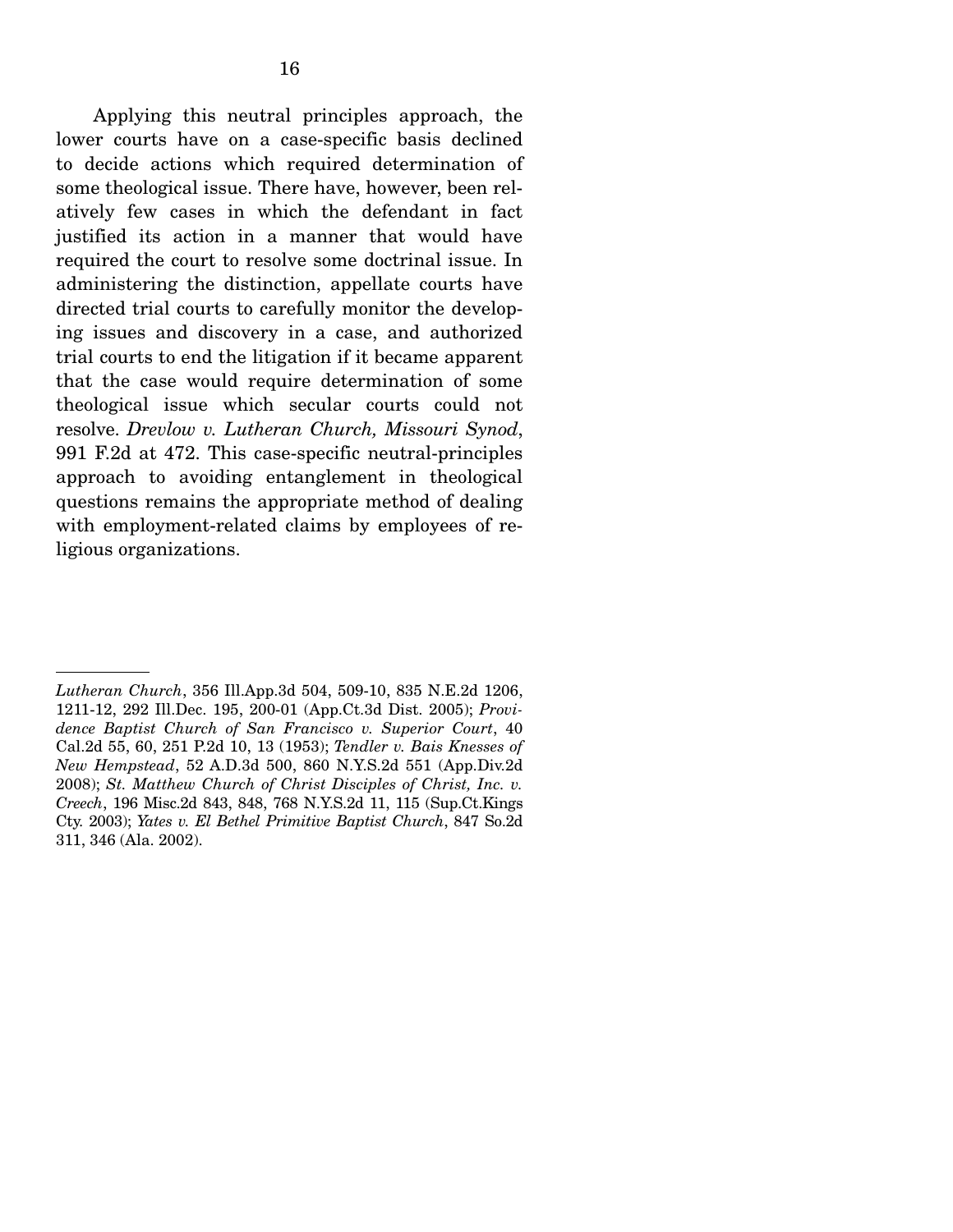## **II. THE FIRST AMENDMENT RIGHT TO ENGAGE IN EXPRESSIVE ACTIVITY DOES NOT WARRANT THE CATEGORI-CAL EXCLUSION OF ENTIRE CATEGO-RIES OF EMPLOYEES FROM THE PROTECTIONS OF EMPLOYMENT LAWS**

**A. The Protection of Expressive Activity Recognized In** *Boy Scouts of America v. Dale* **Is Limited To Cases In Which A Defendant Demonstrates That Employment of A Particular Individual Would In Fact Interfere With Its Expressive Activity**

 Organizations that engage in expressive activity, whether the expression is religious in nature or wholly secular, have a First Amendment interest (subject to certain limitations not relevant here) in refusing to employ, or accept as volunteers, individuals whose actions or circumstances would interfere with that expression. "Forcing a group to accept certain members may impair the ability of the group to express those views, and only those views, that it intends to express." *Boy Scouts of America, Inc. v. Dale,* 530 U.S. 640, 648 (2000). Thus because the Catholic Church has long taught that only men may be ordained as priests, $^{16}$  the government could no

<sup>16</sup> Catechism of the Catholic Church, part 1577, available at http://www.usccb.org/catechism/text/pt2sect2chpt3.shtml#vi

*Apostolic Letter Ordinatio Sacerdotalis of John Paul II to the Bishops of the Catholic Church on Reserving Priestly Ordination to Men Alone* (1994), available at http://www.vatican.va/holy\_ (Continued on following page)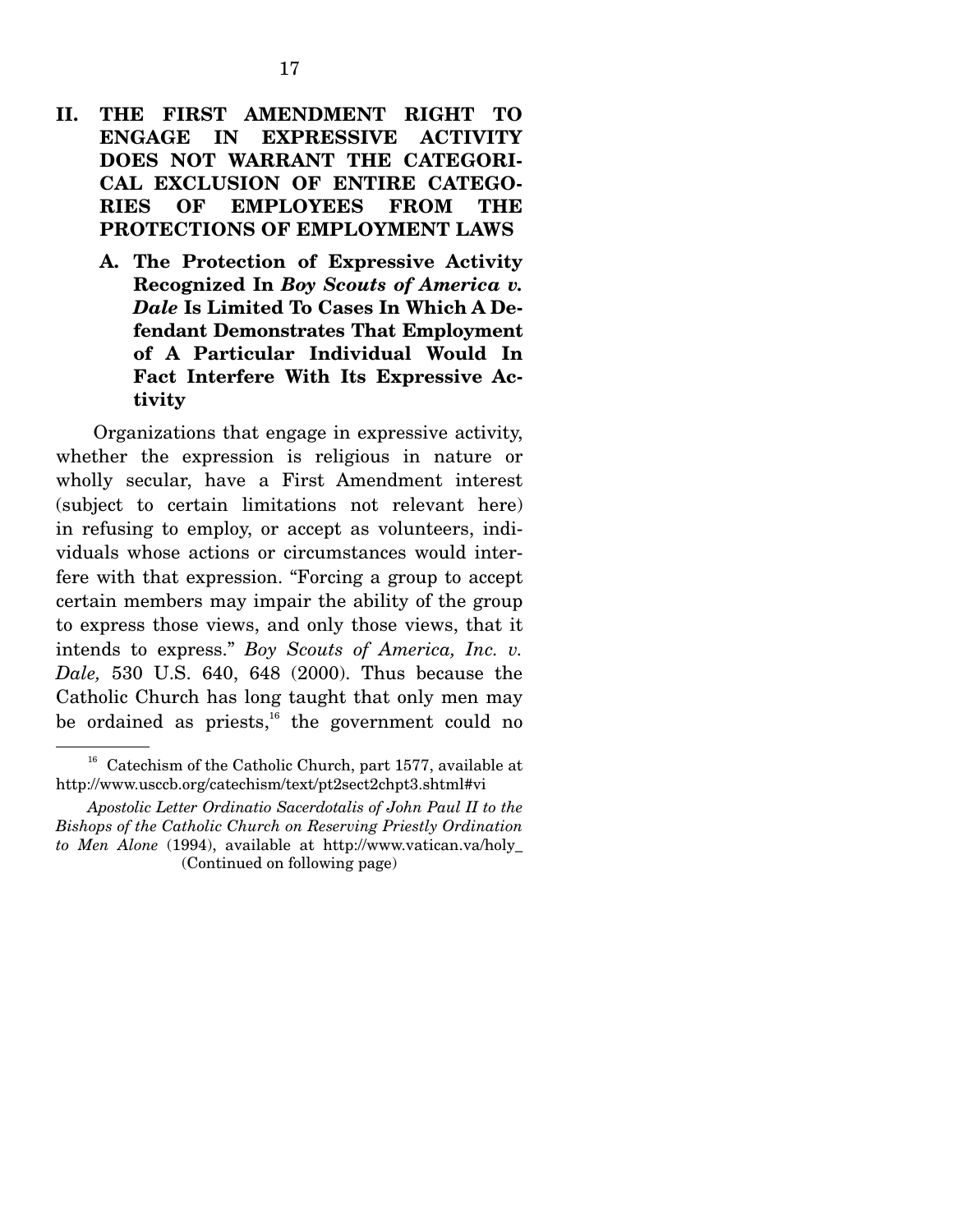more require the Church to ordain women than it could require the Boy Scouts to accept Mr. Dale as a Scout leader.

*Dale* clearly requires that the organization asserting a constitutional objection to application of an anti-discrimination statute must demonstrate that continued employment of the particular worker in question would in fact obstruct its expressive activity. 530 U.S. at 650; see *id*. at 653. This Court necessarily rejected the defendant's argument in *Dale* – similar to the "ministerial exception" proposed by petitioner – that the First Amendment barred application of antidiscrimination laws to *all* adult leaders in Scouting.<sup>17</sup> *Dale* did not recognize a constitutionally mandated "Scoutmaster exception" barring all applications of state anti-discrimination statutes to the Boy Scouts; it held only that the state-mandated appointment of Mr. Dale as a Scoutmaster would "significantly burden the Boy Scouts' desire to not 'promote homosexual conduct....'" 530 U.S. at 653 (*quoting* Reply Brief for Petitioners).

father/john\_paul\_ii/apost\_letters/documents/hf\_jp-ii\_apl\_22051994 ordinatio-sacerdotalis\_en.html

Congregation for the Doctrine of the Faith, *Declaration Inter Insigniores on the Question of the Admission of Women to the Ministerial Priesthood* (1976), available at http://www. vatican.va/roman\_curia/congregations/cfaith/documents/rc\_con\_cfaith\_ doc\_19761015\_inter-signiores\_en.html

<sup>&</sup>lt;sup>17</sup> Brief for Petitioners, *Boy Scouts of America v. Dale*, No. 99-699, at 34.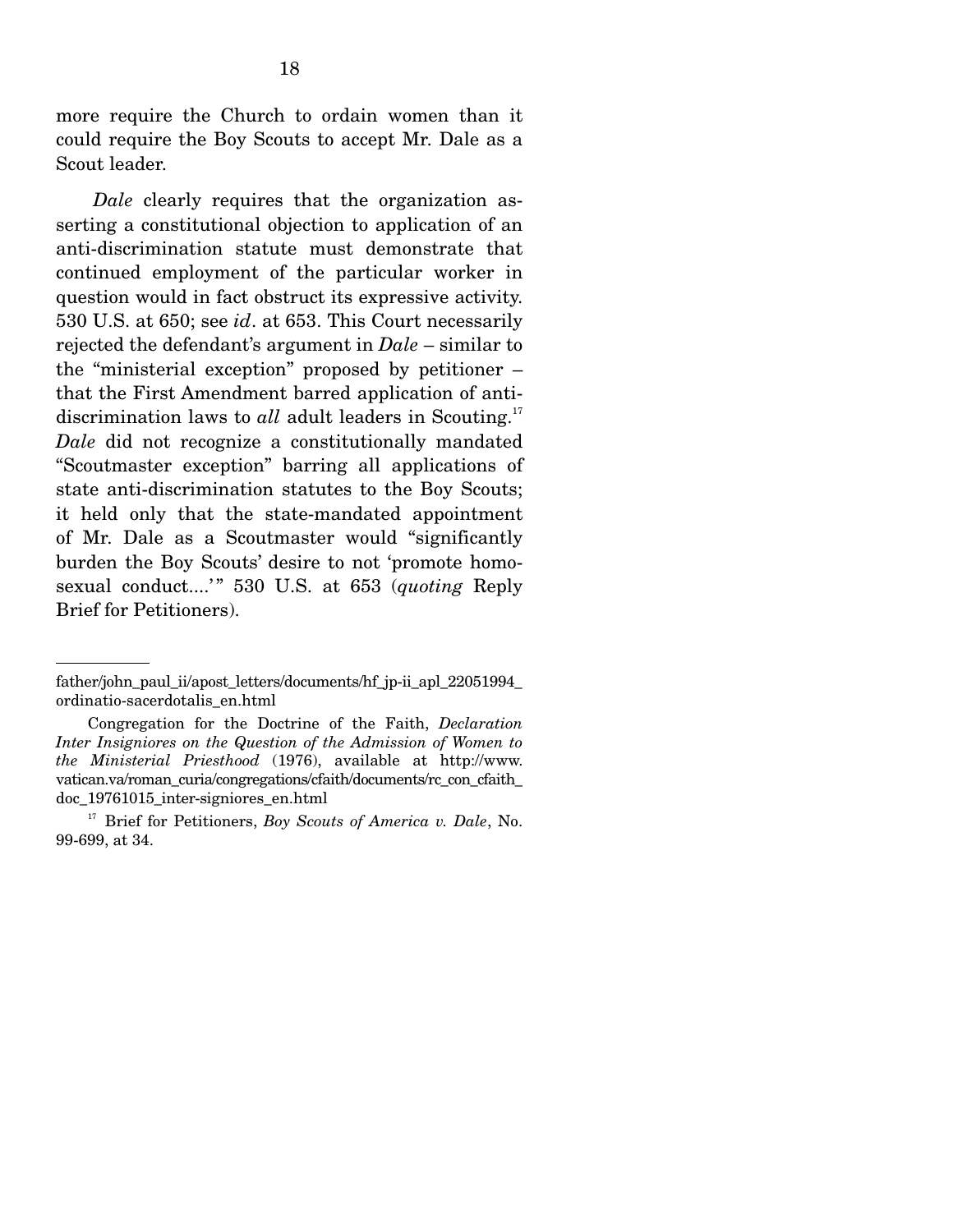## **B. The Free Expression Rights of Religious Organizations Are No Greater than The Free Expression Rights of Secular Organizations**

 The claimant-specific rule in *Dale* applies to all organizations challenging the application of antidiscrimination laws as an interference with their expressive activity. The constitutionally protected right to engage in expressive activity is the same for every type of organization.

In *Roberts v. United States Jaycees*, 468 U.S. 609, 622 (1984), we observed that "implicit in the right to engage in activities protected by the First Amendment" is "a corresponding right to associate with others in pursuit of a wide variety of political, social, economic, educational, religious, and cultural ends."

530 U.S. at 647.

 Petitioner points out that the employees of a religious organization who formulate, interpret or teach its doctrines are of great importance to its expressive role. That is undoubtedly correct, but it is equally true of those who formulate, interpret or teach the doctrines of other, entirely secular organizations. When an organization – religious or secular – exists primarily for the purpose of advancing certain views or beliefs, those who articulate those ideas are of central significance. But that is no more true for employees of the Hosanna-Tabor church than it is, for example, for employees of the Boy Scouts, the Sierra Club, the Heritage Foundation, or the NAACP. The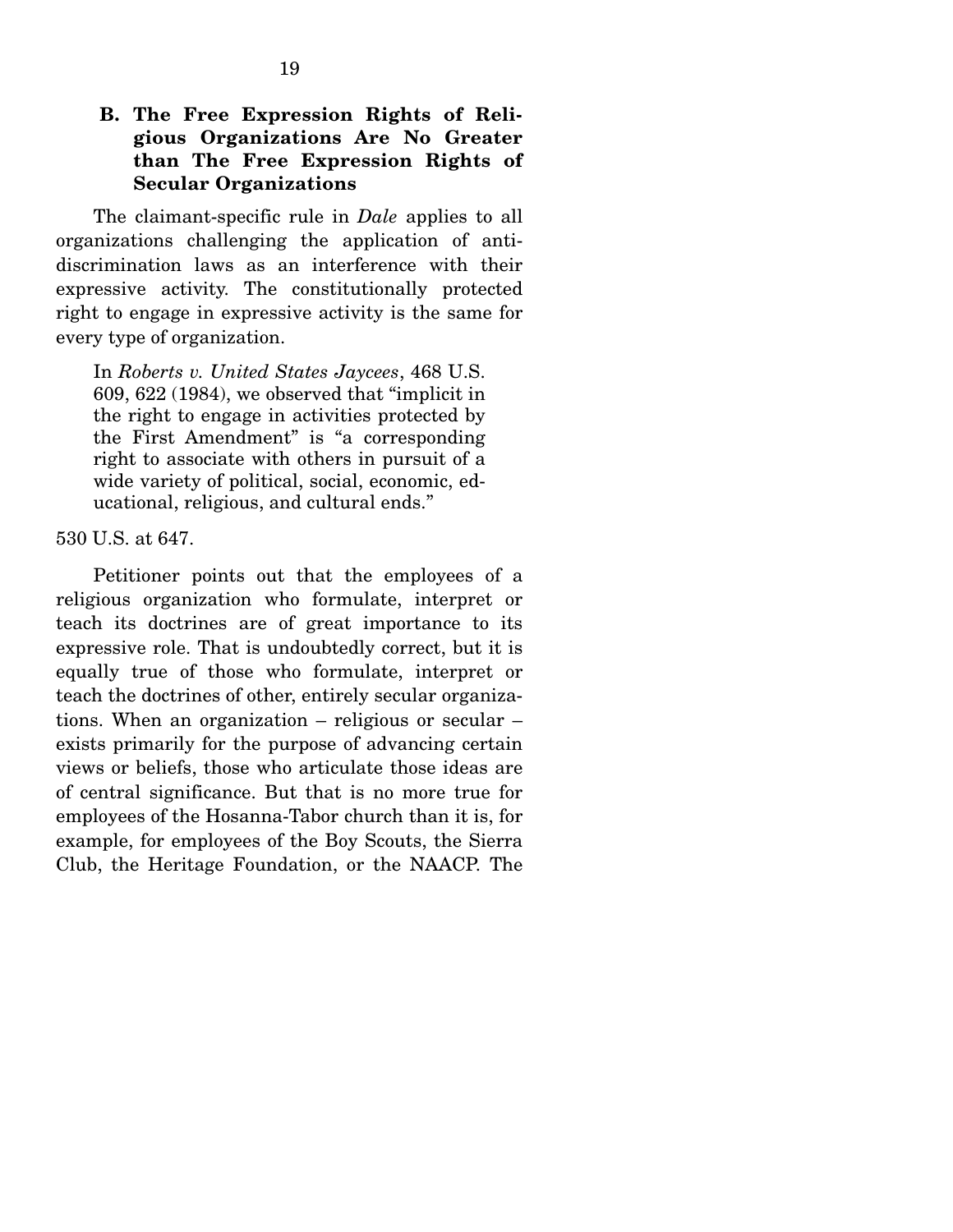free expression rights of religious organizations are not greater than the rights of groups such as the American Atheists or the Americans United for Separation of Church and State.

 One amicus brief notes that teachers in a religious school "implement[ ] the school's religious viewpoints on right and wrong, ... obedience to authority, ... and behaviors that exhibit good and bad character as defined by faith ... [or] 'assist in the implementation of the philosophical policies of the school.<sup>'"18</sup> But teachers in any school, religious or secular, do many of the same things. The "School Philosophy" of the Quaker-affiliated Sidwell Friends School<sup>19</sup> stresses many of the same concerns as the "History and Philosophy" of the non-sectarian Georgetown Day School.<sup>20</sup> Of course, some parochial schools place greater emphasis on religious training and conformity than do others. But the First Amendment does not establish different constitutional rules depending on the beliefs and practices of particular denominations.

 The expressive activities engaged in by employees whom religious organizations insist should be classified as "ministers" at times resemble the

<sup>&</sup>lt;sup>18</sup> Brief Amici Curiae of Professor Eugene Volokh, et al., 34 (*quoting Zobrest v. Catalina Foothills Sch. Dist.*, 509 U.S. 1, 19 n.3 (1993)(Blackmun, J., dissenting)).

<sup>&</sup>lt;sup>19</sup> Available at http://www.sidwell.edu/about\_sfs/school-philosophy/ index.aspx

<sup>&</sup>lt;sup>20</sup> Available at http://www.gds/podium/default.aspx?t=123451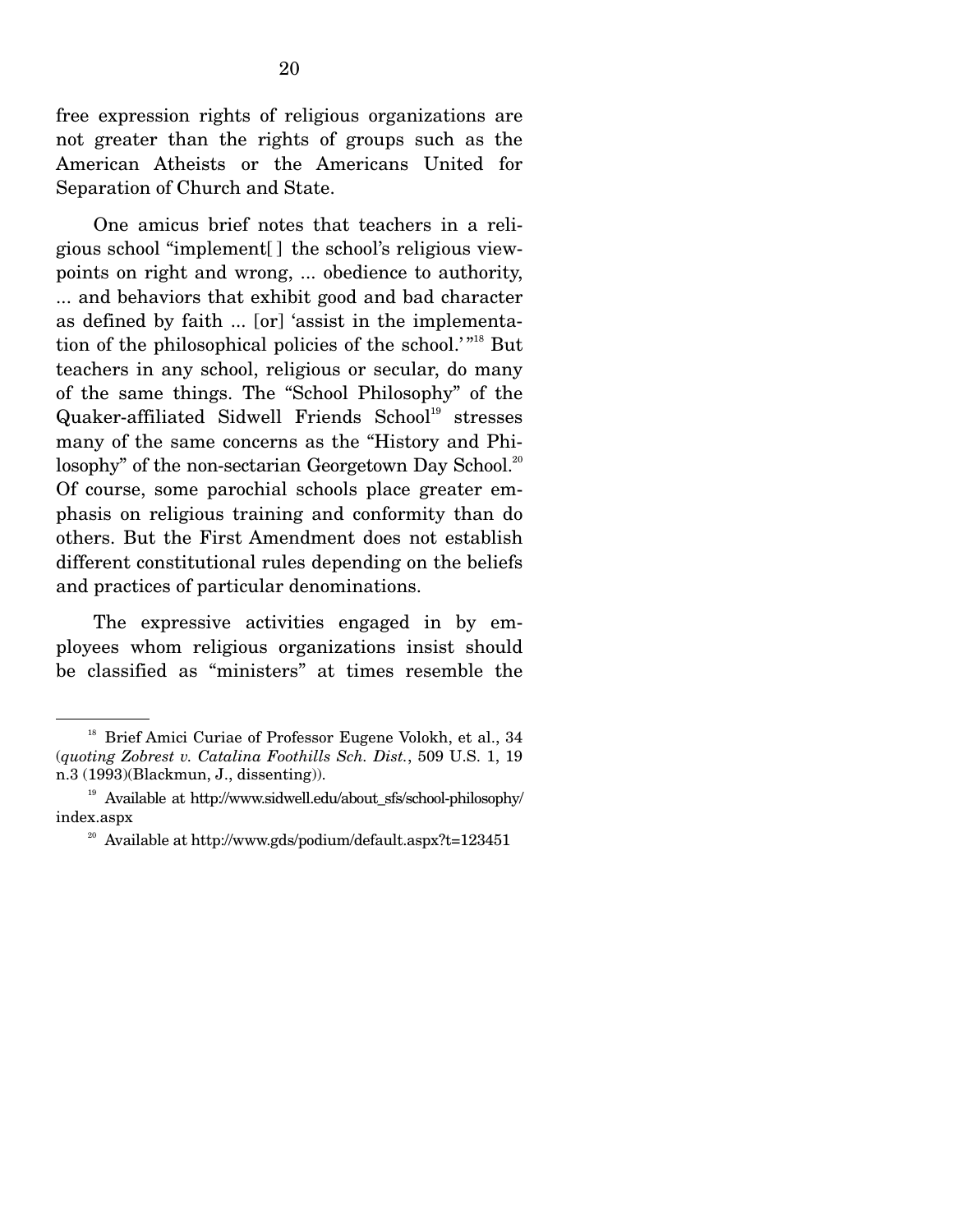activities engaged in by employees of secular organizations. For example, petitioner argues that the "ministerial exception" should be applied to a "Communications Director" for a religious organization. (Pet. Br. 22)(citing *Alicea-Hernandez v. Catholic Bishop*, 320 F.3d 698, 702 (7th Cir.2003)). But that is the same type of expressive work engaged in by communications directors for secular groups, $21$  by Madison Avenue advertising executives, and by K Street lobbyists.<sup>22</sup> A church music director should be within the "ministerial exception," petitioner insists, because he or she is "the primary human vessel through whom the church chose to spread its message in song." (Pet. Br. 21)(*quoting EEOC v. Roman Catholic Diocese of Raleigh, North Carolina*, 213 F.3d 795, 804 (4th Cir.2000)). But a choirmaster leading the

#### 320 F.3d at 704.

22 In *Bell v. Presbyterian Church (U.S.A.)*, 126 F.3d 328 (4th Cir.1997), one of the key responsibilities of the plaintiff had been "advocating to the United States government the enactment of public policies that are just, promote peace and protect the environment." 126 F.3d at 329. Employees of the Carnegie Endowment for Peace and the Sierra Club presumably engage in similar advocacy.

<sup>21</sup> The court in *Alicea-Hernandez* explained the role of the Bishop's press secretary by reference to secular press secretaries.

A press secretary, as is evident from observing various public officials and entities, is often the primary communications link to the general populace. The role of the press secretary is critical in message dissemination, and a church's message, of course, is of singular importance.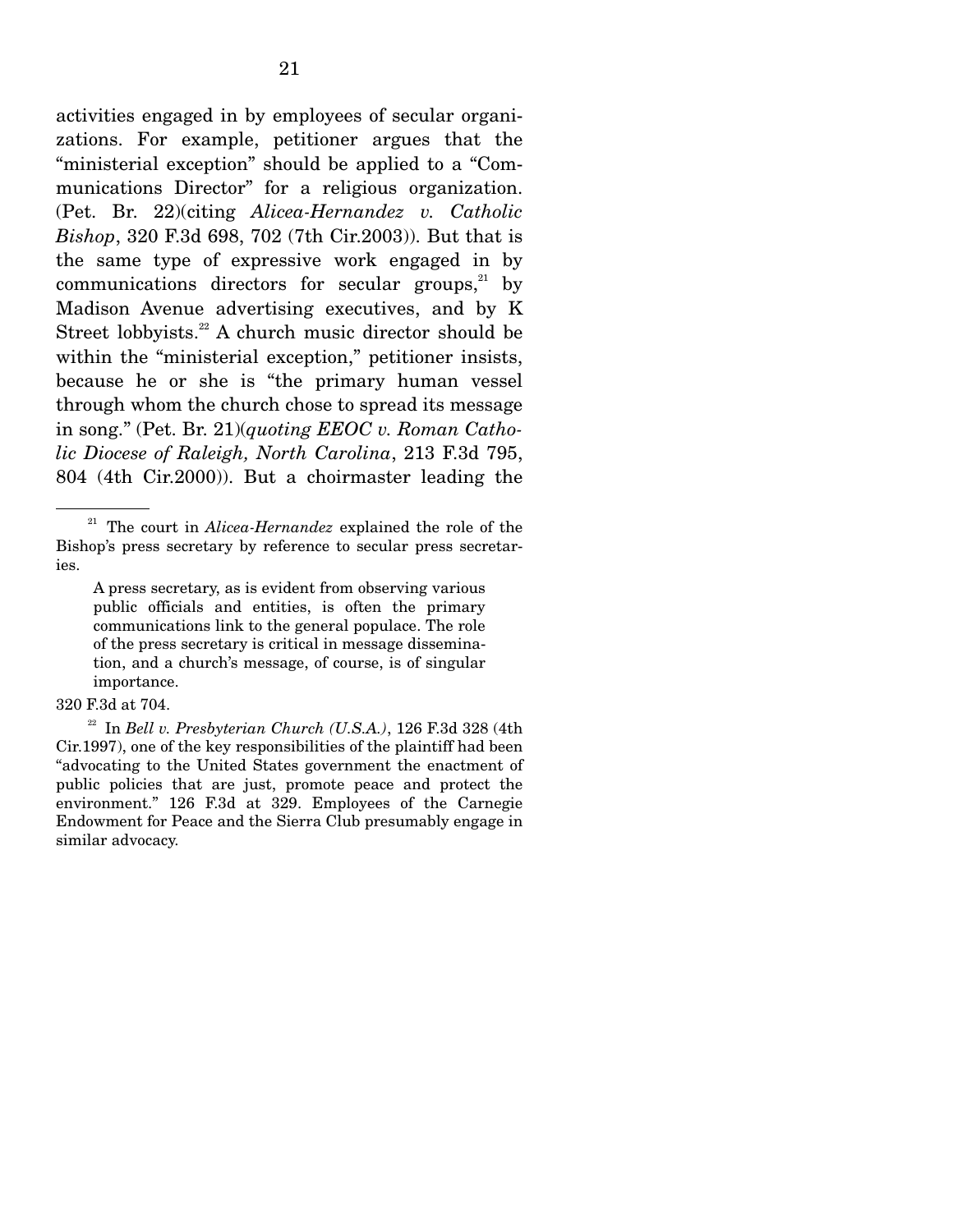singing of Handel's *Messiah* or "Swing Low, Sweet Chariot," or a Cantor chanting "Kol Nidrei," enjoys no different constitutional status than a group of union officials singing "Solidarity Forever" or "Joe Hill."

 To be sure, the modes of expression and substantive beliefs characteristic of religious organizations and meetings often differ from those of secular associations such as labor unions, political parties, environmental groups or civil rights organizations. But these are not differences of constitutional significance. Just as there is no categorical "exception" for employees of secular organizations that engage in expressive activity, so too there is no such categorical exception for any particular set of employees of religious organizations.

## **III. ADOPTION OF A CATEGORICAL "MINIS-TERIAL EXCEPTION" DOCTRINE WOULD LEAD TO A LARGE NUMBER OF DIFFI-CULT CONSTITUTIONAL QUESTIONS**

 Petitioner and its amici recognize that there are a large number of vexing constitutional issues which would have to be addressed if this Court were to adopt the proposed "ministerial exception." They urge the Court to take only the first step down that long and winding road, embracing in principle the existence of such a new, open-ended constitutional rule, and leaving to future generations of judges the task of figuring out what this all means. The more prudent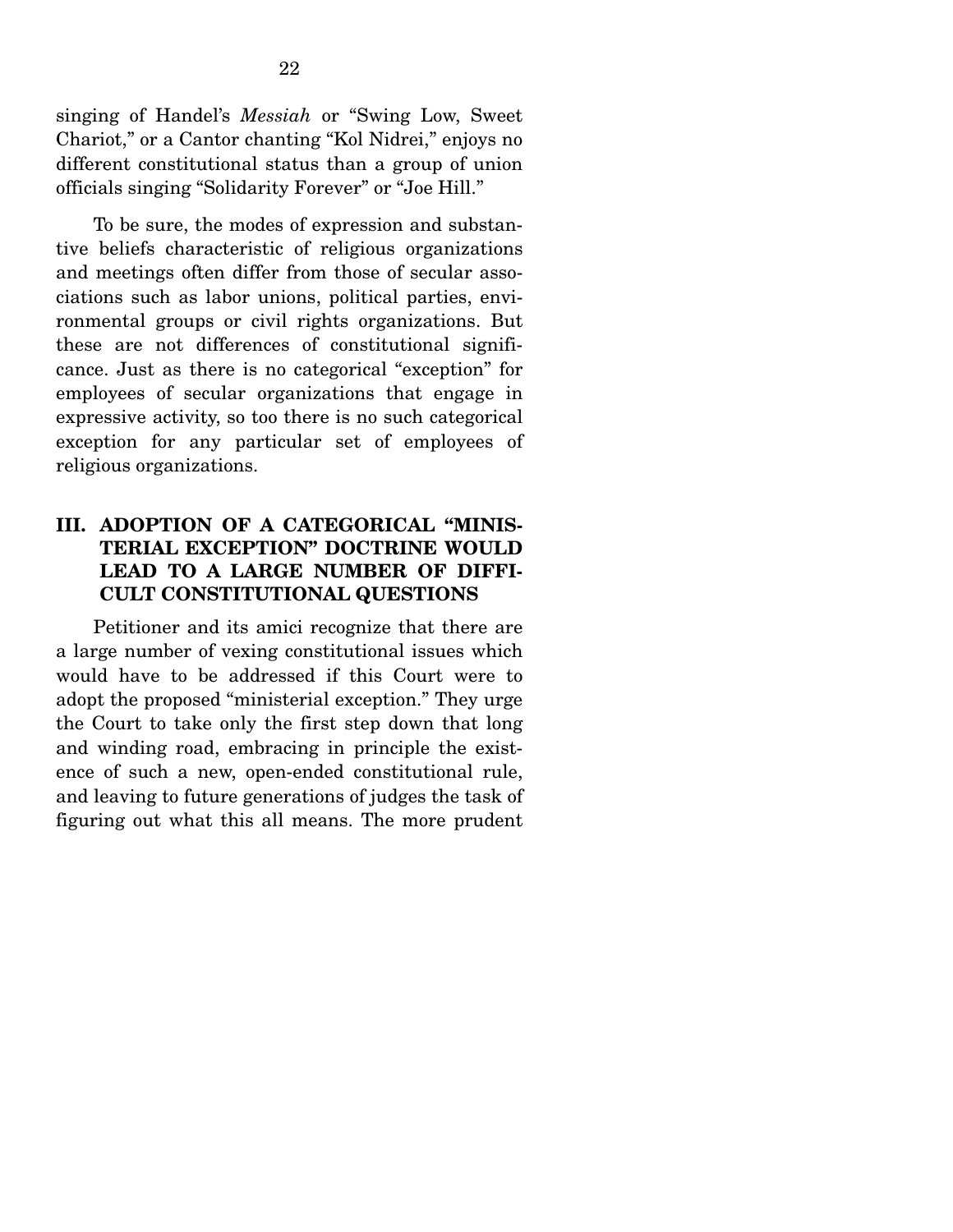course, we urge, would be to decline to start down that road at all.

## **A. Is The Standard Defining "Important Ministerial Functions" Objective or Subjective?**

 Petitioner argues that a worker should be denoted a "minister" within the meaning of the proposed categorical rule if he or she engages in certain types of activities. (Pet. Br. 2, 13, 14, 16, 19, 21, 23, 26). The central issue posed by petitioner's functionbased approach is whether an activity is deemed an "important religious function" should be governed by an objective standard, which the courts themselves would apply in determining whether the activity was religious in nature (and importantly so), or by a subjective standard, which would be governed by whether the defendant itself (for whatever theological reason) regarded the activity as religious in nature. Petitioner adopts both positions.

#### **(1) Petitioner's Objective Standard**

 Petitioner describes its standard as delineating as covered activities responsibilities that "are objectively important functions in *any* religion." (Pet. Br. 22)(Emphasis added).

 To implement this proposed objective standard, petitioner urges the Court to adopt a list of eight specific activities which would be deemed as a matter of law to be "objectively important religious functions."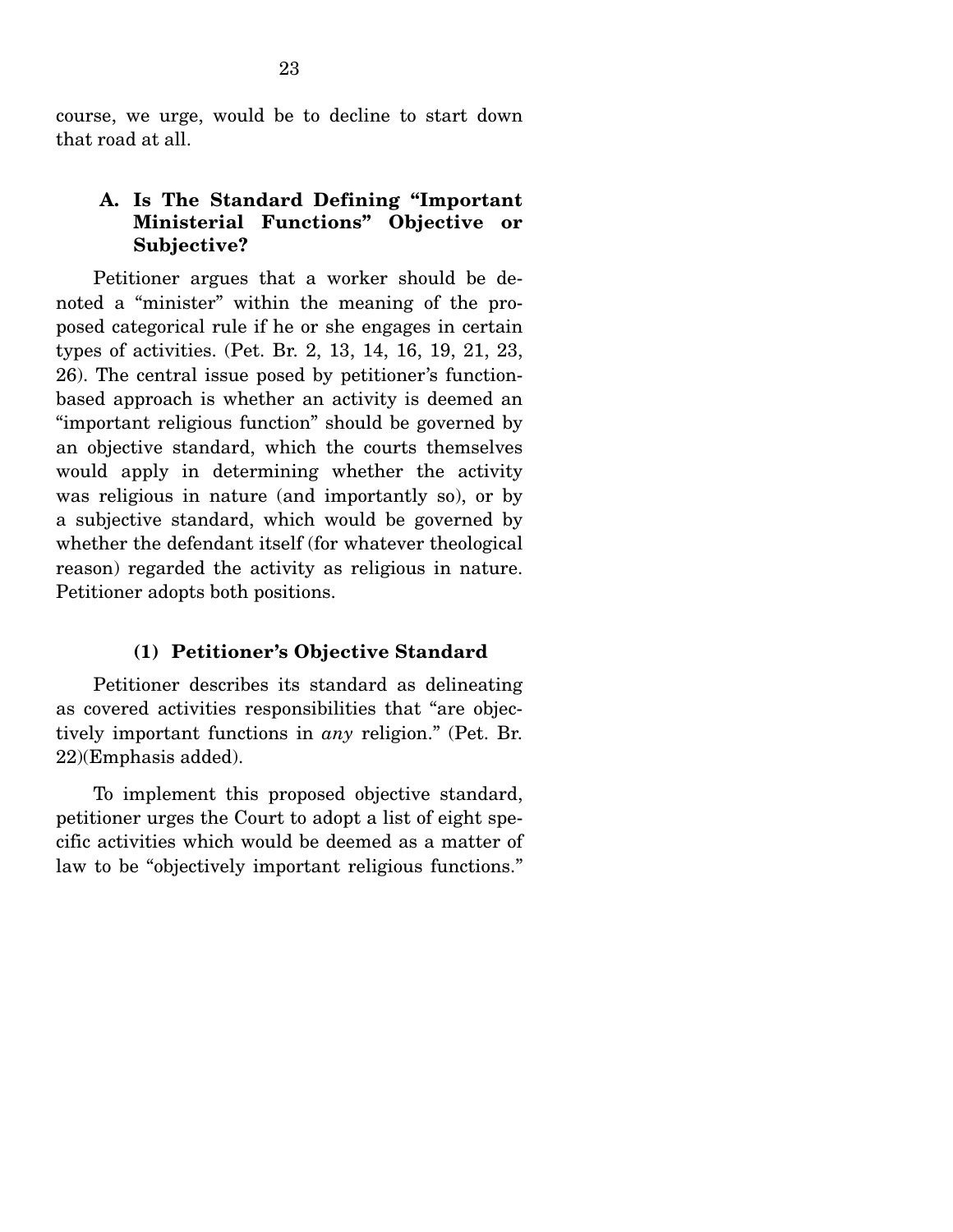$(Id.$  at 38.<sup>23</sup> Elsewhere petitioner identifies three additional functions which it contends should be held to be objectively religious functions; $^{24}$  petitioner does not indicate whether these additional functions should be classified as objectively important. Petitioner does not suggest that these are exhaustive lists of the objectively religious functions or objectively important religious functions. Secular courts would apparently be tasked in future litigation with deciding what other activities are and are not objectively important religious functions.

 A number of religious organizations emphatically denounce this proposed objective approach, arguing that secular courts have no ability to decide what functions are (and are not) religious in nature; indeed, they insist, it would be unconstitutional for the judiciary to attempt to do so. "[C]ourts are not

<sup>&</sup>lt;sup>23</sup> The eight listed factors are whether an employee (1) "taught religion classes" (Pet. Br. 37), (2) "led worship" (*id.* at 37), (3) "led prayer" (*id.* at 37)), (4) "took [students] to chapel" (*id.* at 37), (5) "planned ... the worship services.... chose liturgies, hymns, and Scripture readings" (*id.* at 37-38), (6) "delivered a message based on the Scriptural selections" (*id*. at 38), (7) "interpret[ed] [the church's] doctrines" (*id*. at 38), and (8) "was expected to, and did, integrate faith with the secular curriculum." (*Id.* at 37).

 $24$  The additional factors are whether an employee is (1) "expected to serve as a Christian role model" (Pet. Br. at 41), (2) "obligated ... to teach 'according to the Word of God and the confessional standards of the Evangelical Lutheran Church'" (*id.* at 40), and (3) required "to maintain Christian discipline in love." (*Id.* at 40).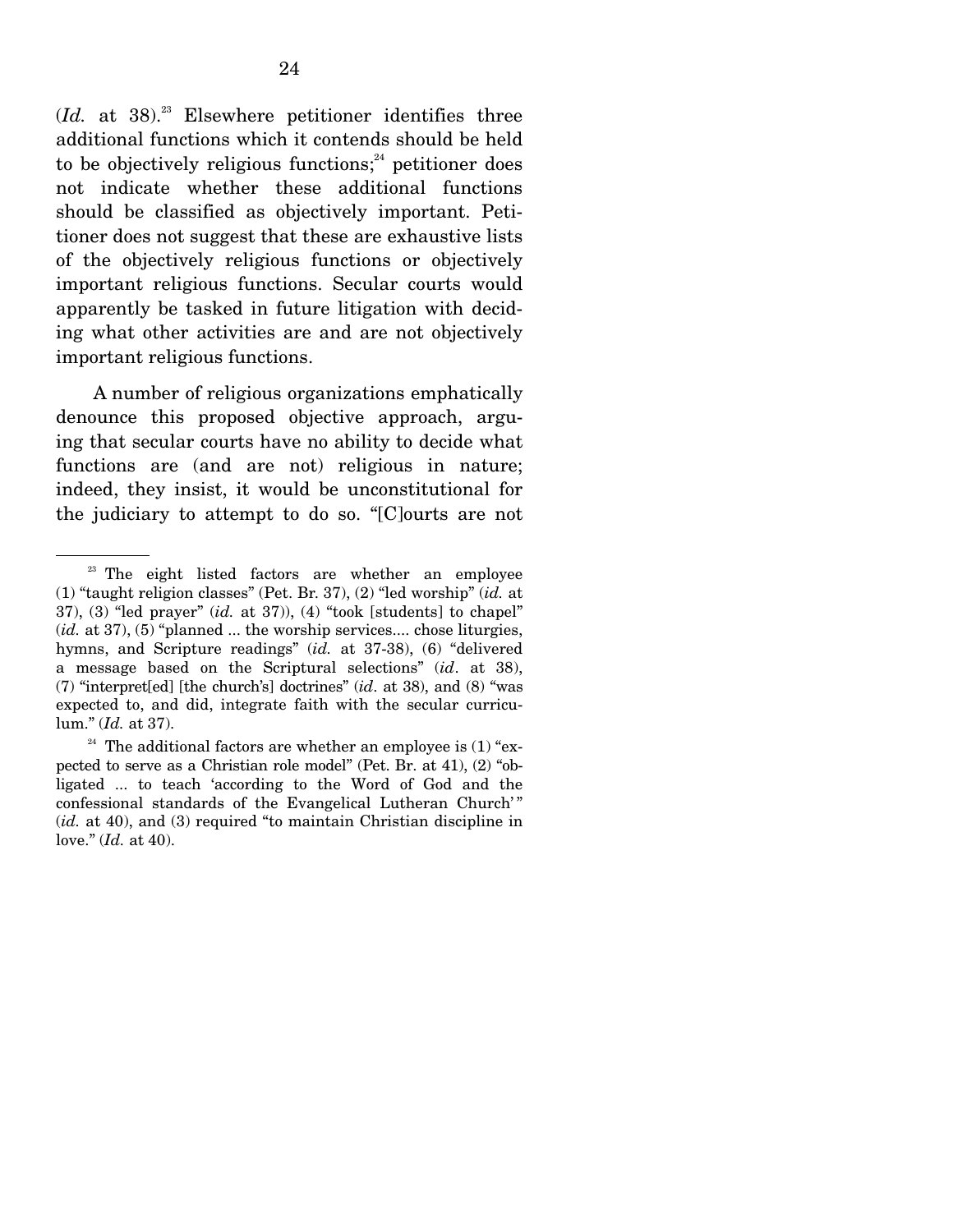competent to distinguish 'religious' tasks from 'secular' tasks, and they engage in impermissible entanglement when they attempt to do so." (Brief of the Rutherford Institute Amicus Curiae in Support of Petitioner, 16). $25$ 

#### **(2) Petitioner's Subjective Standard**

 Elsewhere in its brief petitioner suggests that the employer itself is to decide which activities are important religious functions, and that the courts must ordinarily accept the employer's view of this issue. "The Church's religious understanding of Perich's job functions ... and of their importance to the Church's religious mission, is entitled to deference." (Pet. Br. 48). "The church asks only that secular courts not second-guess good-faith religious understandings of religious functions." (*Id.* at 49). Several amici also argue that the controlling question is whether the religious organization itself regards a task as religious. "[T]he critical issue is not the tasks the employee performs but the meaning or religious significance with which the church endows those tasks under its own doctrine or creed." (Brief of the Rutherford Institute Amicus Curiae in Support of Petitioner,

<sup>&</sup>lt;sup>25</sup> See Brief of Amici Curiae Muslim-American Public Affairs Council, 15; Brief of Amici Curiae Religious Organizations and Institutions in Support of Petitioner, 9; Brief of the Council for Christian Colleges and Universities as Amicus Curiae Supporting Petitioners, 2; Brief of Amici Curiae American Bible Society, et al., 12.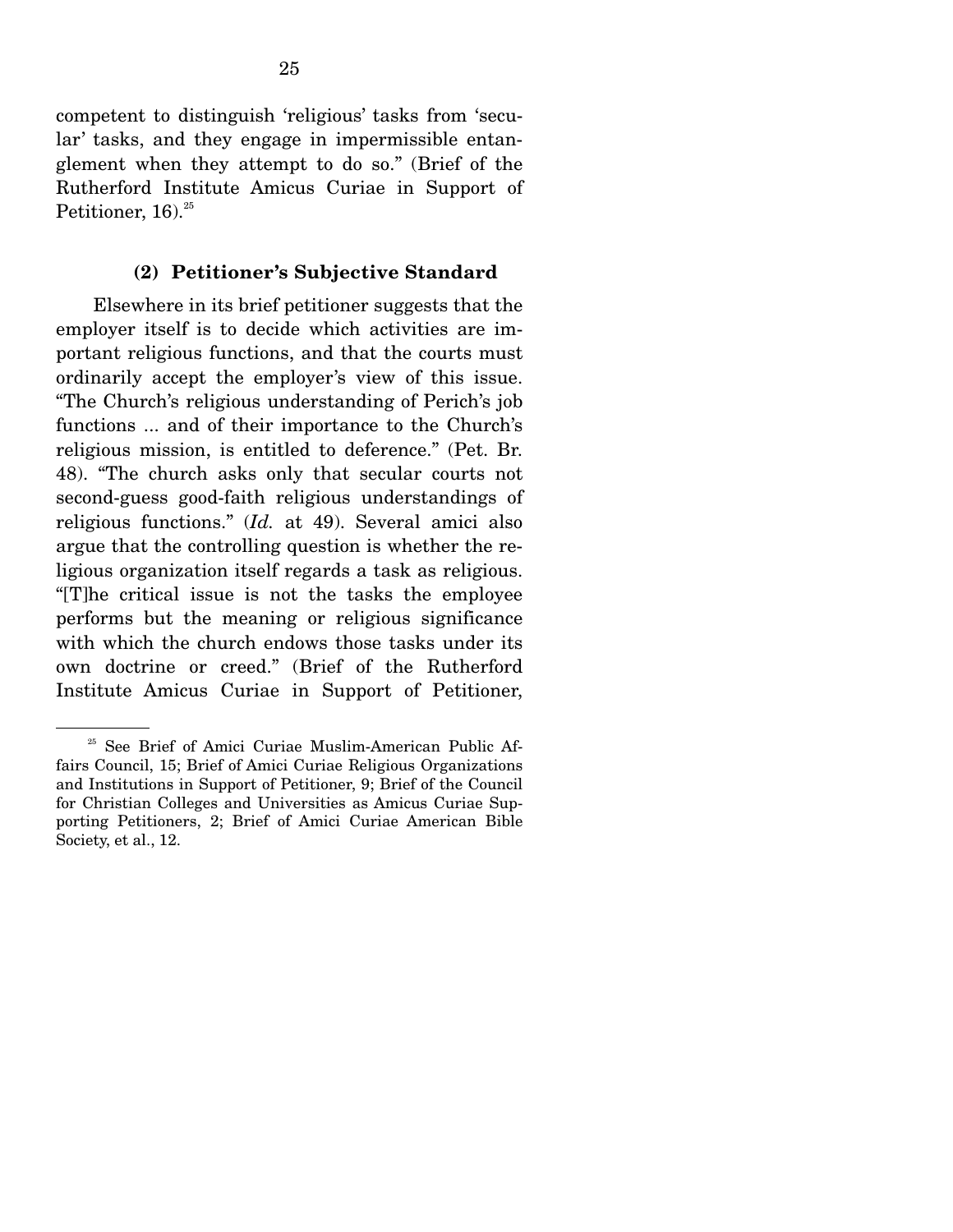$21$ <sup>26</sup> They too urge the courts to generally accept as conclusive a defendant's position as to whether an employee meets the legal standard for the ministerial exception.<sup>27</sup>

 Neither petitioner nor these amici, however, explain how a court is to ascertain whether a particular religious organization regards a specific job activity as an "important religious function." All repeatedly direct this Court to religious tracts and documents, insisting that these make clear to secular judges the theological views of the denomination involved. But most major religions have a large number of books and treatises expounding, and at times disagreeing about, the meaning of their sacred texts, and many centuries of debates about those issues. While in some instances it might seem clear to a judge that a denomination regarded a particular activity as an important religious function, discerning the denomination's position on other activities would at times be beyond the constitutional competence of a secular court.

 The difficulty that the courts would face in determining the subjective views of a particular

<sup>&</sup>lt;sup>26</sup> Brief of Amici Curiae Muslim-American Public Affairs Council, 15.

 $27$  Brief Amici Curiae of Professor Eugene Volokh, et al., 29; Brief of the Rutherford Institute Amicus Curiae in Support of Petitioner, 24; Brief Amicus Curiae of Trinity Baptist Church of Jacksonville, Inc. in Support of Petitioner, 6; Brief of Amici Curiae American Bible Society, et al., 11.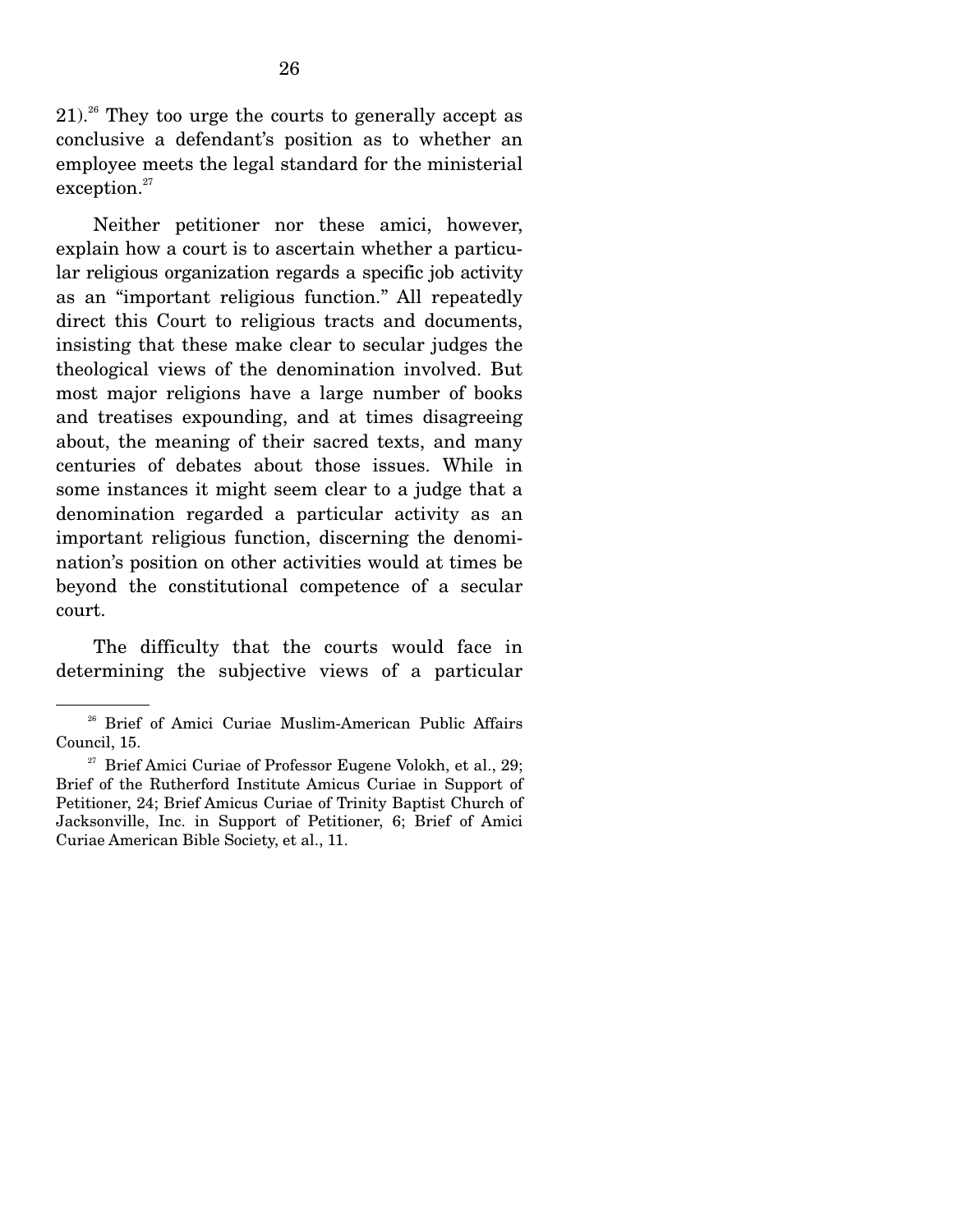denomination is well illustrated by the arguments in this case. Counsel for petitioner advises the Court that the Missouri Synod construes a passage in the New Testament to strongly disapprove of suits against fellow believers.

The Synod has long taught that fellow believers generally should not sue one another in secular courts – and never over religious matters. Biblically, that teaching is rooted in 1 *Corinthians* 6:1-11, where the Apostle Paul denounced lawsuits between believers as scandalous. It is elaborated in Lutheran interpretations of that passage. [Commission on Theology and Church Relations, *1 Corinthians 6:1-11:] An Exegetical Study* [(1991)].

(Pet. Br. 54). But the *Exegetical Study*<sup>28</sup> cited by petitioner appears not to support counsel's construction of *Corinthians*.

The legal system by which order is maintained is a gift of God not to be despised. It may be used properly for certain purposes.... When the legal system is used and when action is motivated by reasons other than [greed, anger, revenge, or the desire strictly to defend one's own rights], the use may not only be appropriate but may be of benefit to both Christian and non-Christian.<sup>29</sup>

<sup>&</sup>lt;sup>28</sup> The *Study* is available at http://www.lcms.org/Document. fdoc?src=lcm&id=415

<sup>29</sup> *Exegetical Study*, 16.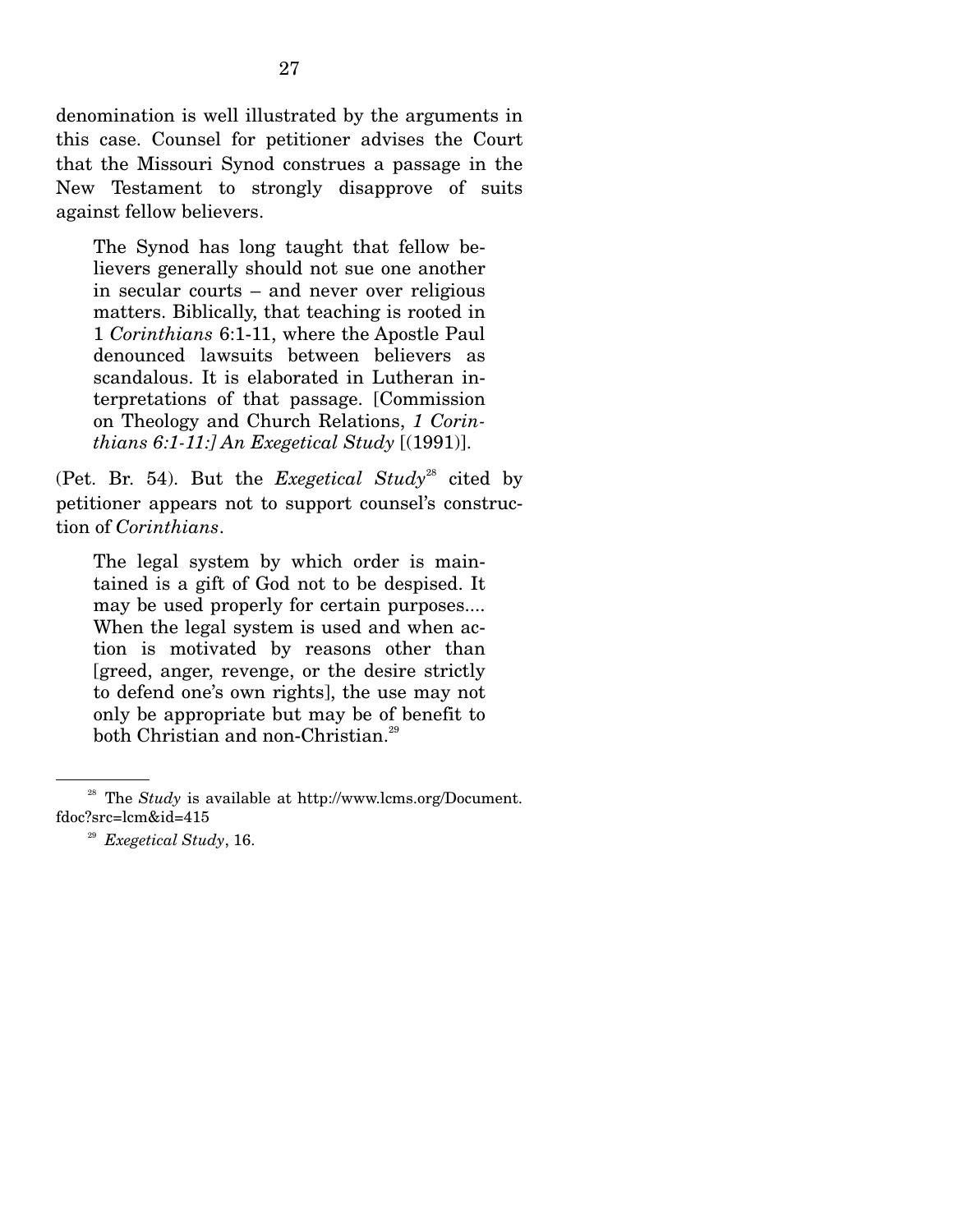Indeed, the *Exegetical Study* looks with particular favor on the enforcement of anti-discrimination laws.

[T]here are undoubtedly instances in which the Christian not only may but must utilize the secular court system. We cannot, for example, deny ... the fairer treatment of minorities and the less fortunate because of civil rights actions, discrimination cases and labor lawsuits. Because of this, both Christian and non-Christian have benefitted from our legal system.<sup>30</sup>

We express no position regarding the meaning of any passage in *Corinthians*, or about how the Synod interprets any portion of the Bible. But these assuredly are not matters which the federal or state courts should attempt to resolve, or regarding which the judiciary should simply accept the theological account proffered by counsel.

 Several amici suggest, in the alternative, that the courts could and ought to inquire into the subjective good faith of a representation by a religious organization that a particular job activity involves an important religious function. One suggests that courts should decide "whether the organizations' representations ... are *bona fide* ... [or] merely a sham."31 Another urges that the "[c]ourts are more than capable of identifying insincere and self-serving invocations of

<sup>&</sup>lt;sup>30</sup> *Exegetical Study*, 14.<br><sup>31</sup> Brief of Amici Curiae American Bible Society, et al., 20-21.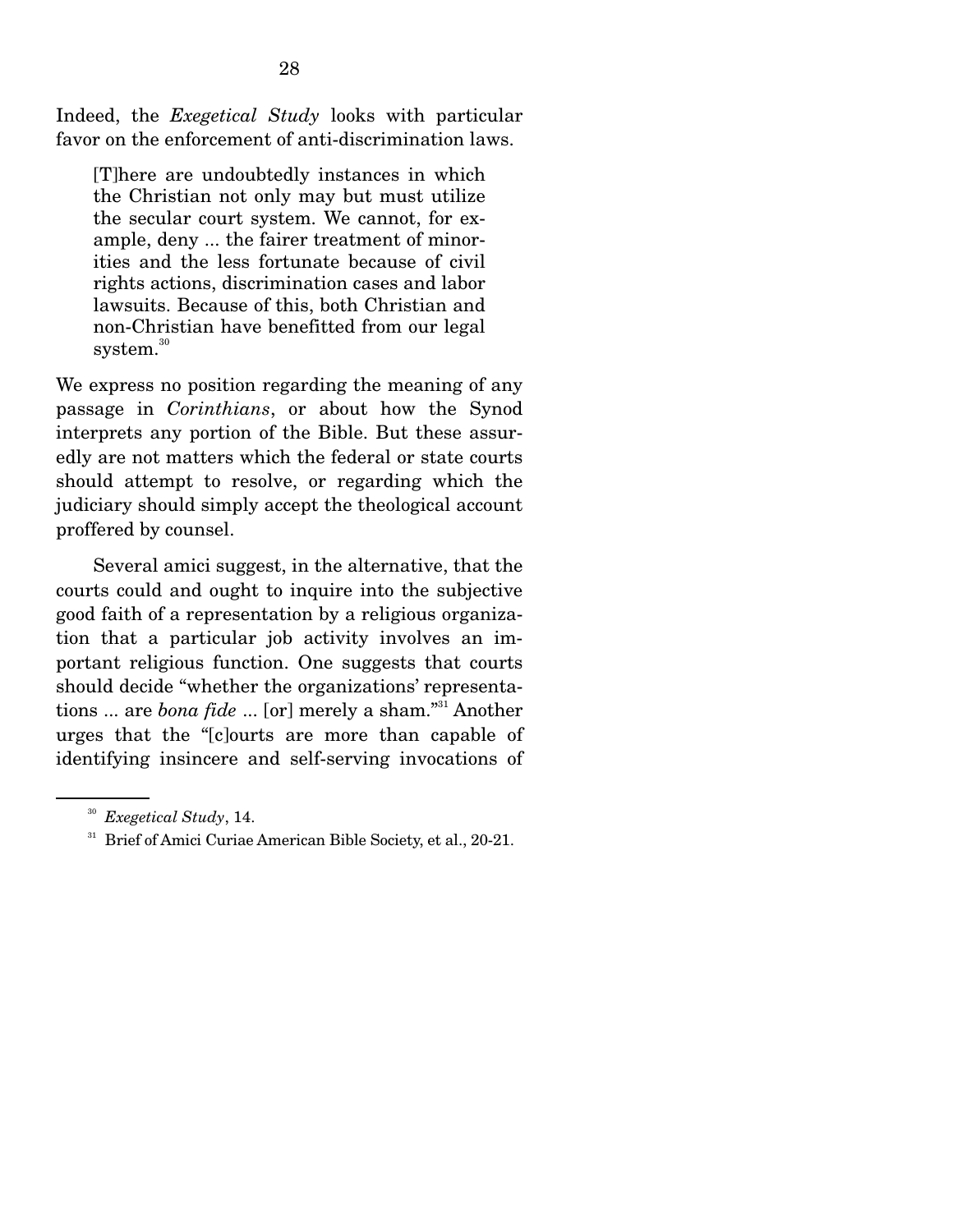ministerial status" by church officials.<sup>32</sup> To the contrary, this Court should avoid adopting a constitutional standard that would in every case require the courts to sit in judgment on the subjective good faith of representations made by religious organizations regarding the nature of their particular theological views.

## **B. Are "Religious Functions" Limited To Communicative Tasks?**

 Petitioner's description of the types of activities that would qualify as religious functions is consistently limited to expressive activity. E.g., Pet. Br. 21 ("Not just pastors of congregations, but also religion teachers may teach the tenets of faith, lead worship, and give spiritual advice"). A number of religious groups, on the other hand, reject such a view of the types of actions that would qualify for the "ministerial exception." They insist, rather, that any function undertaken for a religious purpose can render the actor a "minister," even if the activity itself has nothing to do with expounding (other than, perhaps, by example) some theological doctrine. The proper standard, they urge, is whether the actions were taken "by religious followers as an expression and exercise of their religious beliefs." (Brief of Amici Curiae American Bible Society, et al., 17). Thus, so

<sup>&</sup>lt;sup>32</sup> Brief of Amici Curiae Religious Organizations and Institutions in Support of Petitioner, 2.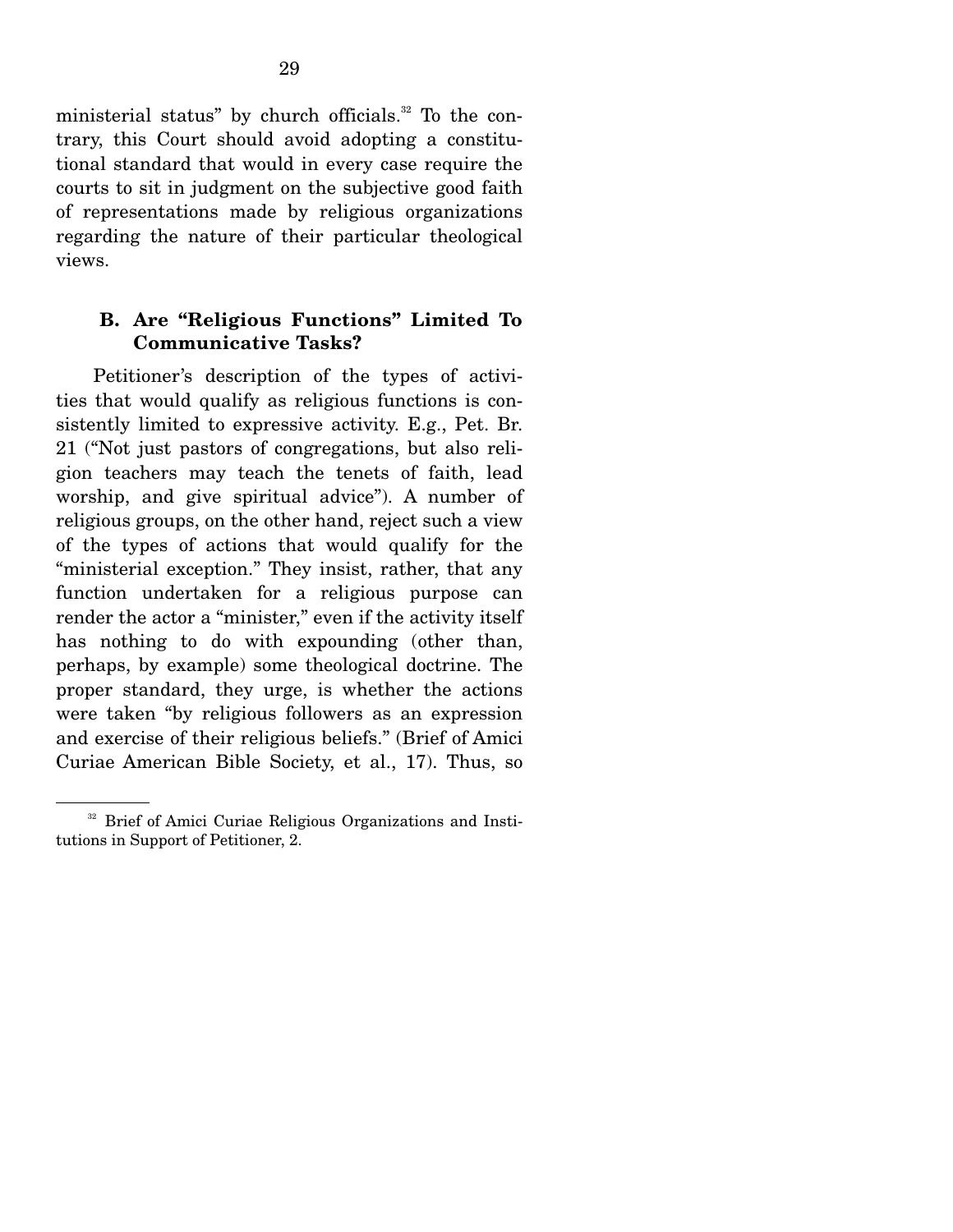long as such a religious motive is present, an individual can be within the "ministerial exception" if he or she "tak[es] care of widows and orphans" (*id.* at 13- 14), "car[es] for the needy by providing meals and shelter" (*id.* at 29), or provides "skiing, horseback riding, swimming, opportunities to ... young people in a setting and in an activity that is wholesome." (*Id.* at  $(40).^{33}$ 

## **C. Are There Additional Relevant Factors Other Than An Employee's Job Functions?**

 Although petitioner's proposed standard apparently concerns only whether an employee performed "important religious functions," petitioner's brief identifies a number of other factors – distinct from the presence or absence of particular job functions – that it urges would make more likely (or, in their absence, less likely) a conclusion that the employee

<sup>&</sup>lt;sup>33</sup> See Brief of Amici Curiae Religious Organizations and Institutions in Support of Petitioner, 4-5 (a "religious organization's own self-understanding of " "the appropriate roles of a ministry of the church" can include "cleaning, nursing, farming, stocking shelves, making furniture, grading papers, writing newsletters"), 5 ("charitable works like teaching adult literacy classes, performing social work, and nursing can all be 'secular' activities, but the nun who takes vows of poverty and obedience and performs these services to live out the gospel in service to other is a 'minister' of the church – even though she is not ordained"; "mopping floors" and "cleaning sinks"), 6-7 ("[m]anaging a thrift shop," "[G]rowing grapes and selling wine," "playing an instrument").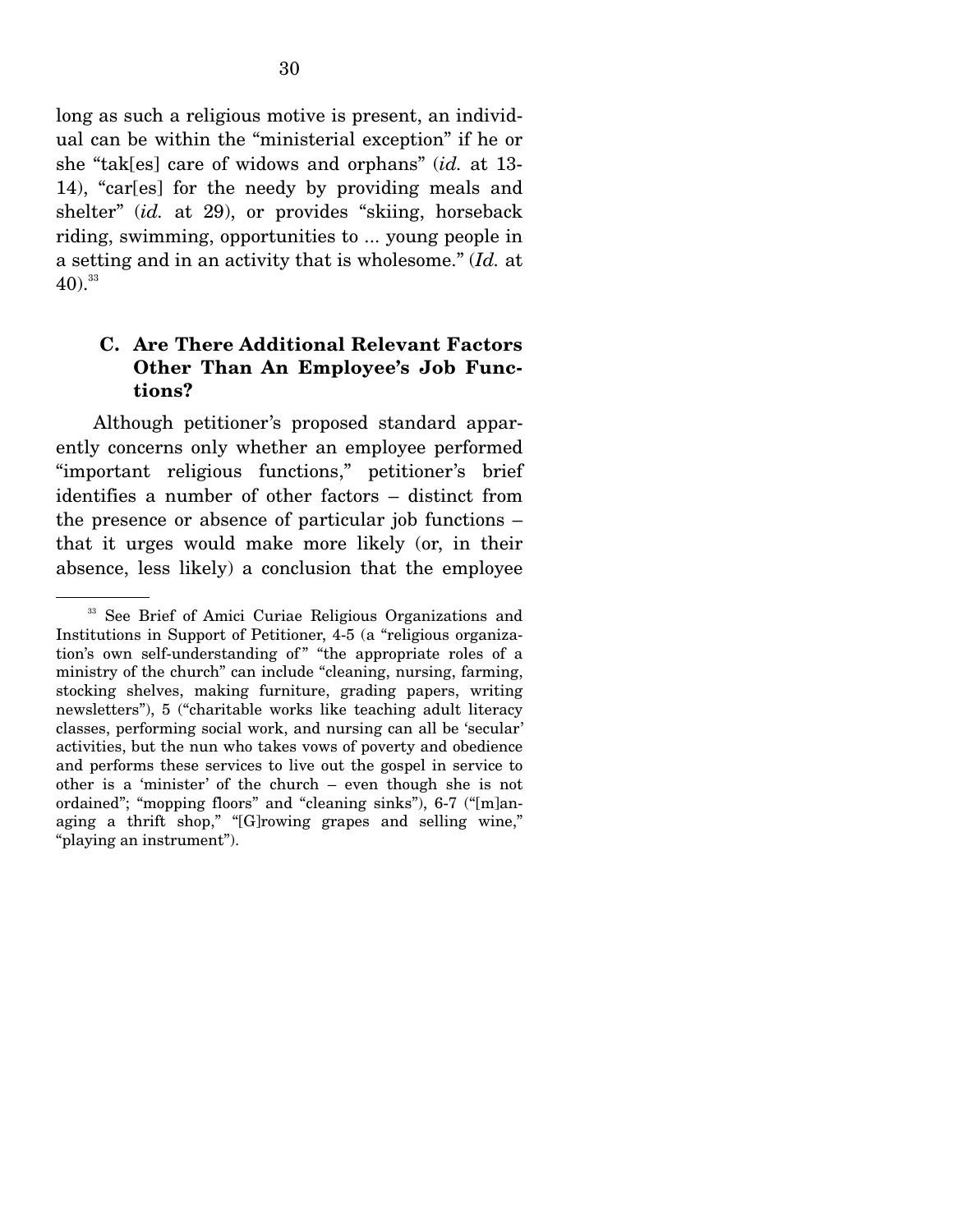falls within the "ministerial exception." Petitioner asks the Court to hold, for example, that application of the "ministerial exception" would be more appropriate if a teacher "developed a close, personal relationship with her students (Pet. Br. 41), something that might be true of any good elementary school teacher, or was required to be of a particular faith (here Christian), even though that was not the more specific denomination of the employer. Several amici suggest other non-performance criteria. $34$  Neither petitioner nor amici explain how these factors are to be weighed with (or against) an employee's assertedly religious functions.

## **D. What Quantum of Ministerial Functions Renders An Employee A "Minister" For The Purposes of The "Ministerial Exception"?**

 Petitioner's standard requires that an employee's religious functions (together with the non-function factors?) be assessed both "qualitatively and quantitatively." (Pet. Br. 41; see Pet. Br. 38). Qualitatively a court is to assess the religious importance of the type of functions at issue; giving a sermon presumably outranks passing the collection plate. Quantitatively a court is to evaluate how often, and for how long,

<sup>&</sup>lt;sup>34</sup> Brief of the American Jewish Committee, et al., as Amicus Curiae in Support of Petitioner, 11; Brief of Amici Curiae Religious Organizations and Institutions in Support of Petitioner, 3, 18, 19.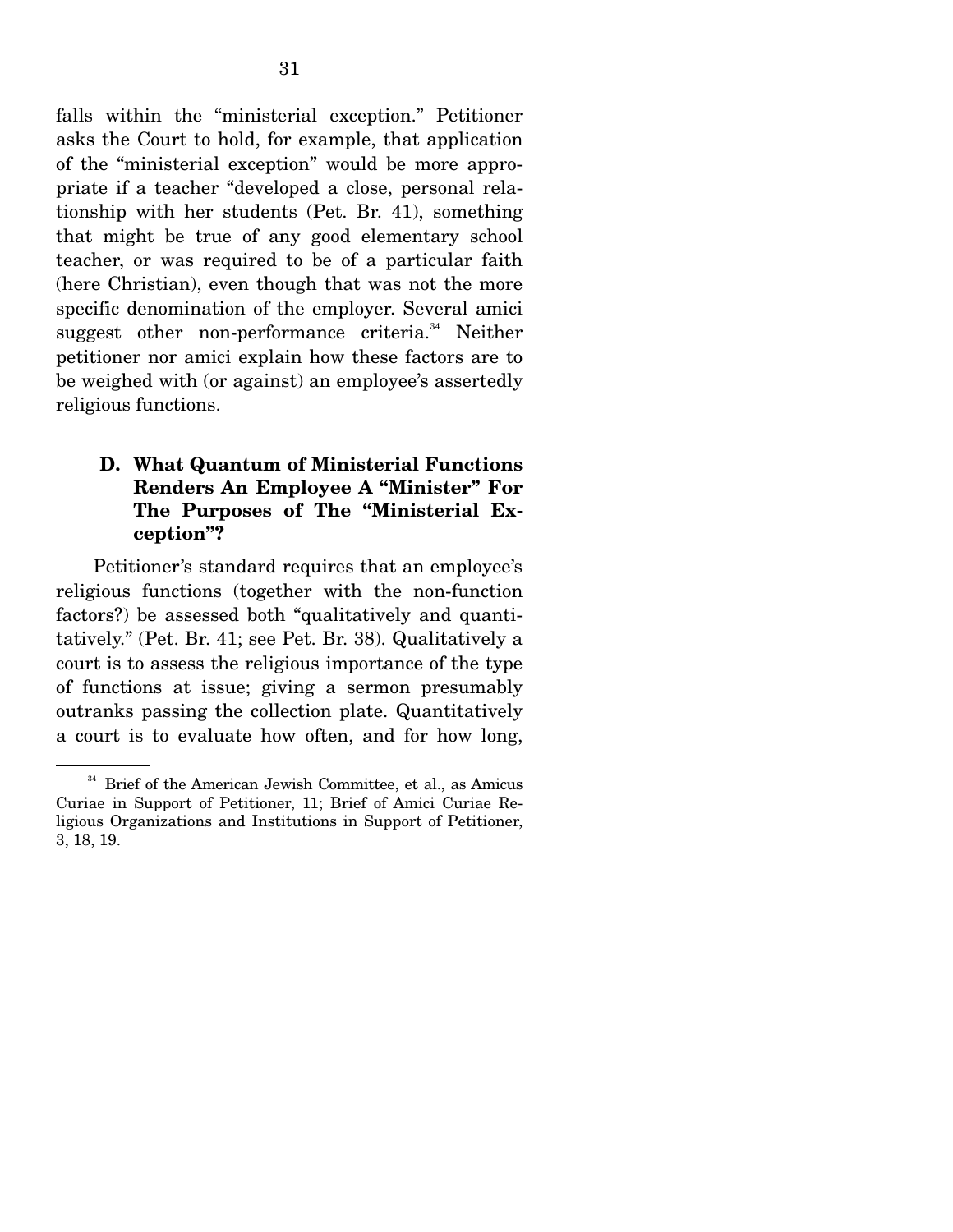those religious functions occurred. In the instant case, for example, petitioner argues that the religious instruction given by Perich "was substantial: fortyfive minutes a day is nearly four hours a week." (Pet. Br. 41).

 Petitioner insists that the facts of the instant case satisfy this proposed qualitative/quantitative analysis. But petitioner does not explain how a court would decide a case in which an employee's religious functions were less frequent (for example, a parochial school teacher who provided religious instruction only forty-five minutes a month, or a year) or less important (for example, a parochial school teacher whose only religious function was to escort the students to and from chapel).

 A number of religious groups attack petitioner's ambiguous standard as too demanding. Rather than assess the amount or importance of religious functions, they insist, any religious function at all would render an employee a "minister" for purposes of the "ministerial exception."35 While this standard has the value of simplicity, it would likely mean that the ministerial exception would apply to virtually every employee of a religious organization, particularly if

<sup>&</sup>lt;sup>35</sup> Brief Amici Curiae State of Michigan and Seven Other States, 2; Brief Amici Curiae of Professor Eugene Volokh, et al., 30, 36; Brief of the Rutherford Institute Amicus Curiae in Support of Petitioner, 24, 26; Amicus Curiae Brief of the National Jewish Commission on Law and Public Affairs, et al., 11, 14.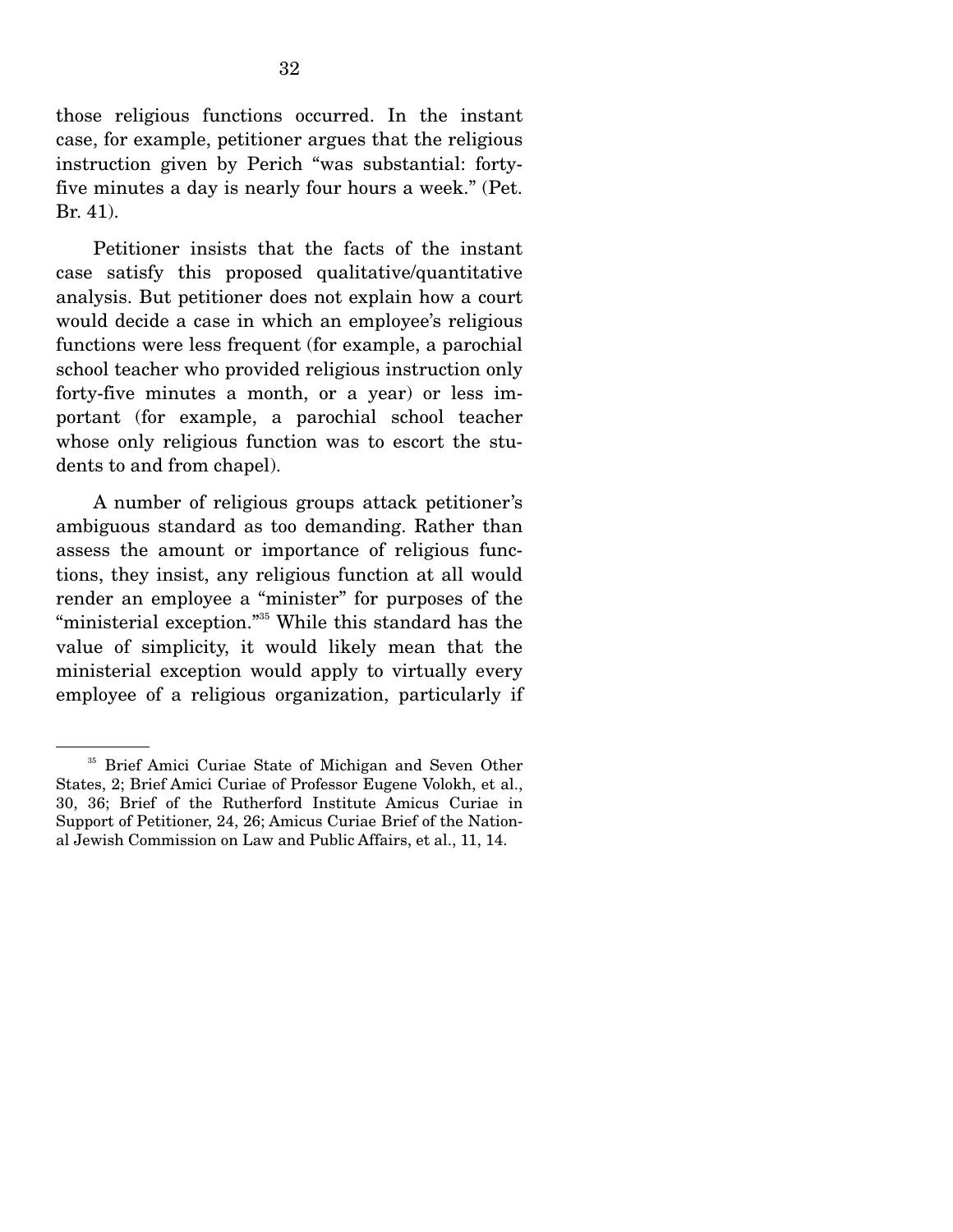"religious function" encompassed any action taken by the employee for a religious purpose.

#### **E. Are Individuals with an "Ecclesiastical Office" Ministers** *Per Se***, and If So What Is An Ecclesiastical Office?**

 Wholly apart from its proposed function-based analysis, petitioner contends that the "ministerial exception" would apply "[i]n all but exceptional circumstances" to an employee who holds an "ecclesiastical office." (Pet. Br. 45). Petitioner sets out eleven factors to be considered by a court in determining whether an employee's position is ecclesiastical in nature.<sup>36</sup> Evaluation of a number of the proposed factors would require examining a church's official tracts or publications. (Pet. Br. 46-47). Petitioner contends that in

<sup>&</sup>lt;sup>36</sup> The factors are (1) whether church authors have labeled the position "ecclesiastical and sacred," (2) whether there is a theological explanation as to why this is an ecclesiastical office, (3) whether the position has been regarded as ecclesiastical for hundreds of years, (4) whether the occupant had been required to complete substantial theological training, (5) whether the individual was "chosen in a prayerful process by a vote of the congregation," (6) whether the employee had been hired "for an indefinite term," (7) whether the employee was "subject to the same disciplinary rules as the Church pastor," (8) whether the employee "could be dismissed only for cause and only by a supermajority of the congregation," (9) whether the employee was "held out to the Church ... as a commissioned minister," (10) whether the employee "claimed a housing allowance for ministers on her taxes," and (11) whether the employee had been "installed in office via ... a 'solemn and public act.'" (Pet. Br. 46-48).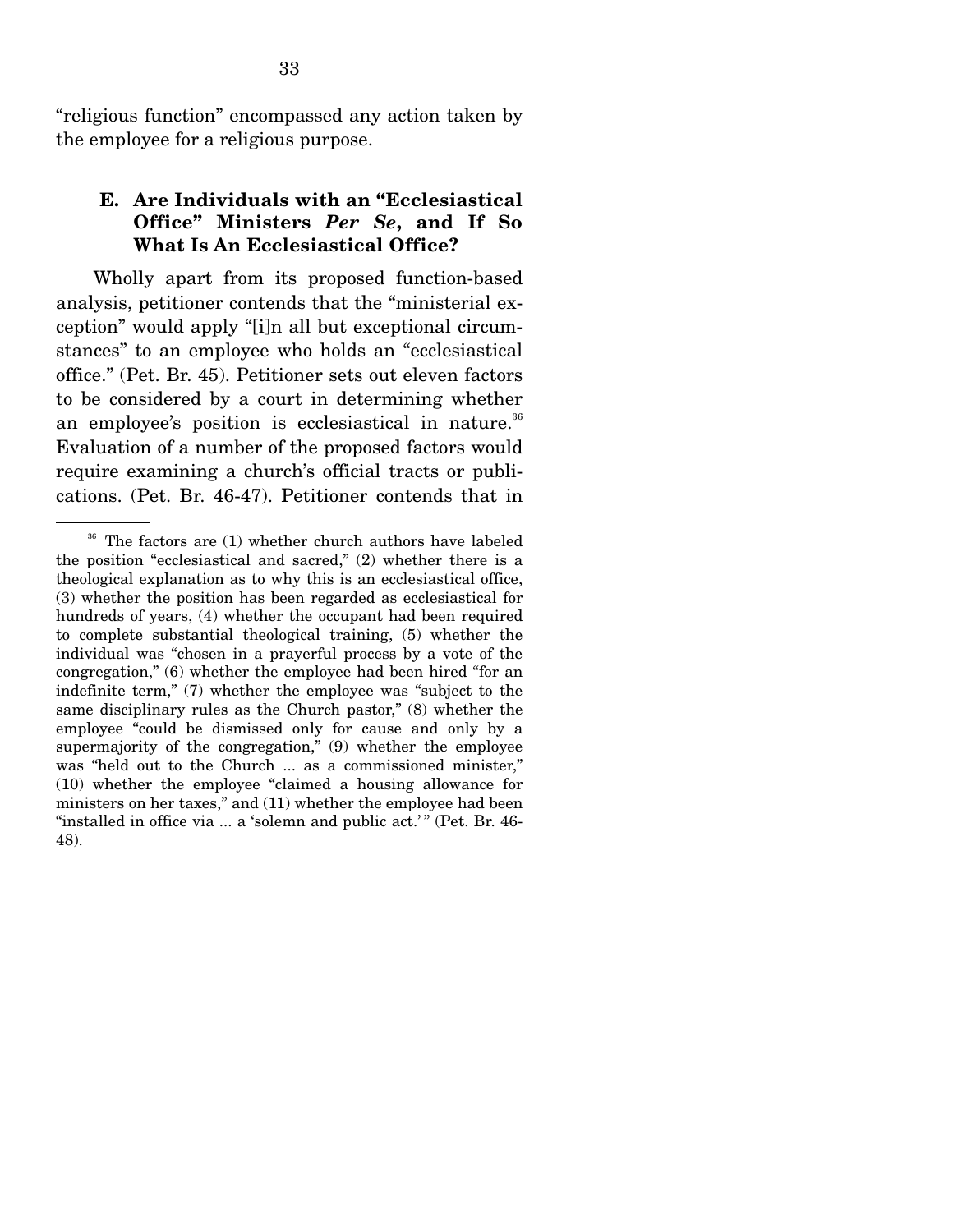this case all eleven factors were present; it offers no account of when a lesser number of factors would and would not be sufficient to demonstrate the existence of an ecclesiastical position. Even where the necessary combination of factors is shown, however, petitioner urges that a court would still determine whether the ecclesiastical position was really "a sham." (Pet. Br. 49, 50). None of the religious groups that have filed amicus briefs appear to endorse this rule.

## **F. Which Types of Employment-Related Claims Are and Are Not Barred By The "Ministerial Exception"?**

 The "ministerial exception" proposed by petitioner does not bar every dispute that relates in some fashion to the employment of a "minister." Rather, petitioner argues that the so-called "exception" applies only to some, but not all, minister-related claims. Petitioner offers a number of conflicting accounts of the types of claims which the proposed exception would preclude.

 First, petitioner states that the "ministerial exception" applies only where either the claim "would require the government to resolve religious questions" or "*would* impose an unwanted minister on a church." (Pet. Br. 19, 32, 36-37)(emphasis added). The first clause merely restates the entanglement doctrine, and thus bars only claims that would be precluded even if there were no "ministerial exception."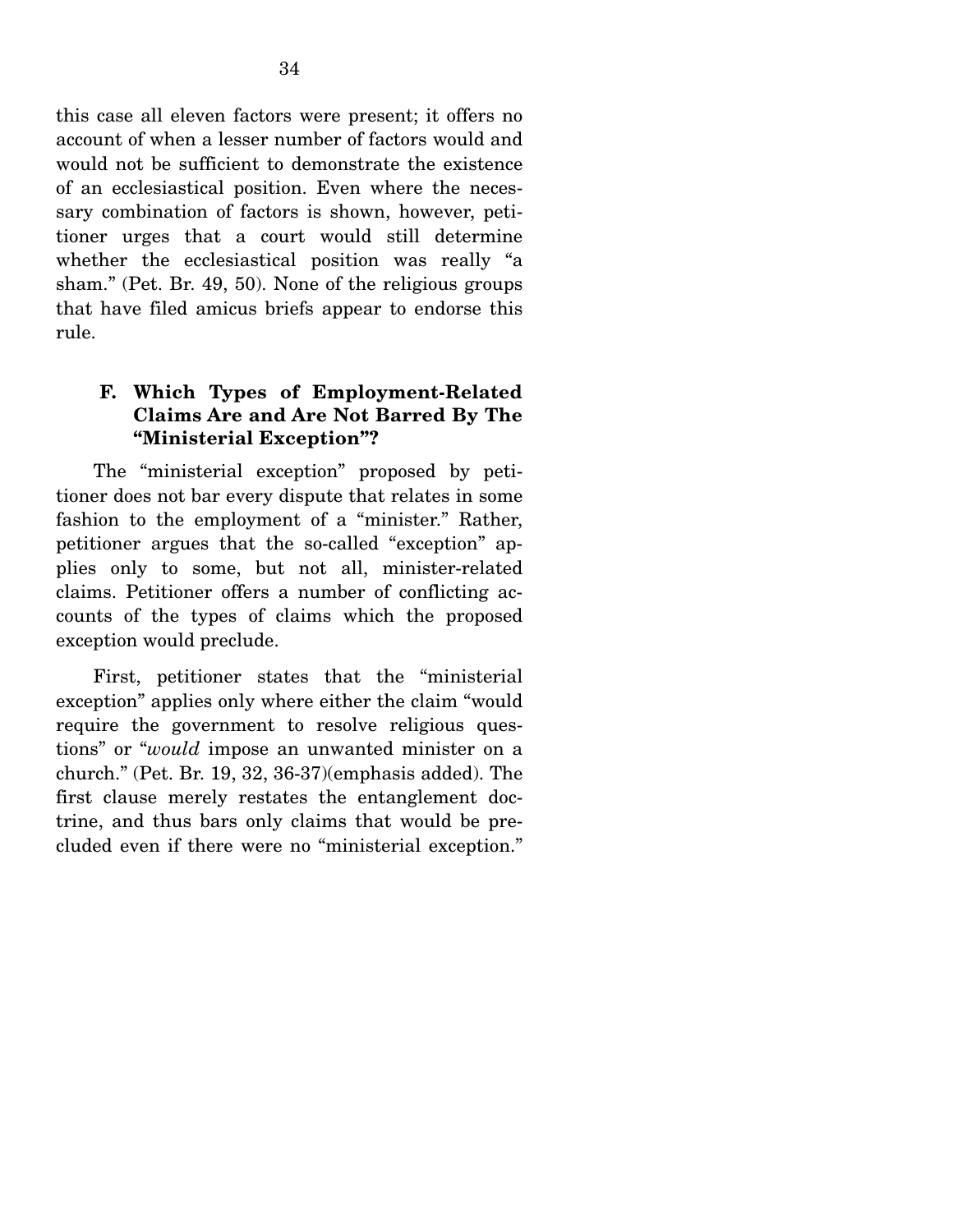Thus on this iteration the only new bar created by the proposed exception would be to claims that "would" require a church to reinstate, or hire, a "minister." That rule would be essentially a prohibition against a particular form of relief; it would not bar actions by "ministers" insofar as they sought other types of remedies.

 Second, petitioner explains that "the ministerial exception ... is limited to disputes between employer and employee that *could* impose an unwanted minister on a church or would entangle the government in religious questions." (Pet. Br. 50)(emphasis added). This is somewhat broader than the first version, since a lawsuit which merely requested reinstatement "could" result in that remedy (putting aside petitioner's argument that such remedies are constitutionally impermissible). This iteration may be a pleading rule, barring lawsuits by ministers if the complaint asked for (or, perhaps, failed to expressly disclaim), reinstatement.

 Third, petitioner states that the "ministerial exception" applies to cases "that would end in reinstatement or its financial equivalent in back and front pay, *or* would require the court to decide religious questions." (Pet Br. 14)(emphasis in original). Putting aside the second clause, which restates the entanglement doctrine, this proposed rule would be a broader limitation on remedies, barring not only reinstatement but "its financial equivalent in back or front pay." It would not preclude all claims by ministers, but would apparently permit compensatory,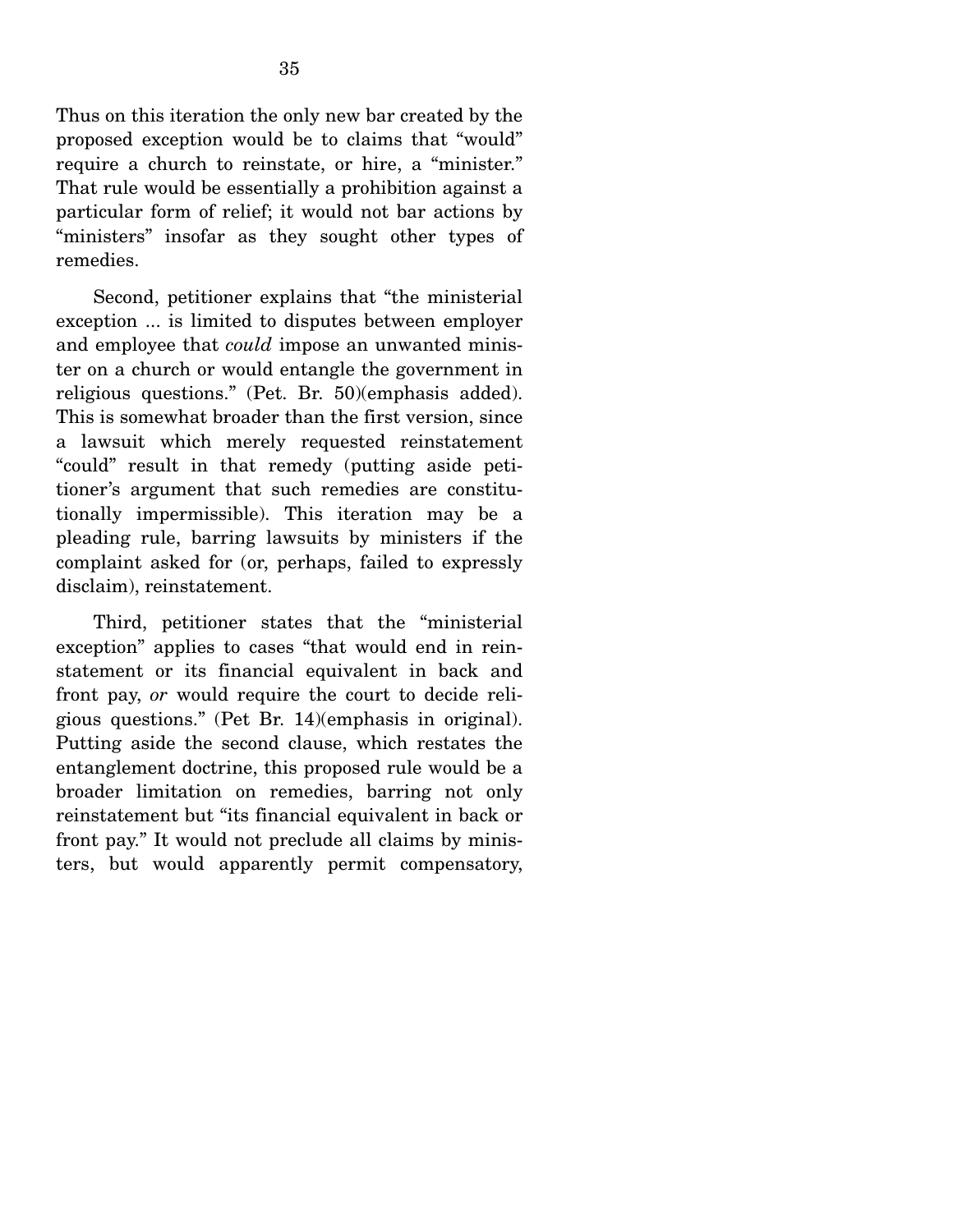punitive, or liquidated damages, as well as back pay that was not the "equivalent" of reinstatement (e.g., back pay arising out of a claim for salary discrimination or a violation of state minimum wage laws).

Fourth, and most broadly, $37$  petitioner states that "[t]he ministerial exception bars lawsuit that interfere in the relationship between a religious organization and employees who perform religious functions – most obviously, lawsuits seeking ... to impose monetary liability for the selection of such employees." (Petition, 9). This formulation would bar the imposition of tort liability on a church because it "select[ed]" a known or suspected child molester to "perform religious functions," such as serving as the minister for a congregation, and would preclude fines for employing minors, in violation of federal or state child labor laws, to perform such functions. *Prince v. Massachusetts*, 321 U.S. 158 (1944).

 Some courts have gone even further, and held that the "ministerial exception" "applies without regard to the type of claims being brought." *Alicea-Hernandez v. Catholic Bishop of Chicago*, 320 F.3d 698, 703 (7th Cir.2003).

<sup>&</sup>lt;sup>37</sup> Petitioner also repeatedly asserts that a church has an absolute right to "control" the actions of "ministers." (Pet. Br. 13, 14, 20).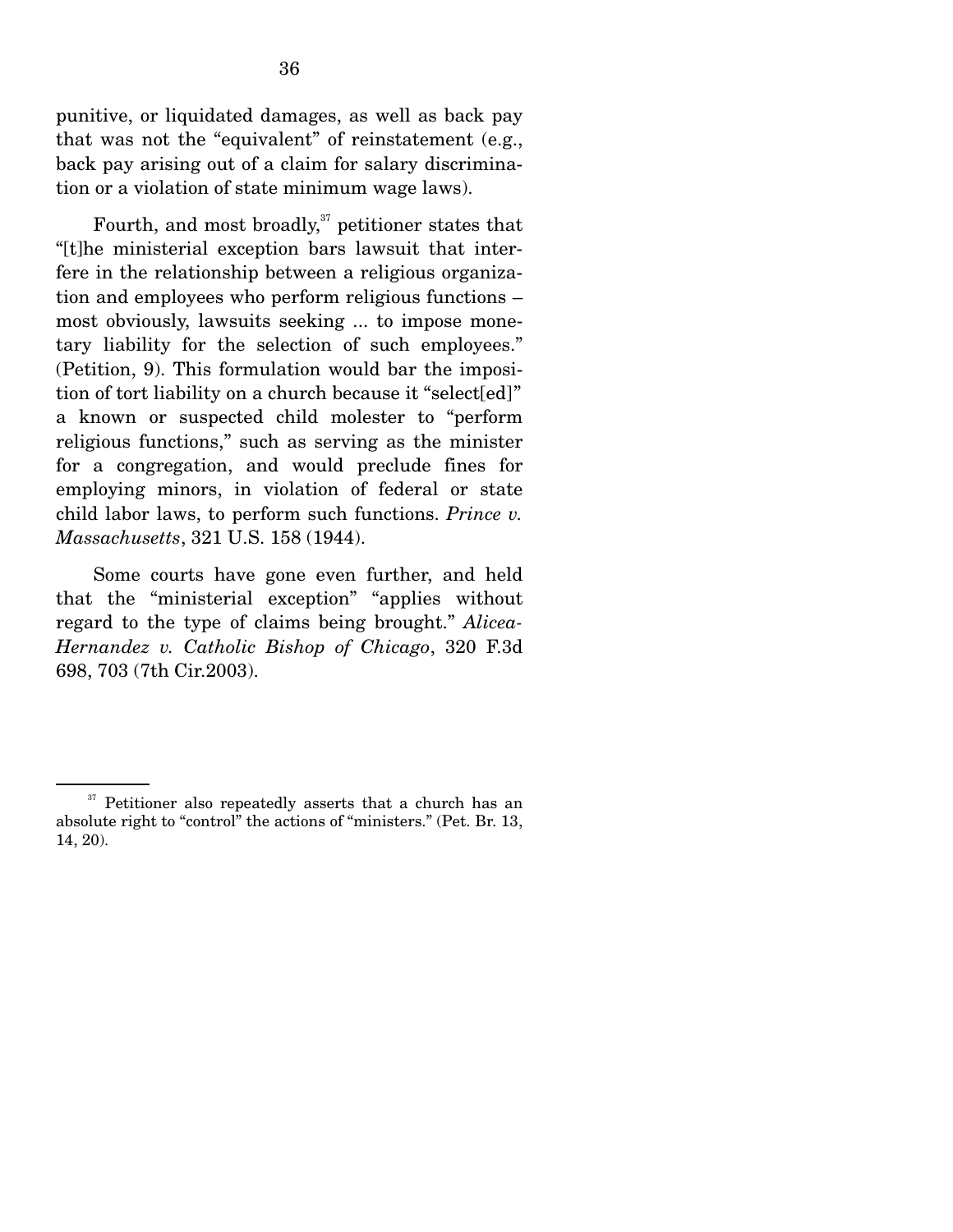#### **G. Other Unanswered Constitutional Questions**

 In addition to the problems discussed above, the amicus briefs in this case and the decisions in the lower courts identify a wide range of other novel constitutional issues that would have to be addressed if this Court were to adopt some form of the proposed "ministerial exception." Many of these are constitutional issues which – wholly aside from the dispute about the standard for determining who is a "minister" – have already divided the lower courts that have struggled to make sense of the proposed "ministerial exception."

 Does the "ministerial exception" bar claims of sexual racial harassment of a "minister"?<sup>38</sup>

 Does the "ministerial exception" bar claims of discrimination in compensation or claims of violations of state minimum wage laws?<sup>39</sup>

<sup>38</sup> *Compare Bollard v. California Province of the Society of Jesus*, 196 F.3d 940 (9th Cir.1999)(sexual harassment claim not barred by exception), *with* 211 F.3d 1331 (Wardlaw, J., dissenting from denial of rehearing en banc).

<sup>39</sup> *Compare Mundie v. Christ United Church of Christ*, 987 A.2d 794, 798 (Pa. Super. 2009)(compensation claims not barred) and Brief of Justice and Freedom Fund as Amicus Curiae Supporting Petitioner, 19-20 (same) *with Alcazar v. Corporation of Catholic Archbishop of Seattle*, 627 F.3d 1288 (9th Cir.2010)(en banc)(compensation claims barred) and *Combs v. Central Texas Annual Conference of United Methodist Church*, 173 F.3d 343, 344-45 (5th Cir.1999)(claim regarding denial of pregnancy benefits barred).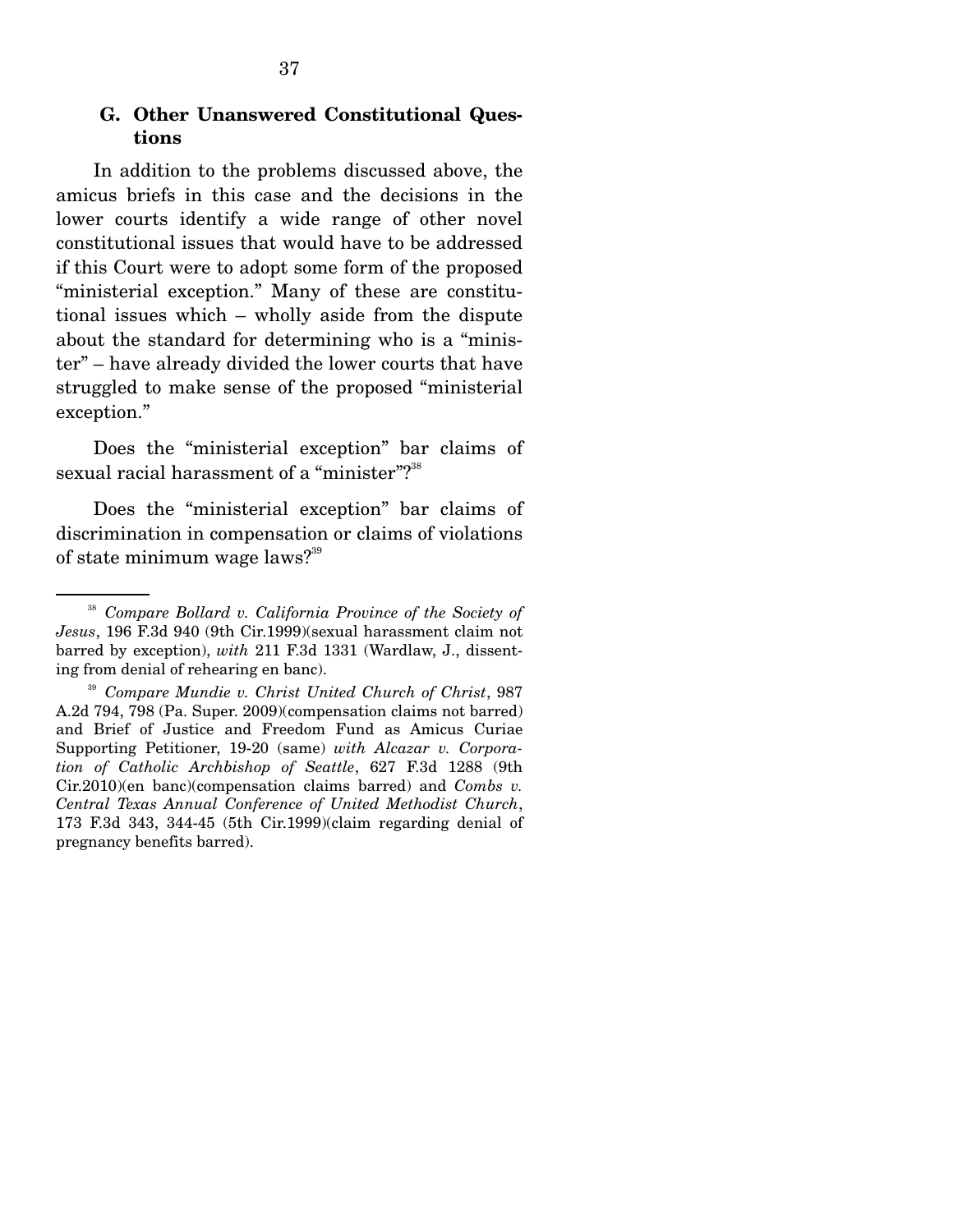Does the "ministerial exception" bar retaliation claims?<sup>40</sup>

 Does the "ministerial exception" immunize a religious organization that uses threats of dismissal to tamper with a witness, influence a juror or affect how an employee votes?

 Does the "ministerial exception" bar tort or workers' compensation claims? $41$ 

 Does the "ministerial exception" bar contract  $clains?$ <sup>42</sup>

 Does the "ministerial exception" bar claims of third parties, such as children molested by ministers

<sup>40</sup> Brief of the American Jewish Committee, et al., 12 ("Court should reserve for another day" whether exception applies to retaliation claims).

<sup>&</sup>lt;sup>41</sup> Brief Amici Curiae of Professor Eugene Volokh, et al., 32 (injury-based action permissible); *Rayburn v. General Conference of Seventh-Day Adventists,* 772 F.2d 1164, 1171 (4th Cir.1985)(tort claims not barred); *Clapper v. Chesapeake Conference of Seventh-Day Adventists*, 1998 WL 904528 at \*6 (4th Cir.)(tort claims barred); *Petruska v. Gannon University*, 462 F.3d 294, 300, 307, 309 (3d Cir.2006)(bar applies to negligent supervision claim but not to fraudulent misrepresentation claim).

<sup>42</sup> *Bollard v. California Province of the Society of Jesus*, 196 F.3d 940, 950 (9th Cir.1999)(contract claim barred); *Rayburn*, 772 F.2d at 1171 (contract claim not barred); *Clapper v. Chesapeake Conference of Seventh-Day Adventists*, 1998 WL 904528 at \*6 (4th Cir.)(contract claims barred); *Petruska v. Gannon University*, 462 F.3d 294, 310 (3d Cir.2006)(contract claims not barred).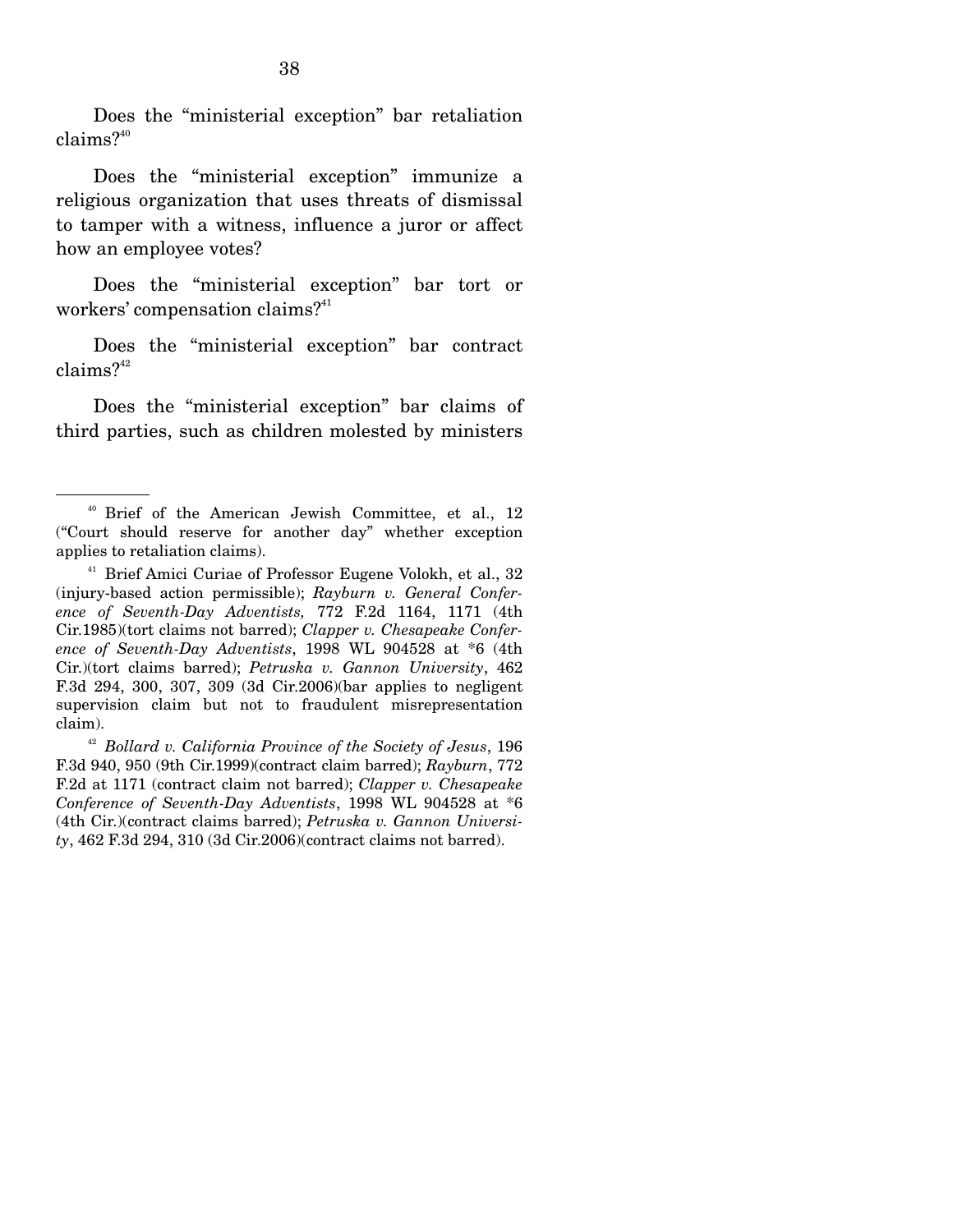whose danger to children was known to church offi $cials?$ <sup>43</sup>

 Does the "ministerial exception" apply to organizations other than churches?<sup>44</sup> If so, when is an organization sufficiently religious in nature to qualify for the "ministerial exception"?<sup>45</sup>

 Can the courts, in applying the "ministerial exception," question whether a defendant's claim to being a religious organization is a "sham"?<sup>46</sup>

 Can the "ministerial exception" be invoked by a for-profit organization? $47$ 

<sup>43</sup> *Compare* Brief of the United States Conference of Catholic Bishops,2-3 ("the church has the right to choose those who perform religious functions without regard to secular standards") *with id.* 23 n.18 ("Whether and under what circumstances the church has a duty to third parties to protect them from harm caused by one of its employees is not before the Court"); *compare Malicki v. Doe*, 814 So.2d 347 (Fla. 2002) *with Doe v. Roman Catholic Diocese of St. Louis*, 311 S.W.2d 818, 824 (Mo.Ct.App. 2010).

<sup>44</sup> See *Thibodeau v. American Baptist Churches of Connecticut*, 120 Conn.App. 666, 994 A.2d 212 (2010)(defendant was organization that provided employment placement services); *Drevlow v. Lutheran Church, Missouri Synod*, 991 F.2d 468 (8th Cir.1993)(defendant prepared personal information file used by churches in hiring minsters).

<sup>45</sup> See *Shaliehsabou v. Hebrew Home of Greater Washington, Inc.*, 363 F.3d 299, 309 (4th Cir.2004).

<sup>46</sup> Brief of the Rutherford Institute Amicus Curiae in Support of Petitioner, 9 (no "ministerial exception" if "the church is a fake")(*quoting Schleicher v. Salvation Army*, 518 F.3d 472, 477- 78 (7th Cir.2008)), 24 (same).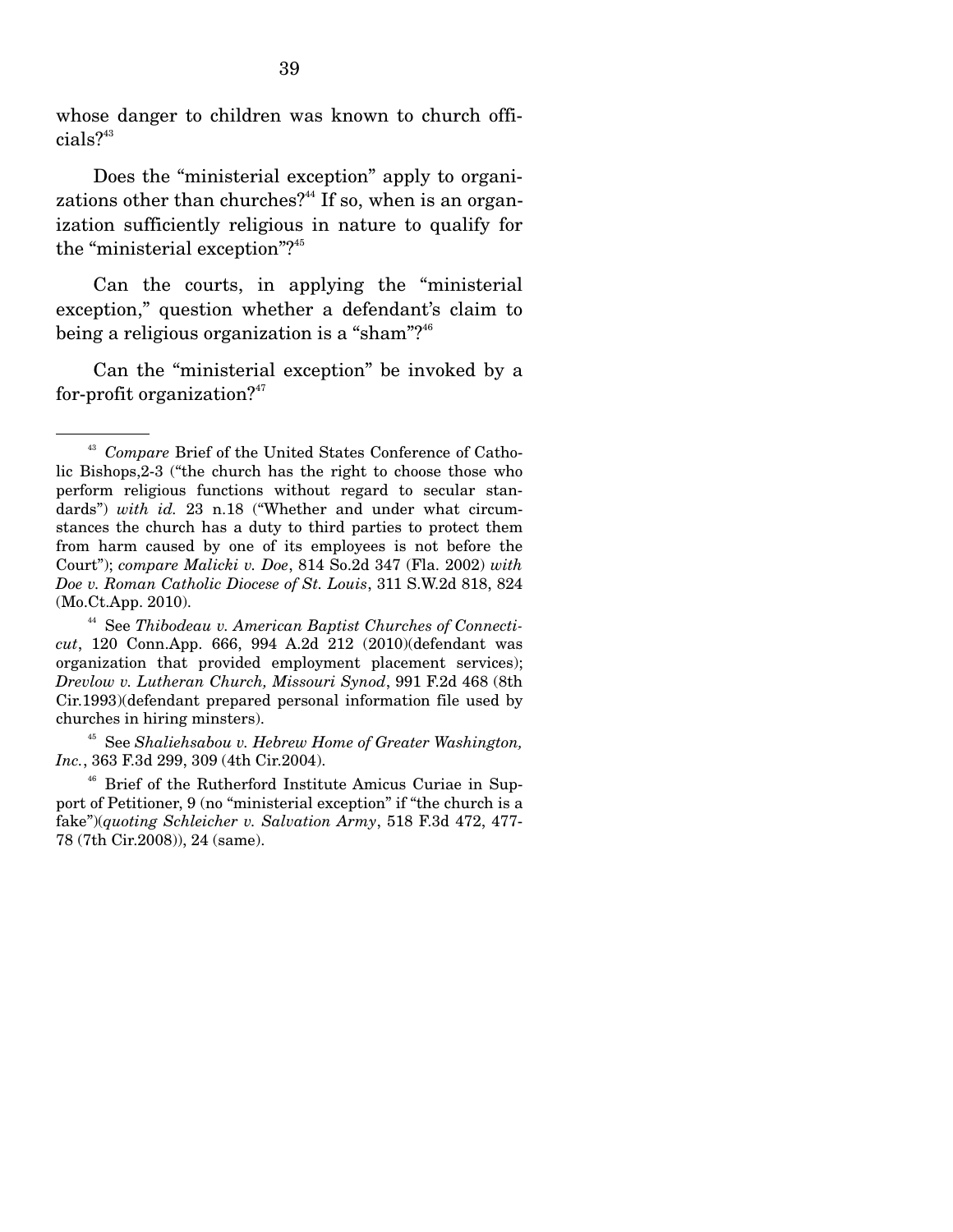Does the "ministerial exception" mean that government investigation of employment-related claims by a "minister" is unconstitutional? $48$ 

 Can the "ministerial exception" be invoked to bar a government agency from providing representation to an asserted "minister"? $49$ 

 Does the "ministerial exception" apply to doctors and nurses working in a hospital affiliated with a religious organization? $50$ 

 Does the "ministerial exception" bar claims by *all* teachers at parochial schools?<sup>51</sup>

<sup>&</sup>lt;sup>47</sup> Brief of Amici Curiae Religious Organizations and Institutions in Support of Petitioner, 20 n.5 ("the ministerial exception's applicability to ... for-profit institutions need not be settled to decide this case").

<sup>48</sup> *Alicea-Hernandez v. Catholic Bishop of Chicago*, 320 F.3d 698, 703 (7th Cir.2003)(mere investigation violates constitution); but see *Ohio Civil Rights Comm'n v. Dayton Christian Schools, Inc.*, 477 U.S. 619 (1986).

<sup>49</sup> See *Gipe v. Superior Court*, 124 Cal.App. 3d 617, 177 Cal.Rptr. 590 (Ct.App.4th Dist. 1981).

<sup>50</sup> Brief of Amicus Curiae International Center for Law and Religion Studies at Brigham Young University in Support of Petitioner, 4, 24.

<sup>&</sup>lt;sup>51</sup> Brief for International Mission Board of the Southern Baptist Convention, et al., 32 (all parochial school teachers within "ministerial exception"); *DeMarco v. Holy Cross High School*, 4 F.3d 166 (2d Cir.1993)(claims by parochial school teacher at issue not barred).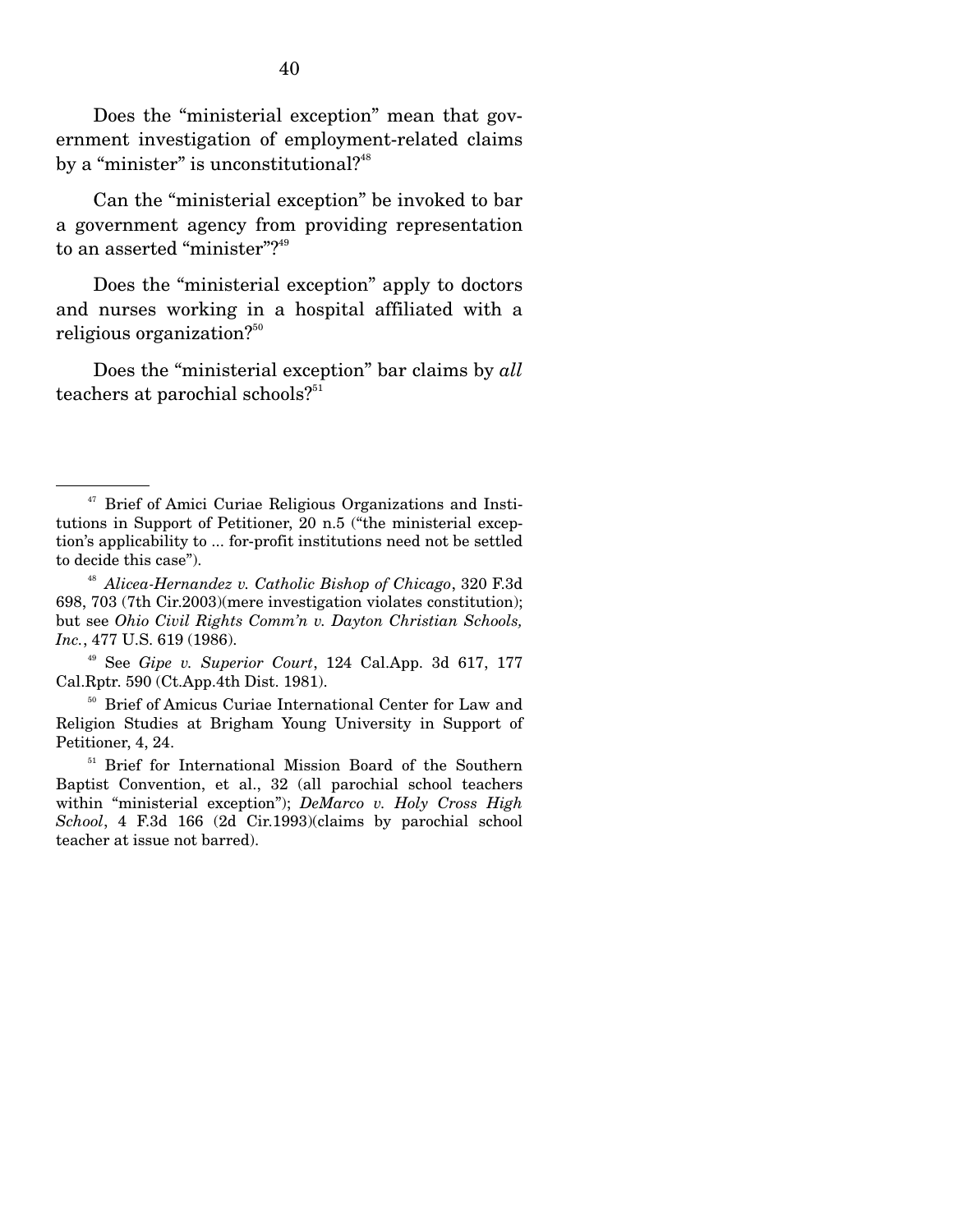Can an employee be a "minister" (within the "ministerial exception") of a particular religious organization even though he or she is a member of some other denomination?<sup>52</sup>

 Does the "ministerial exception" bar suits *against* the "minister"?<sup>53</sup>

 What standard of proof must a plaintiff meet to defeat a "ministerial exception" defense?<sup>54</sup>

 Does the "ministerial exception" prevent the federal government from denying entry into the United States to an alien who has been selected as a minister by a domestic organization?<sup>55</sup>

 Is the "ministerial exception" a jurisdictional  $bar?$ <sup>56</sup>

<sup>54</sup> Brief Amici Curiae of Professor Eugene Volokh, et al., 30, 38 (plaintiff must overcome presumption of "ministerial exception" with "clear and convincing" evidence).

<sup>55</sup> Brief of the United States Conference of Catholic Bishops, 15 ("church's right to select its ministers, free from state interference").

<sup>56</sup> Brief Amici Curiae of Professor Eugene Volokh, et al., 4 ("ministerial exception" is jurisdictional); Brief of the American Jewish Committee, et al. as Amici Curiae In Support of Petitioner, 23-25 ("ministerial exception" is not jurisdictional); *Hutchison v.*  (Continued on following page)

<sup>&</sup>lt;sup>52</sup> Brief of the Rutherford Institute Amicus Curiae in Support of Petitioner, 22 ("employees ... need not even be of the same creed as the sponsoring parish").

<sup>53</sup> Amicus Curiae Brief of the National Jewish Commission on Law and Public Affairs, et al., 2 ("ministerial exception" applies to claims against ministers).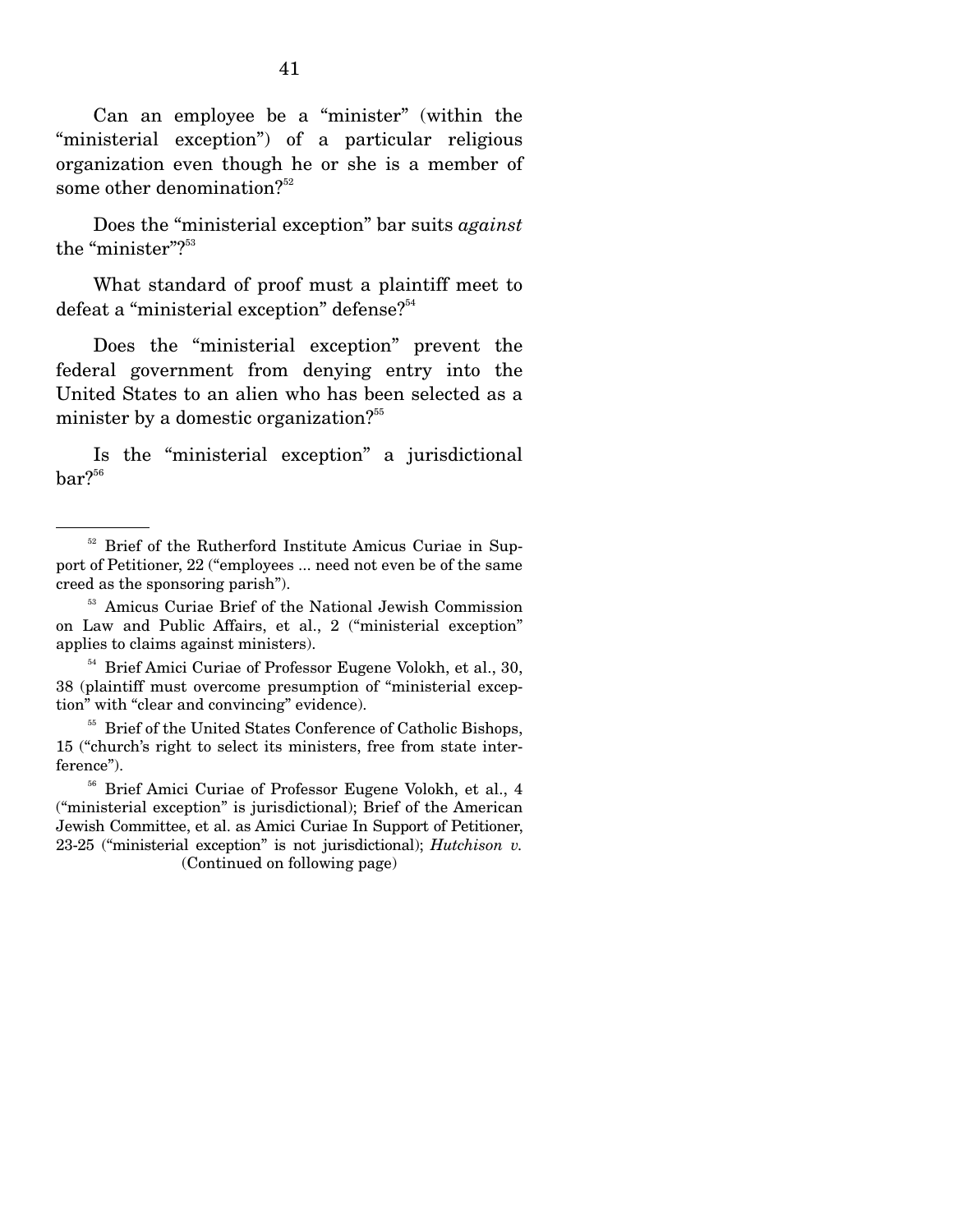Is the "ministerial exception" subject to waiver and estoppel?<sup>57</sup>

 The large number of vexing constitutional questions posed by the proposed "ministerial exception" weighs heavily against the adoption of such an illdefined doctrine.

--------------------------------- ♦ ---------------------------------

*Thomas*, 789 F.2d 392, 396 (6th Cir.1986)("ministerial exception" is jurisdictional).

<sup>57</sup> *Hollins v. Methodist Healthcare, Inc.*, 474 F.3d 223, 227 (6th Cir.2007)(McKeague, J., concurring)(noting this is an "open question").